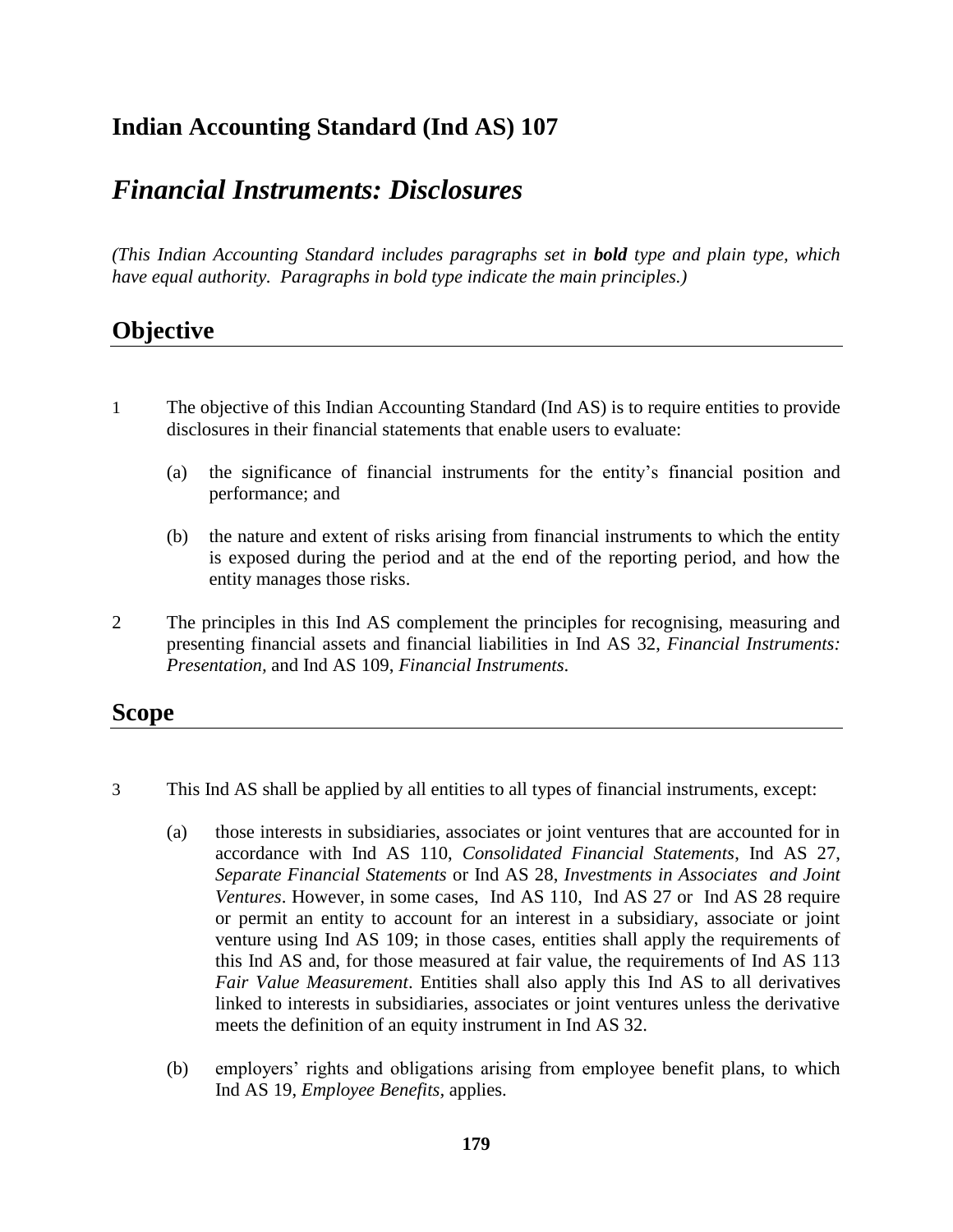- (c) [Refer Appendix 1]
- (d) insurance contracts as defined in Ind AS 104, *Insurance Contracts*. However, this Ind AS applies to derivatives that are embedded in insurance contracts if Ind AS 109 requires the entity to account for them separately. Moreover, an issuer shall apply this Ind AS to *financial guarantee contracts* if the issuer applies Ind AS 109 in recognising and measuring the contracts, but shall apply Ind AS 104 if the issuer elects, in accordance with paragraph 4(d) of Ind AS 104, to apply Ind AS 104 in recognising and measuring them.
- (e) financial instruments, contracts and obligations under share-based payment transactions to which Ind AS 102, *Share-based Payment,* applies, except that this Ind AS applies to contracts within the scope of Ind AS 109.
- (f) instruments that are required to be classified as equity instruments in accordance with paragraphs 16A and 16B or paragraphs 16C and 16D of Ind AS 32.
- 4 This Ind AS applies to recognised and unrecognised financial instruments. Recognised financial instruments include financial assets and financial liabilities that are within the scope of Ind AS 109. Unrecognised financial instruments include some financial instruments that, although outside the scope of Ind AS 109, are within the scope of this Ind AS.
- 5 This Ind AS applies to contracts to buy or sell a non-financial item that are within the scope of Ind AS 109.
- 5A The credit risk disclosure requirements in paragraph 35A–35N apply to those rights that Ind AS 115 *Revenue from Contracts with Customers* specifies are accounted for in accordance with Ind AS 109 for the purposes of recognising impairment gains or losses. Any reference to financial assets or financial instruments in these paragraphs shall include those rights unless otherwise specified.

# **Classes of financial instruments and level of disclosure**

6 When this Ind AS requires disclosures by class of financial instrument, an entity shall group financial instruments into classes that are appropriate to the nature of the information disclosed and that take into account the characteristics of those financial instruments. An entity shall provide sufficient information to permit reconciliation to the line items presented in the balance sheet.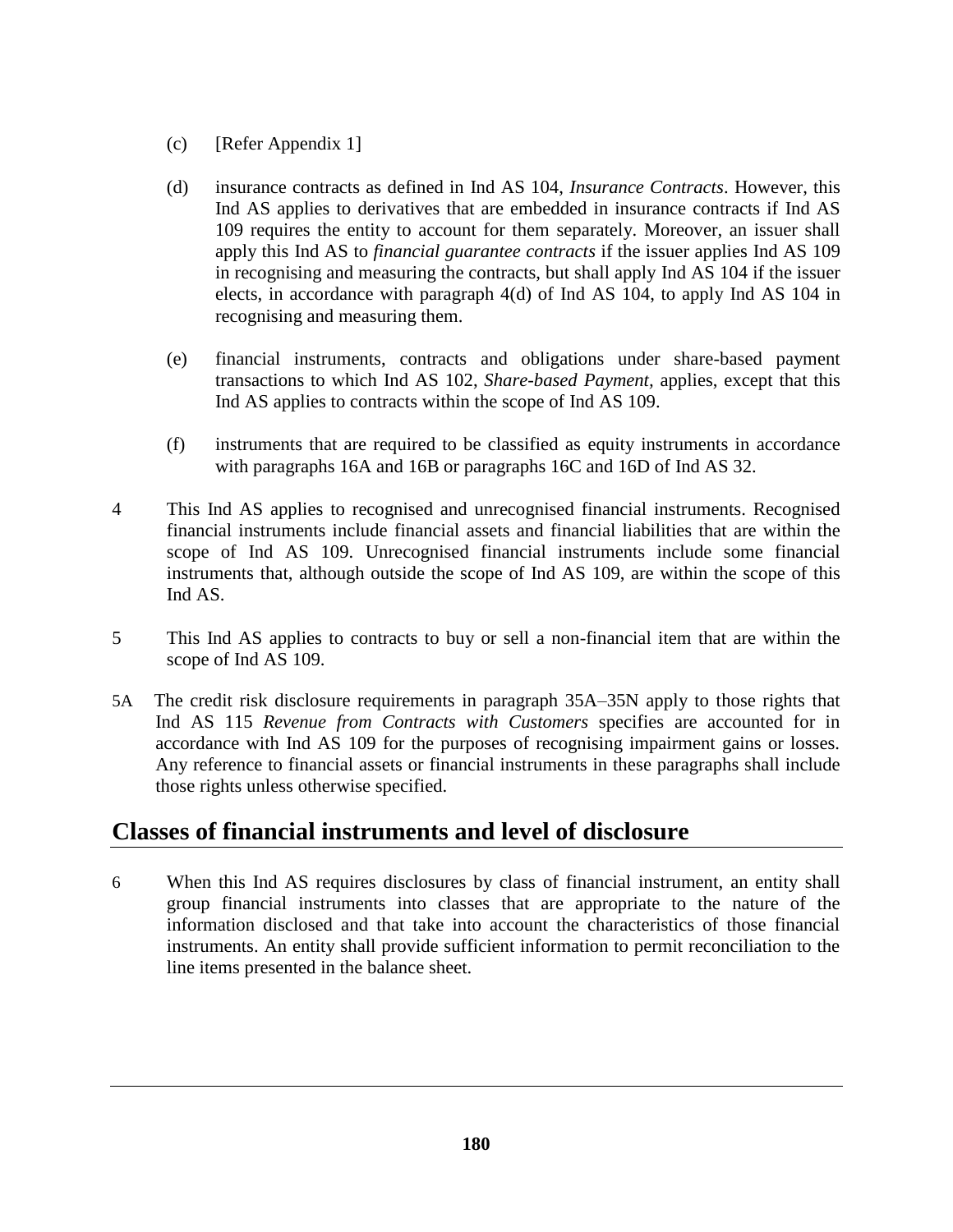# **Significance of financial instruments for financial position and performance**

**7 An entity shall disclose information that enables users of its financial statements to evaluate the significance of financial instruments for its financial position and performance.**

### **Balance sheet**

### **Categories of financial assets and financial liabilities**

- 8 The carrying amounts of each of the following categories, as specified in Ind AS 109, shall be disclosed either in the balance sheet or in the notes:
	- (a) financial assets measured at fair value through profit or loss, showing separately (i) those designated as such upon initial recognition or subsequently in accordance with paragraph 6.7.1 of Ind AS 109 and (ii) those mandatorily measured at fair value through profit or loss in accordance with Ind AS 109.
	- (b)- [Refer Appendix 1]
	- (d)
	- (e) financial liabilities at fair value through profit or loss, showing separately (i) those designated as such upon initial recognition or subsequently in accordance with paragraph 6.7.1 of Ind AS 109 and (ii) those that meet the definition of held for trading in Ind AS 109 .
	- (f) financial assets measured at amortised cost.
	- (g) financial liabilities measured at amortised cost.

(h) financial assets measured at fair value through other comprehensive income, showing separately (i) financial assets that are measured at fair value through other comprehensive income in accordance with paragraph 4.1.2A of Ind AS 109; and (ii) investments in equity instruments designated as such upon initial recognition in accordance with paragraph 5.7.5 of Ind AS 109.

### **Financial assets or financial liabilities at fair value through profit or loss**

9 If the entity has designated as measured at fair value through profit or loss a financial asset (or group of financial assets) that would otherwise be measured at fair value through other comprehensive income or amortised cost, it shall disclose: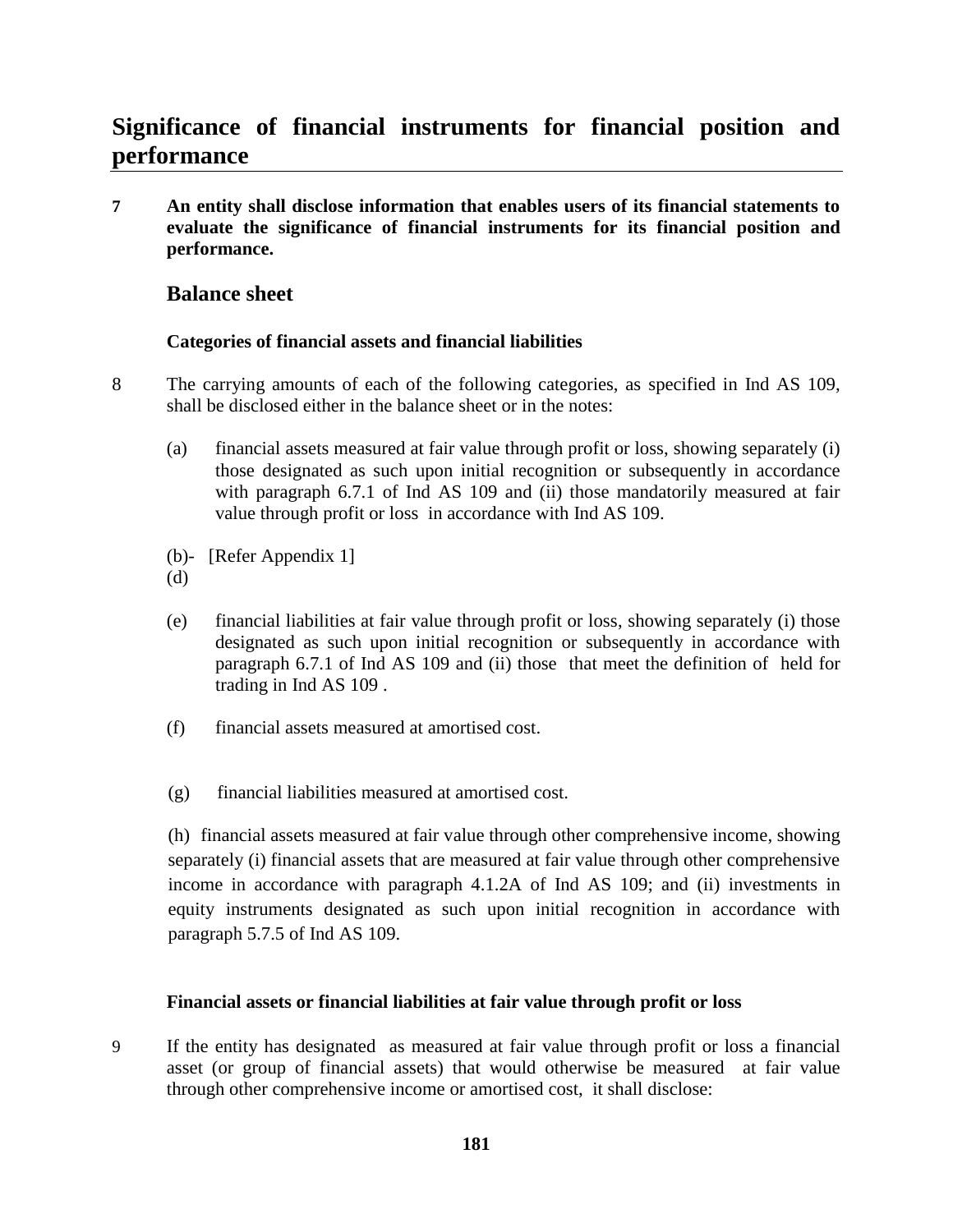- (a) the maximum exposure to *[credit risk](http://eifrs.iasb.org/eifrs/stdcontent/2009_Bound_Volume/IFRS07c_2005-08-18_en-4.html#SL144807)* (see paragraph 36(a)) of the financial asset (or group of financial assets) at the end of the reporting period.
- (b) the amount by which any related credit derivatives or similar instruments mitigate that maximum exposure to credit risk (see paragraph 36(b)).
- (c) the amount of change, during the period and cumulatively, in the fair value of the financial asset (or group of financial assets) that is attributable to changes in the credit risk of the financial asset determined either:
	- (i) as the amount of change in its fair value that is not attributable to changes in market conditions that give rise to *market risk* ; or
	- (ii) using an alternative method the entity believes more faithfully represents the amount of change in its fair value that is attributable to changes in the credit risk of the asset.

Changes in market conditions that give rise to market risk include changes in an observed (benchmark) interest rate, commodity price, foreign exchange rate or index of prices or rates.

- (d) the amount of the change in the fair value of any related credit derivatives or similar instruments that has occurred during the period and cumulatively since the financial asset was designated.
- 10 If the entity has designated a financial liability as at fair value through profit or loss in accordance with paragraph 4.2.2 of Ind AS 109 and is required to present the effects of changes in that liability's credit risk in other comprehensive income ( see paragraph 5.7.7 of Ind AS 109), it shall disclose:
	- (a) the amount of change, cumulatively, in the fair value of the financial liability that is attributable to changes in the credit risk of that liability (see paragraphs B5.7.13- B5.7.20 of Ind AS 109 for guidance on determining the effects of changes in a liability's credit risk).
	- (b) the difference between the financial liability's carrying amount and the amount the entity would be contractually required to pay at maturity to the holder of the obligation.
	- (c) any transfers of the cumulative gain or loss within equity during the period including the reason for such transfers.
	- (d) if a liability is derecognised during the period, the amount (if any) presented in other comprehensive income that was realised at derecognition.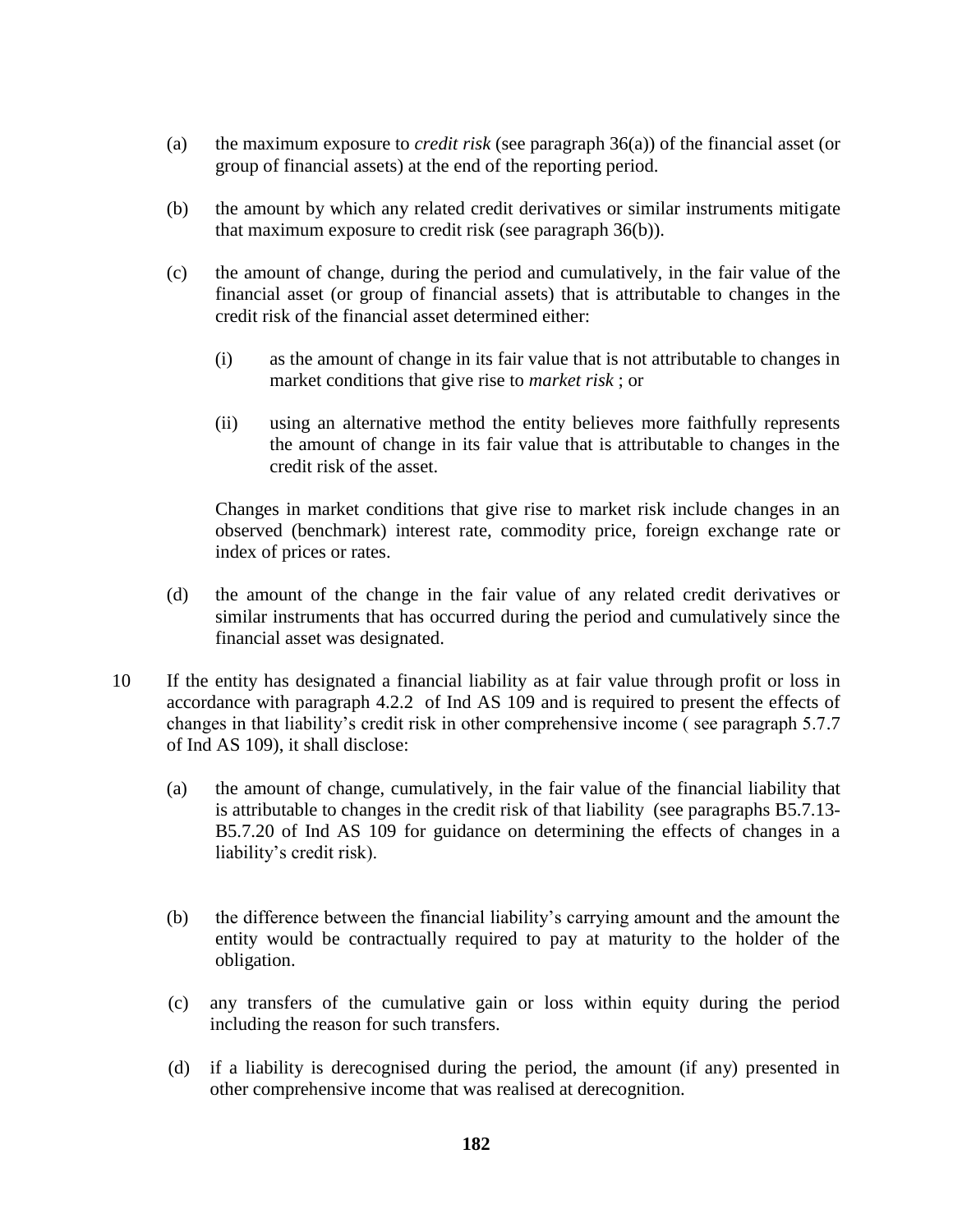- 10A If an entity has designated a financial liability as at fair value through profit or loss in accordance with paragraph 4.2.2 of Ind AS 109 and is required to present all changes in the fair value of that liability (including the effects of changes in the credit risk of the liability) in profit or loss (see paragraphs 5.7.7 and 5.7.8 of Ind AS 109), it shall disclose:
	- (a) the amount of change, during the period and cumulatively, in the fair value of the financial liability that is attributable to changes in the credit risk of that liability (see paragraphs B5.7.13–B5.7.20 of Ind AS 109 for guidance on determining the effects of changes in a liability's credit risk); and
	- (b) the difference between the financial liability's carrying amount and the amount the entity would be contractually required to pay at maturity to the holder of the obligation.
- 11 The entity shall also disclose:
	- (a) a detailed description of the methods used to comply with the requirements in paragraphs 9(c), 10(a) and 10A(a) and paragraph 5.7.7(a) of Ind AS 109, including an explanation of why the method is appropriate.
	- (b) if the entity believes that the disclosure it has given, either in the balance sheet or in the notes, to comply with the requirements in paragraph  $9(c)$ ,  $10(a)$  or  $10A(a)$  or paragraph 5.7.7(a) of Ind AS 109 does not faithfully represent the change in the [fair value](http://eifrs.iasb.org/eifrs/stdcontent/2009_Bound_Volume/IAS39a_2005-08-18_en-3.html#SL134652) of the [financial asset o](http://eifrs.iasb.org/eifrs/stdcontent/2009_Bound_Volume/IAS32c_2005-08-18_en-3.html#SL147175)r financial liability attributable to changes in its credit risk, the reasons for reaching this conclusion and the factors it believes are relevant.
	- (c) a detailed description of the methodology or methodologies used to determine whether presenting the effects of changes in a liability's credit risk in other comprehensive income would create or enlarge an accounting mismatch in profit or loss (see paragraphs 5.7.7 and 5.7.8 of Ind AS 109). If an entity is required to present the effects of changes in a liability's credit risk in profit or loss (see paragraph 5.7.8 of Ind AS 109), the disclosure must include a detailed description of the economic relationship described in paragraph B5.7.6 of Ind AS 109.

### **Investments in equity instruments designated at fair value through other comprehensive income**

11A If an entity has designated investments in equity instruments to be measured at fair value through other comprehensive income, as permitted by paragraph 5.7.5 of Ind AS 109, it shall disclose: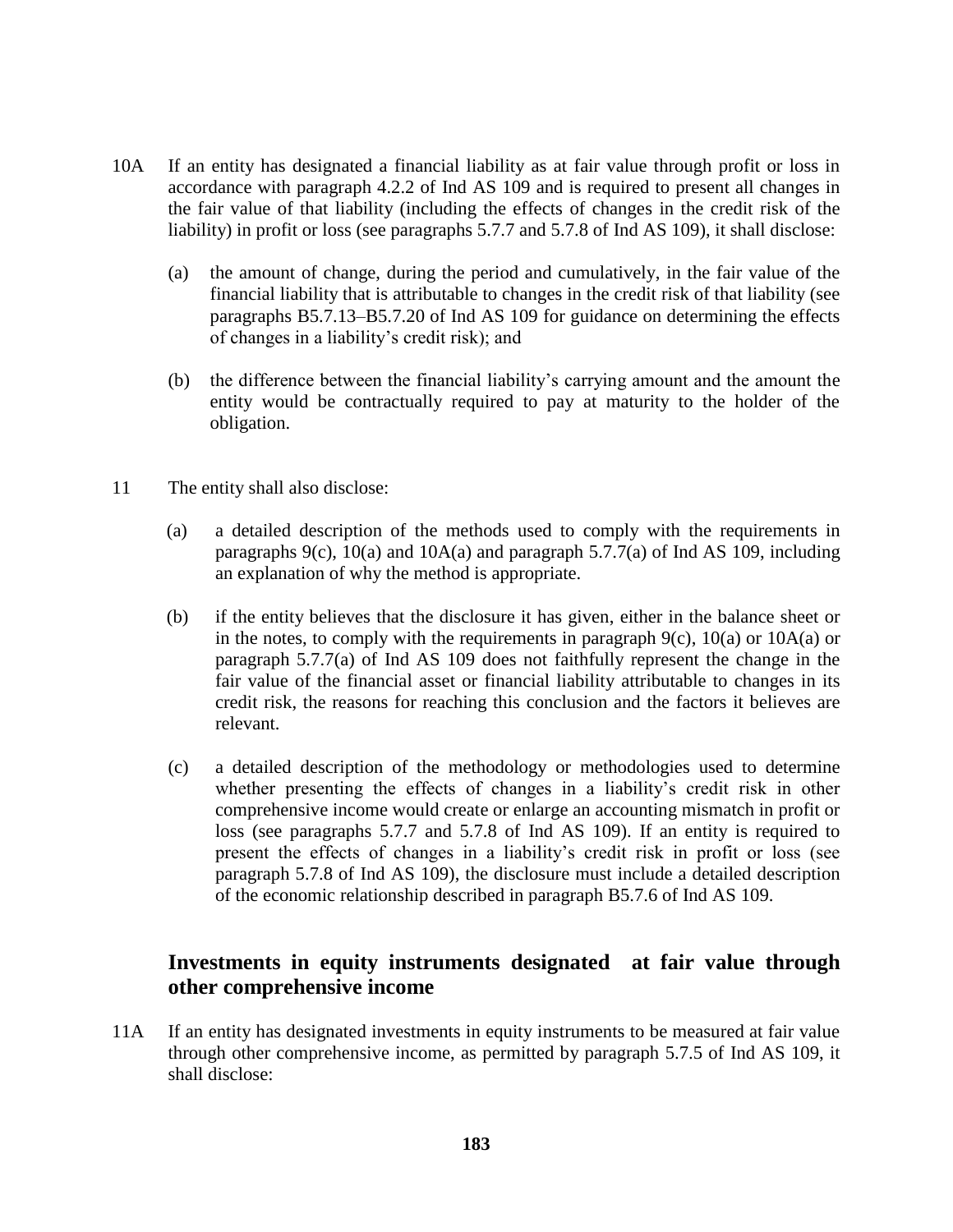- (a) which investments in equity instruments have been designated to be measured at fair value through other comprehensive income.
- (b) the reasons for using this presentation alternative.
- (c) the fair value of each such investment at the end of the reporting period.
- (d) dividends recognised during the period, showing separately those related to investments derecognised during the reporting period and those related to investments held at the end of the reporting period.
- (e) any transfers of the cumulative gain or loss within equity during the period including the reason for such transfers.
- 11B If an entity derecognised investments in equity instruments measured at fair value through other comprehensive income during the reporting period, it shall disclose:
	- (a) the reasons for disposing of the investments.
	- (b) the fair value of the investments at the date of derecognition.
	- (c) the cumulative gain or loss on disposal.

#### **Reclassification**

12- [Refer Appendix 1]

12A

- 12B An entity shall disclose if, in the current or previous reporting periods, it has reclassified any financial assets in accordance with paragraph 4.4.1 of Ind AS 109. For each such event, an entity shall disclose:
	- (a) the date of reclassification.
	- (b) a detailed explanation of the change in business model and a qualitative description of its effect on the entity's financial statements.
	- (c) the amount reclassified into and out of each category.
- 12C For each reporting period following reclassification until derecognition, an entity shall disclose for assets reclassified out of the fair value through profit or loss category so that they are measured at amortised cost or fair value through other comprehensive income in accordance with paragraph 4.4.1 of Ind AS 109:
	- (a) the effective interest rate determined on the date of reclassification; and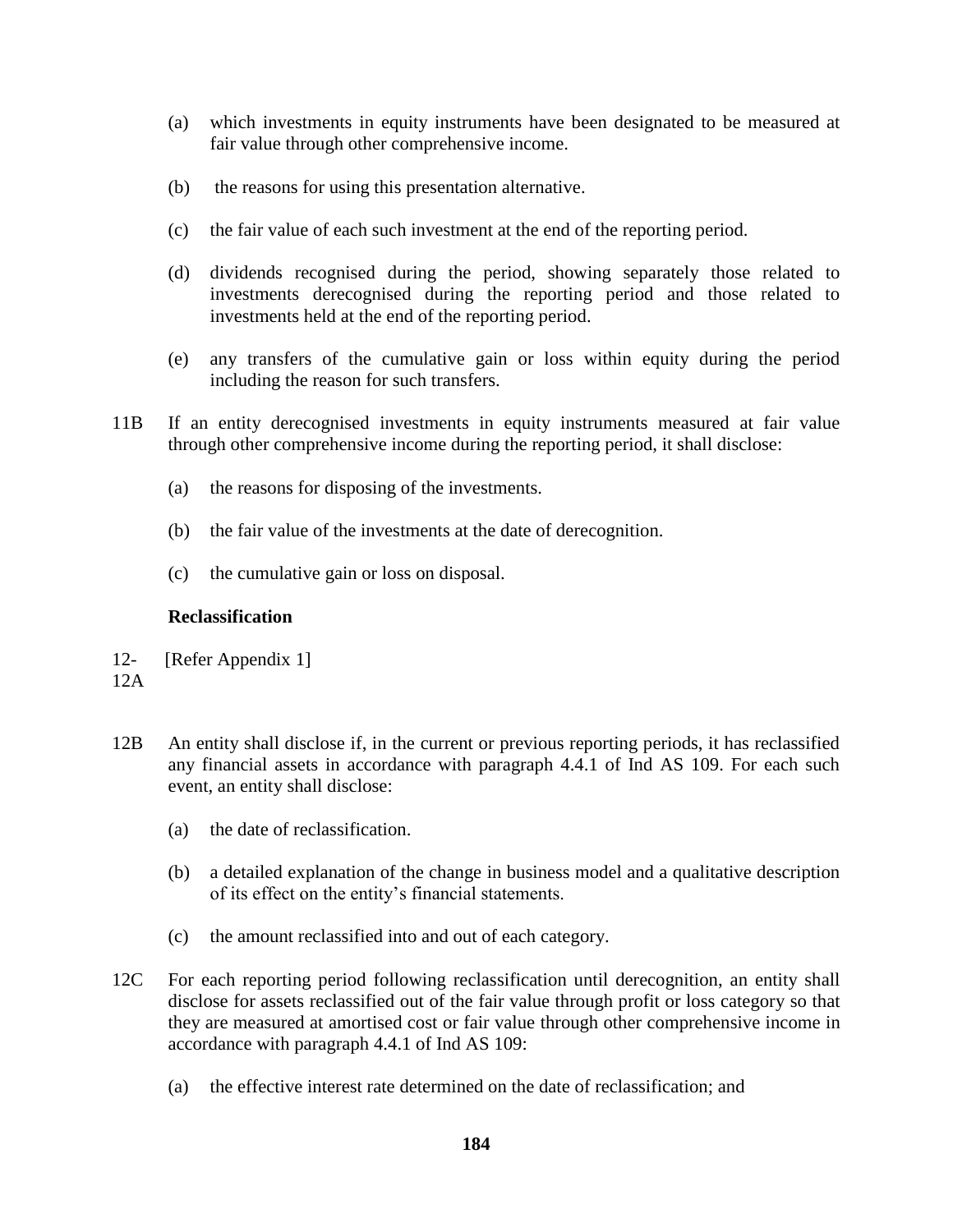- (b) the interestrevenue recognised.
- 12D If, since its last annual reporting date, an entity has reclassified financial assets out of the fair value through other comprehensive income category so that they are measured at amortised cost or out of the fair value through profit or loss category so that they are measured at amortised cost or fair value through other comprehensive income it shall disclose:
	- (a) the fair value of the financial assets at the end of the reporting period; and
	- (b) the fair value gain or loss that would have been recognised in profit or loss or other comprehensive income during the reporting period if the financial assets had not been reclassified.
- 13 [Refer Appendix 1]

### **Offsetting financial assets and financial liabilities**

- 13A The disclosures in paragraphs 13B–13E supplement the other disclosure requirements of this Ind AS and are required for all recognised financial instruments that are set off in accordance with paragraph 42 of Ind AS 32. These disclosures also apply to recognised financial instruments that are subject to an enforceable master netting arrangement or similar agreement, irrespective of whether they are set off in accordance with paragraph 42 of Ind AS 32.
- 13B An entity shall disclose information to enable users of its financial statements to evaluate the effect or potential effect of netting arrangements on the entity's financial position. This includes the effect or potential effect of rights of set-off associated with the entity's recognised financial assets and recognised financial liabilities that are within the scope of paragraph 13A.
- 13C To meet the objective in paragraph 13B, an entity shall disclose, at the end of the reporting period, the following quantitative information separately for recognised financial assets and recognised financial liabilities that are within the scope of paragraph 13A:
	- (a) the gross amounts of those recognised financial assets and recognised financial liabilities;
	- (b) the amounts that are set-off in accordance with the criteria in paragraph 42 of Ind AS 32 when determining the net amounts presented in the statement of financial position;
	- (c) the net amounts presented in the balance sheet;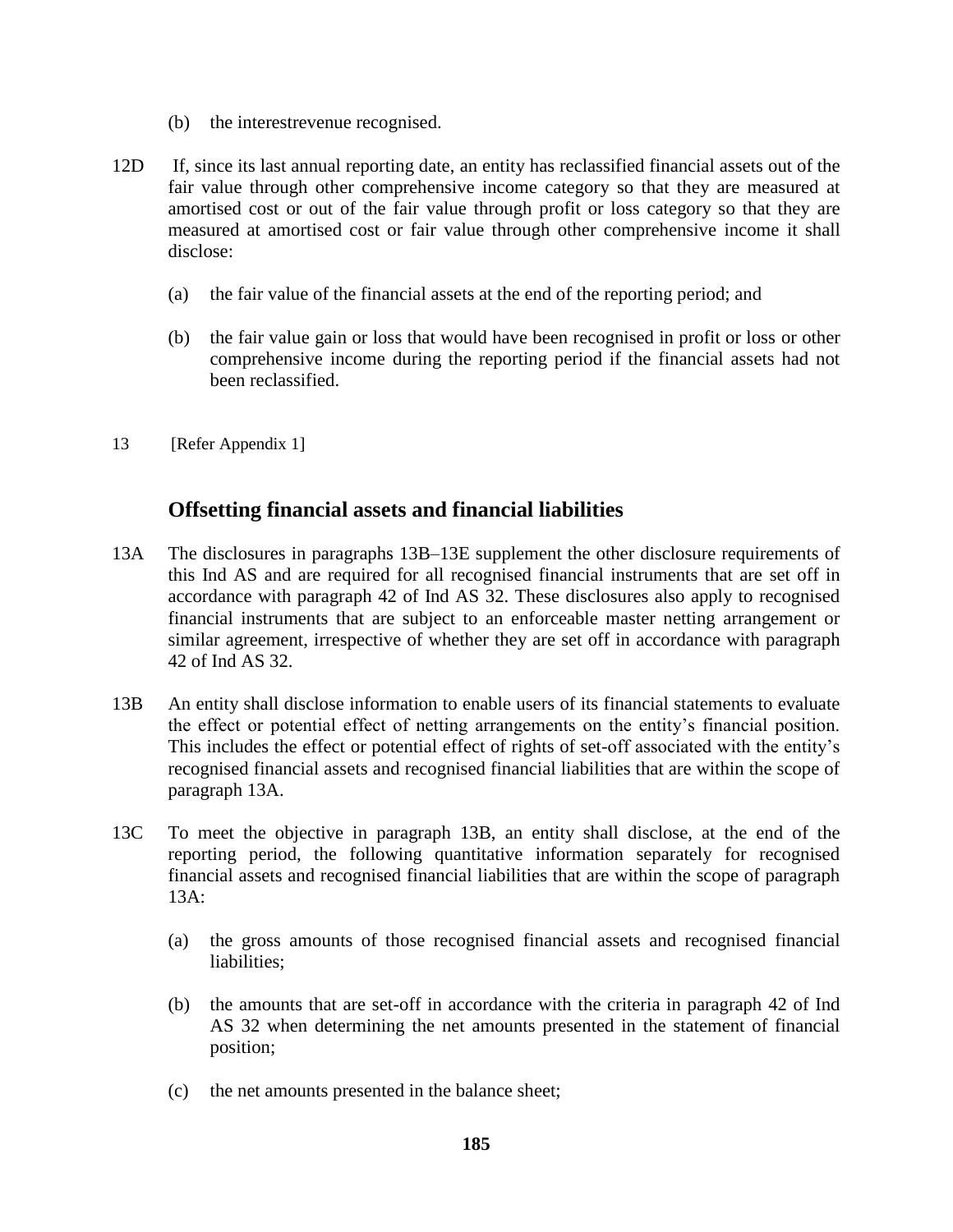- (d) the amounts subject to an enforceable master netting arrangement or similar agreement that are not otherwise included in paragraph 13C(b), including:
	- (i) amounts related to recognised financial instruments that do not meet some or all of the offsetting criteria in paragraph 42 of Ind AS 32; and
	- (ii) amounts related to financial collateral (including cash collateral); and
- (e) the net amount after deducting the amounts in (d) from the amounts in (c) above.

The information required by this paragraph shall be presented in a tabular format, separately for financial assets and financial liabilities, unless another format is more appropriate.

- 13D The total amount disclosed in accordance with paragraph 13C(d) for an instrument shall be limited to the amount in paragraph 13C(c) for that instrument.
- 13E An entity shall include a description in the disclosures of the rights of set-off associated with the entity's recognised financial assets and recognised financial liabilities subject to enforceable master netting arrangements and similar agreements that are disclosed in accordance with paragraph 13C(d), including the nature of those rights.
- 13F If the information required by paragraphs 13B–13E is disclosed in more than one note to the financial statements, an entity shall cross-refer between those notes.

#### **Collateral**

- 14 An entity shall disclose:
	- (a) the carrying amount of financial assets it has pledged as collateral for liabilities or contingent liabilities, including amounts that have been reclassified in accordance with paragraph 3.2.23(a) of Ind AS 109; and
	- (b) the terms and conditions relating to its pledge.
- 15 When an entity holds collateral (of financial or non-financial assets) and is permitted to sell or repledge the collateral in the absence of default by the owner of the collateral, it shall disclose:
	- (a) the fair value of the collateral held;
	- (b) the fair value of any such collateral sold or repledged, and whether the entity has an obligation to return it; and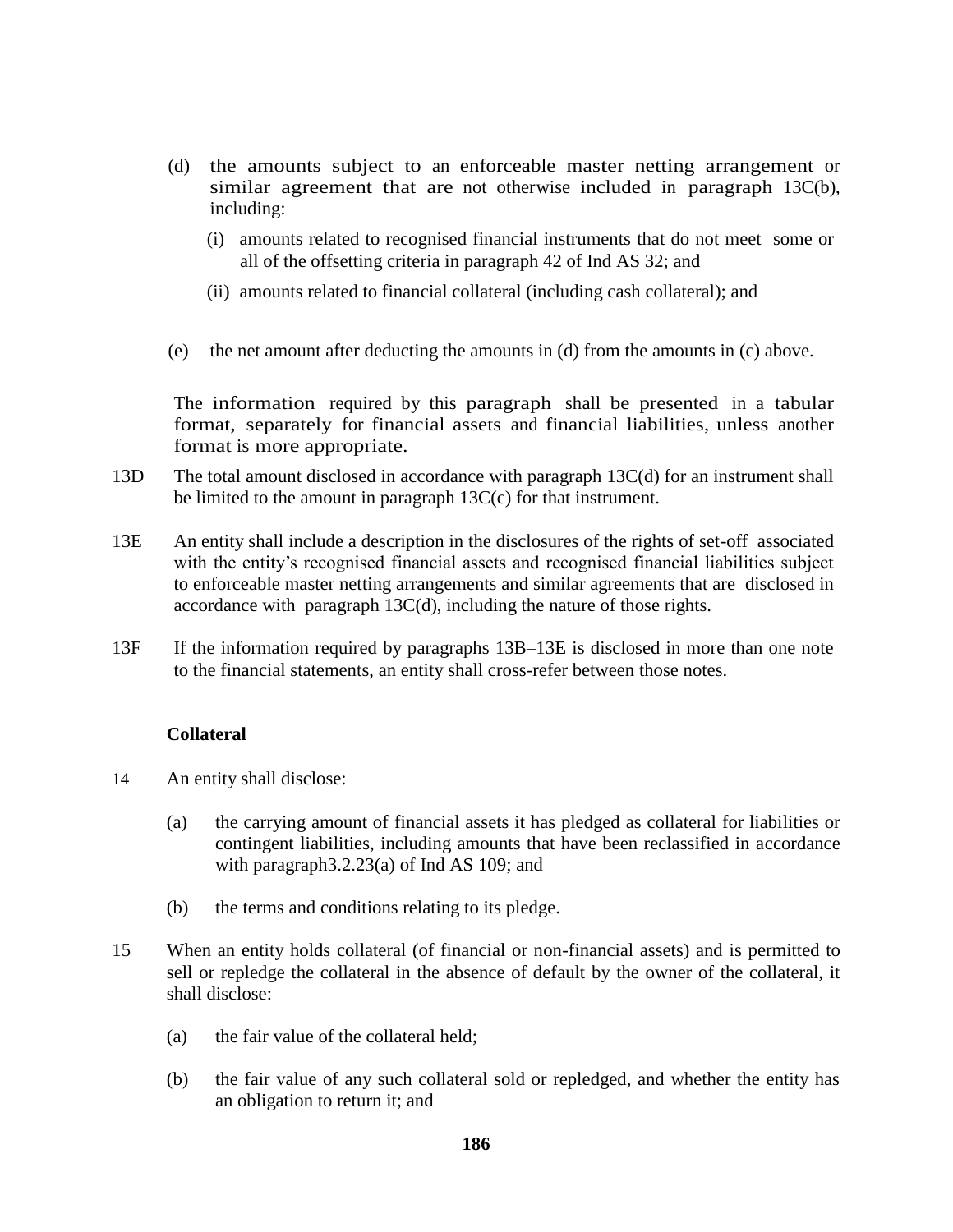(c) the terms and conditions associated with its use of the collateral.

#### **Allowance account for credit losses**

- 16 [Refer Appendix 1]
- 16A The carrying amount of financial assets measured at fair value through other comprehensive income in accordance with paragraph 4.1.2A of Ind AS 109 is not reduced by a loss allowance and an entity shall not present the loss allowance separately in the balance sheet as a reduction of the carrying amount of the financial asset. However, an entity shall disclose the loss allowance in the notes to the financial statements.

### **Compound financial instruments with multiple embedded derivatives**

17 If an entity has issued an instrument that contains both a liability and an equity component (see paragraph 28 of Ind AS 32) and the instrument has multiple embedded derivatives whose values are interdependent (such as a callable convertible debt instrument), it shall disclose the existence of those features.

### **Defaults and breaches**

- 18 For *loans payable* recognised at the end of the reporting period, an entity shall disclose:
	- (a) details of any defaults during the period of principal, interest, sinking fund, or redemption terms of those loans payable;
	- (b) the carrying amount of the loans payable in default at the end of the reporting period; and
	- (c) whether the default was remedied, or the terms of the loans payable were renegotiated, before the financial statements were approved for issue.
- 19 If, during the period, there were breaches of loan agreement terms other than those described in paragraph 18, an entity shall disclose the same information as required by paragraph 18 if those breaches permitted the lender to demand accelerated repayment (unless the breaches were remedied, or the terms of the loan were renegotiated, on or before the end of the reporting period).

### **Statement of profit and loss**

#### **Items of income, expense, gains or losses**

20 An entity shall disclose the following items of income, expense, gains or losses either in the statement of profit and loss or in the notes: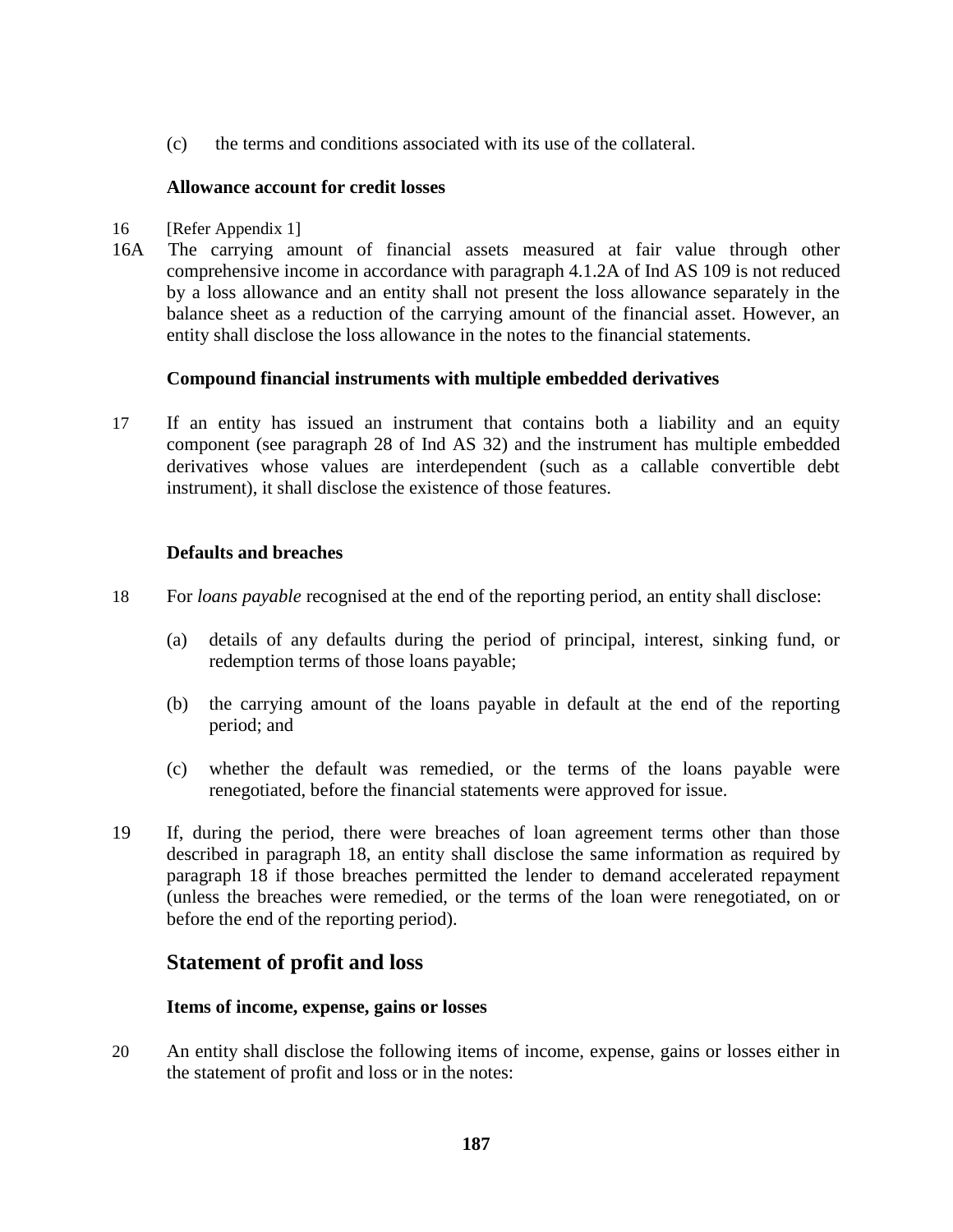- (a) net gains or net losses on:
	- (i) financial assets or financial liabilities measured at fair value through profit or loss, showing separately those on financial assets or financial liabilities designated as such upon initial recognition or subsequently in accordance with paragraph 6.7.1 of Ind AS 109, and those on financial assets or financial liabilities that are mandatorily measured at fair value through profit or loss in accordance with Ind AS 109 (eg financial liabilities that meet the definition of held for trading in Ind AS 109). For financial liabilities designated as at fair value through profit or loss, an entity shall show separately the amount of gain or loss recognised in other comprehensive income and the amount recognised in profit or loss.
	- (ii)- [Refer Appendix 1]
	- (iv)
	- (v) financial liabilities measured at amortised cost.
	- (vi) financial assets measured at amortised cost.
	- (vii) investments in equity instruments designated at fair value through other comprehensive income in accordance with paragraph 5.7.5 of Ind AS 109.
	- (viii) financial assets measured at fair value through other comprehensive income in accordance with paragraph 4.1.2A of Ind AS 109, showing separately the amount of gain or loss recognised in other comprehensive income during the period and the amount reclassified upon derecognition from accumulated other comprehensive income to profit or loss for the period.
- (b) total interest revenue and total interest expense (calculated using the effective interest method) for financial assets that are measured at amortised cost or that are measured at fair value through other comprehensive income in accordance with paragraph 4.1.2A of Ind AS 109 (showing these amounts separately); or financial liabilities that are not measured at fair value through profit or loss.
- (c) fee income and expense (other than amounts included in determining the effective interest rate) arising from:
	- (i) financial assets and financial liabilities that are not at fair value through profit or loss; and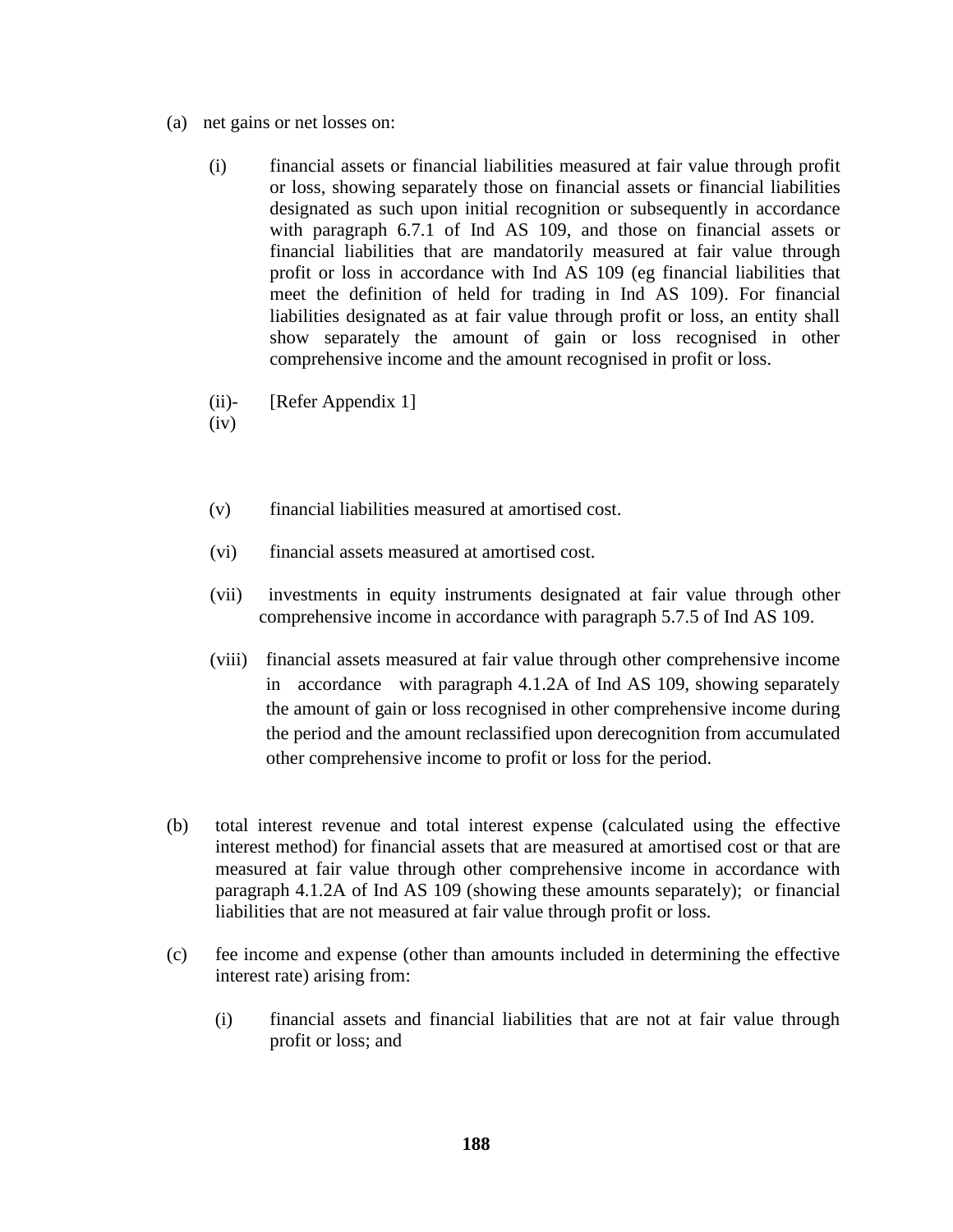- (ii) trust and other fiduciary activities that result in the holding or investing of assets on behalf of individuals, trusts, retirement benefit plans, and other institutions.
- (d)-(e) [Refer Appendix] 1
- 20A An entity shall disclose an analysis of the gain or loss recognised in the statement of profit and loss arising from the derecognition of financial assets measured at amortised cost, showing separately gains and losses arising from derecognition of those financial assets. This disclosure shall include the reasons for derecognising those financial assets.

### **Other disclosures**

### **Accounting policies**

21 In accordance with paragraph 117 of Ind AS 1 *Presentation of Financial Statements*, an entity discloses, in the summary of significant accounting policies, the measurement basis (or bases) used in preparing the financial statements and the other accounting policies used that are relevant to an understanding of the financial statements.

### **Hedge accounting**

- 21A An entity shall apply the disclosure requirements in paragraphs 21B–24F for those risk exposures that an entity hedges and for which it elects to apply hedge accounting. Hedge accounting disclosures shall provide information about:
	- (a) an entity's risk management strategy and how it is applied to manage risk;
	- (b) how the entity's hedging activities may affect the amount, timing and uncertainty of its future cash flows; and
	- (c) the effect that hedge accounting has had on the entity's balance sheet, statement of profit and loss and statement of changes in equity.
- 21B An entity shall present the required disclosures in a single note or separate section in its financial statements. However, an entity need not duplicate information that is already presented elsewhere, provided that the information is incorporated by cross-reference from the financial statements to some other statement, such as a management commentary or risk report, that is available to users of the financial statements on the same terms as the financial statements and at the same time. Without the information incorporated by cross-reference, the financial statements are incomplete.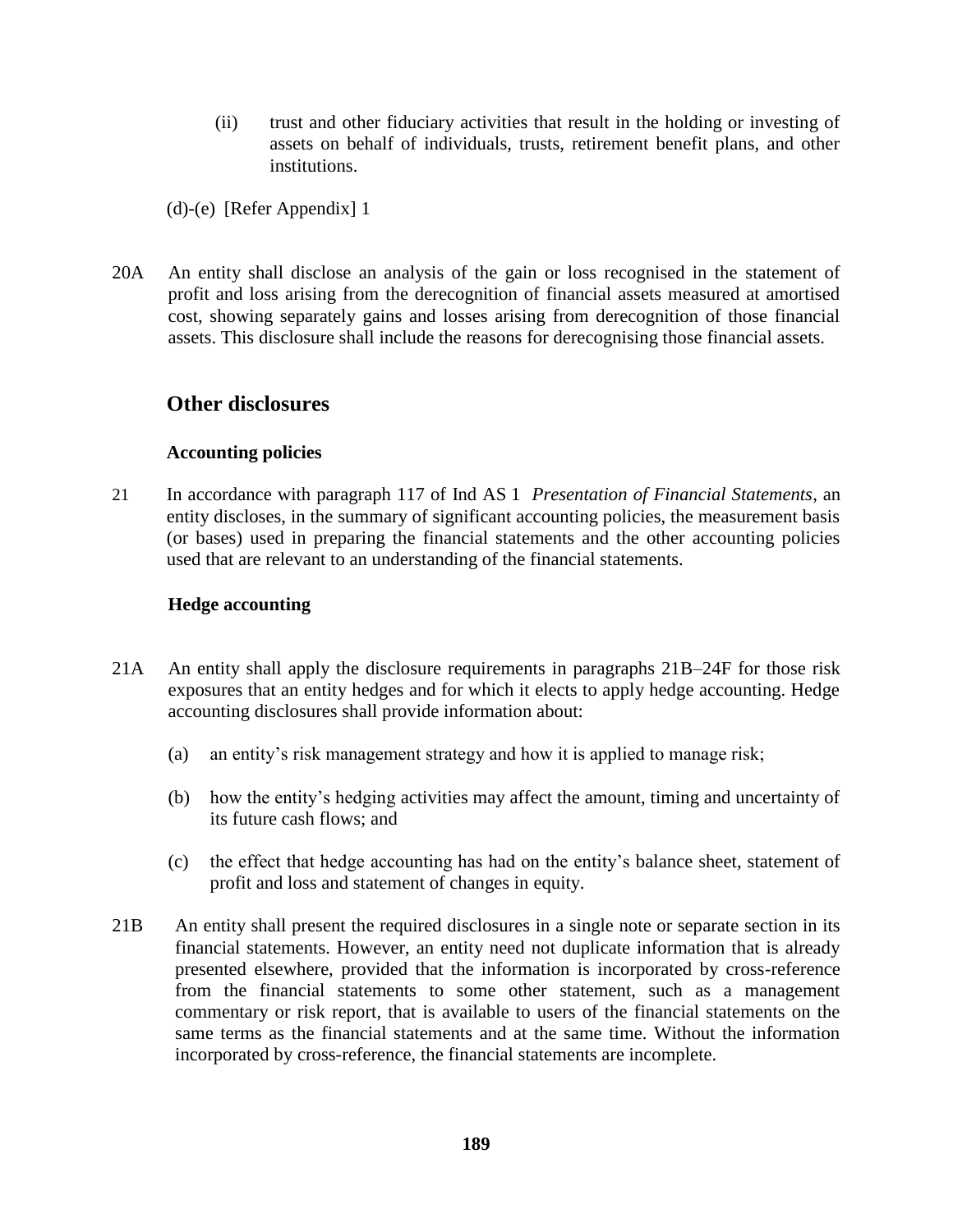- 21C When paragraphs 22A–24F require the entity to separate by risk category the information disclosed, the entity shall determine each risk category on the basis of the risk exposures an entity decides to hedge and for which hedge accounting is applied. An entity shall determine risk categories consistently for all hedge accounting disclosures.
- 21D To meet the objectives in paragraph 21A, an entity shall (except as otherwise specified below) determine how much detail to disclose, how much emphasis to place on different aspects of the disclosure requirements, the appropriate level of aggregation or disaggregation, and whether users of financial statements need additional explanations to evaluate the quantitative information disclosed. However, an entity shall use the same level of aggregation or disaggregation it uses for disclosure requirements of related information in this Ind AS and Ind AS 113, *Fair Value Measurement*.

### *The risk management strategy*

- 22 [Refer Appendix 1]
- 22A An entity shall explain its risk management strategy for each risk category of risk exposures that it decides to hedge and for which hedge accounting is applied. This explanation should enable users of financial statements to evaluate (for example):
	- (a) how each risk arises.
	- (b) how the entity manages each risk; this includes whether the entity hedges an item in its entirety for all risks or hedges a risk component (or components) of an item and why.
	- (c) the extent of risk exposures that the entity manages.
- 22B To meet the requirements in paragraph 22A, the information should include (but is not limited to) a description of:
	- (a) the hedging instruments that are used (and how they are used) to hedge risk exposures;
	- (b) how the entity determines the economic relationship between the hedged item and the hedging instrument for the purpose of assessing hedge effectiveness; and
	- (c) how the entity establishes the hedge ratio and what the sources of hedge ineffectiveness are.
- 22C When an entity designates a specific risk component as a hedged item (see paragraph 6.3.7 of Ind AS 109) it shall provide, in addition to the disclosures required by paragraphs 22A and 22B, qualitative or quantitative information about: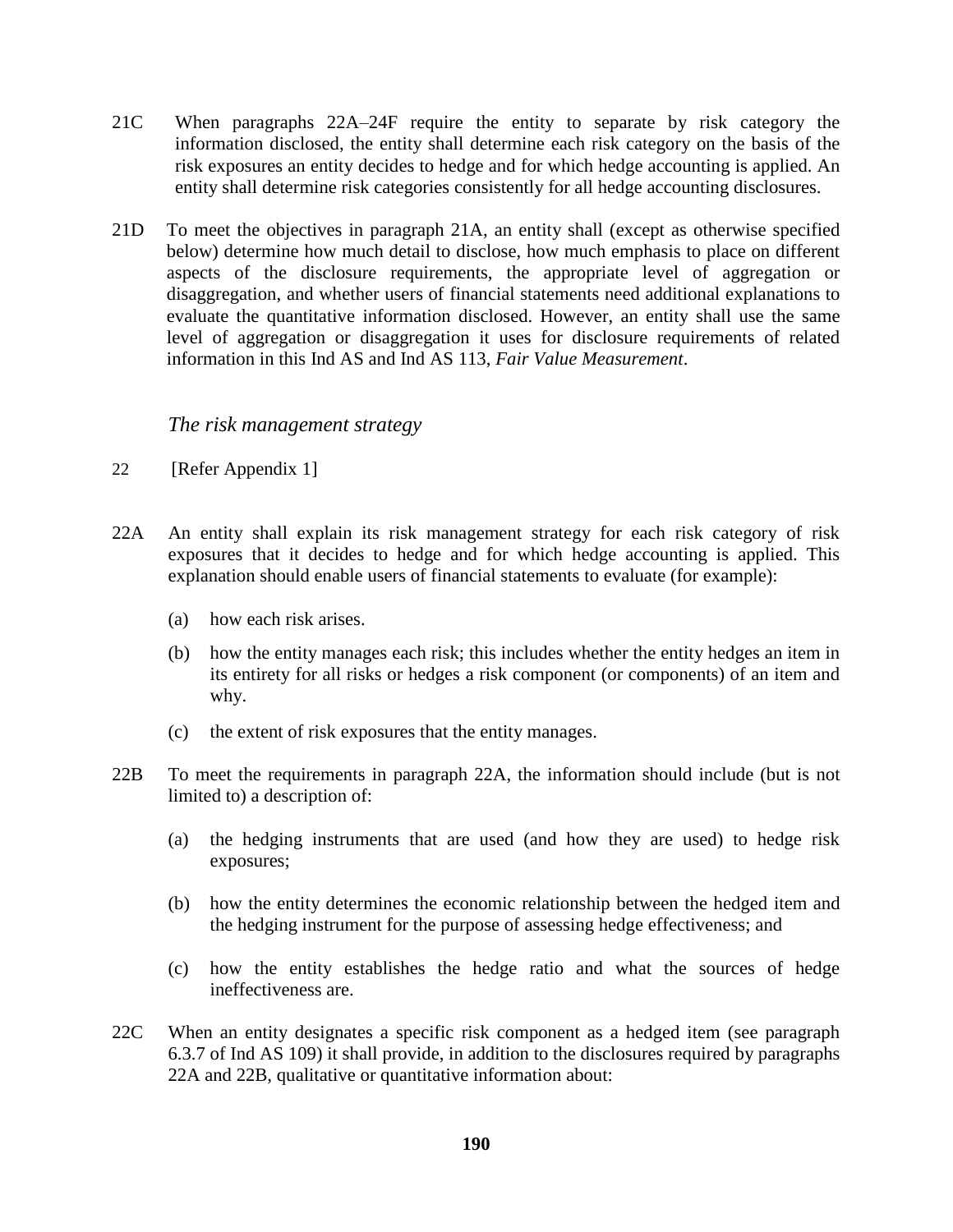- (a) how the entity determined the risk component that is designated as the hedged item (including a description of the nature of the relationship between the risk component and the item as a whole); and
- (b) how the risk component relates to the item in its entirety (for example, the designated risk component historically covered on average 80 per cent of the changes in fair value of the item as a whole).

*The amount, timing and uncertainty of future cash flows*

- 23 [Refer Appendix 1]
- 23A Unless exempted by paragraph 23C, an entity shall disclose by risk category quantitative information to allow users of its financial statements to evaluate the terms and conditions of hedging instruments and how they affect the amount, timing and uncertainty of future cash flows of the entity.
- 23B To meet the requirement in paragraph 23A, an entity shall provide a breakdown that discloses:
	- (a) a profile of the timing of the nominal amount of the hedging instrument; and
	- (b) if applicable, the average price or rate (for example strike or forward prices etc) of the hedging instrument.
- 23C In situations in which an entity frequently resets (ie discontinues and restarts) hedging relationships because both the hedging instrument and the hedged item frequently change (ie the entity uses a dynamic process in which both the exposure and the hedging instruments used to manage that exposure do not remain the same for long—such as in the example in paragraph B6.5.24(b) of Ind AS 109) the entity:
	- (a) is exempt from providing the disclosures required by paragraphs 23A and 23B.
	- (b) shall disclose:
		- (i) information about what the ultimate risk management strategy is in relation to those hedging relationships;
		- (ii) a description of how it reflects its risk management strategy by using hedge accounting and designating those particular hedging relationships; and
		- (iii) an indication of how frequently the hedging relationships are discontinued and restarted as part of the entity's process in relation to those hedging relationships.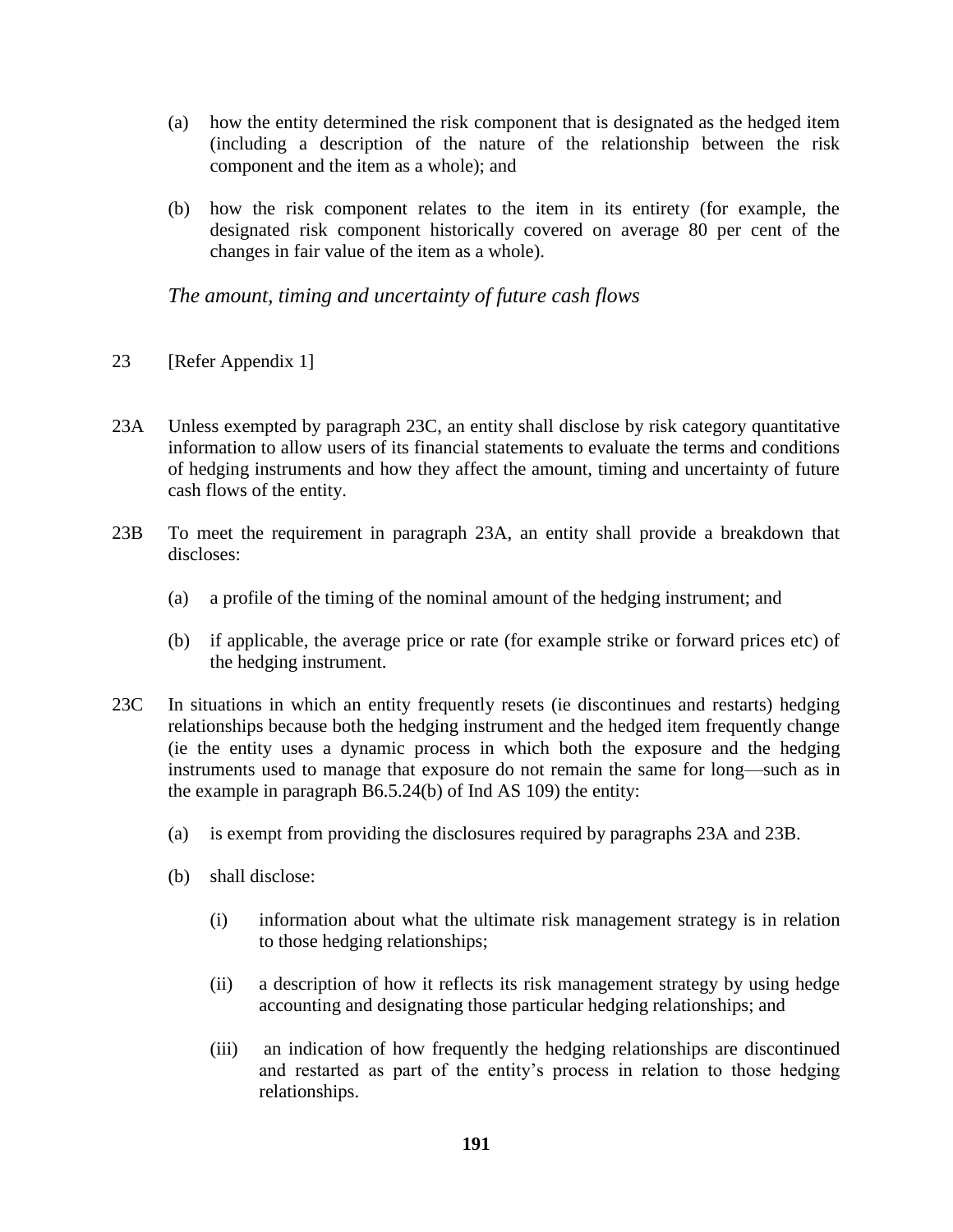- 23D An entity shall disclose by risk category a description of the sources of hedge ineffectiveness that are expected to affect the hedging relationship during its term.
- 23E If other sources of hedge ineffectiveness emerge in a hedging relationship, an entity shall disclose those sources by risk category and explain the resulting hedge ineffectiveness.
- 23F For cash flow hedges, an entity shall disclose a description of any forecast transaction for which hedge accounting had been used in the previous period, but which is no longer expected to occur.

*The effects of hedge accounting on financial position and performance*

- 24 [Refer Appendix 1]
- 24A An entity shall disclose, in a tabular format, the following amounts related to items designated as hedging instruments separately by risk category for each type of hedge (fair value hedge, cash flow hedge or hedge of a net investment in a foreign operation):
	- (a) the carrying amount of the hedging instruments (financial assets separately from financial liabilities);
	- (b) the line item in the balance sheet that includes the hedging instrument;
	- (c) the change in fair value of the hedging instrument used as the basis for recognising hedge ineffectiveness for the period; and
	- (d) the nominal amounts (including quantities such as tonnes or cubic metres) of the hedging instruments.
- 24B An entity shall disclose, in a tabular format, the following amounts related to hedged items separately by risk category for the types of hedges as follows:
	- (a) for fair value hedges:
		- (i) the carrying amount of the hedged item recognised in the balance sheet (presenting assets separately from liabilities);
		- (ii) the accumulated amount of fair value hedge adjustments on the hedged item included in the carrying amount of the hedged item recognised in the balance sheet (presenting assets separately from liabilities);
		- (iii) the line item in the balance sheet that includes the hedged item;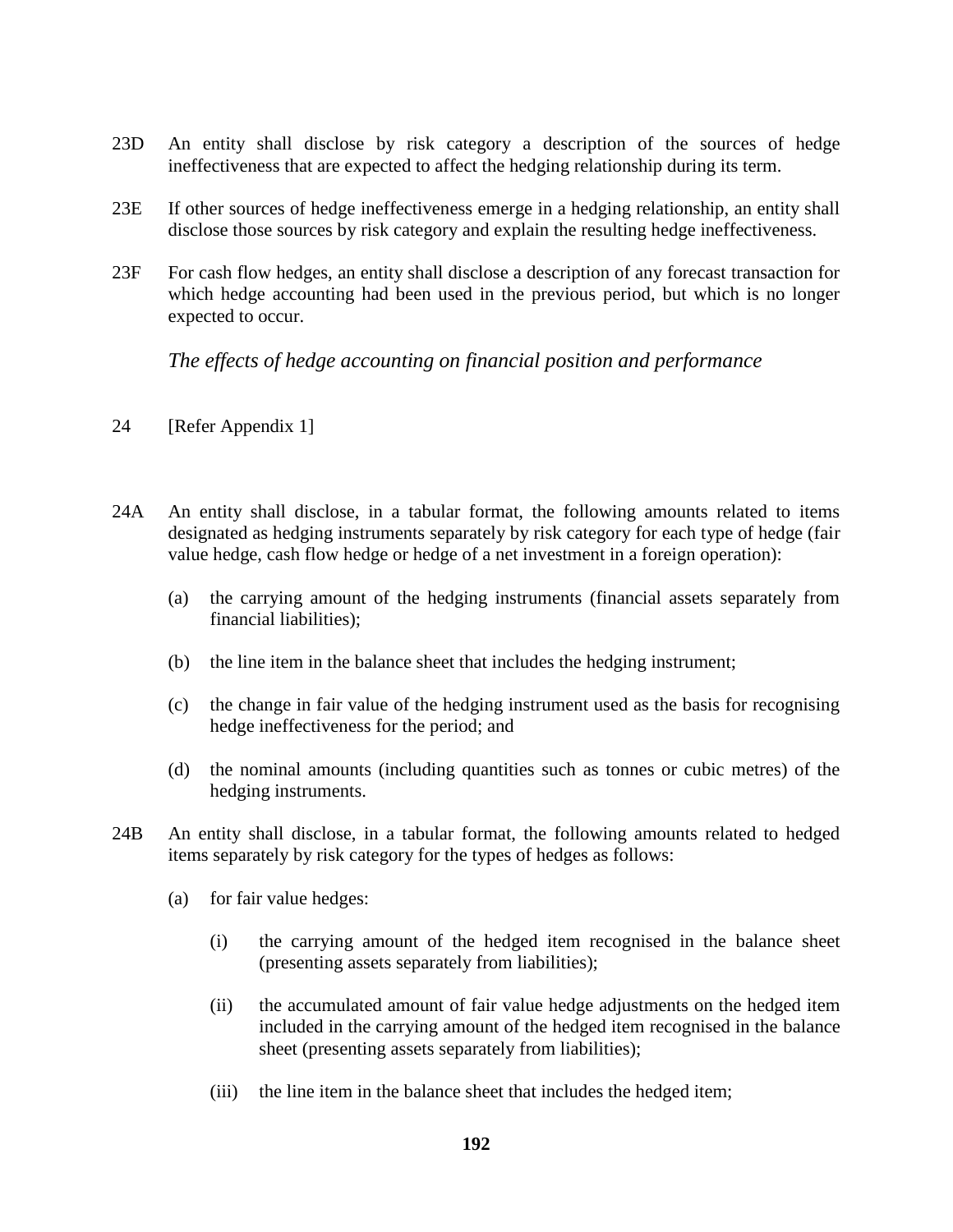- (iv) the change in value of the hedged item used as the basis for recognising hedge ineffectiveness for the period; and
- (v) the accumulated amount of fair value hedge adjustments remaining in the balance sheet for any hedged items that have ceased to be adjusted for hedging gains and losses in accordance with paragraph 6.5.10 of Ind AS 109.
- (b) for cash flow hedges and hedges of a net investment in a foreign operation:
	- (i) the change in value of the hedged item used as the basis for recognising hedge ineffectiveness for the period (ie for cash flow hedges the change in value used to determine the recognised hedge ineffectiveness in accordance with paragraph  $6.5.11(c)$  of Ind AS 109);
	- (ii) the balances in the cash flow hedge reserve and the foreign currency translation reserve for continuing hedges that are accounted for in accordance with paragraphs  $6.5.11$  and  $6.5.13(a)$  of Ind AS 109; and
	- (iii) the balances remaining in the cash flow hedge reserve and the foreign currency translation reserve from any hedging relationships for which hedge accounting is no longer applied.
- 24C An entity shall disclose, in a tabular format, the following amounts separately by risk category for the types of hedges as follows:
	- (a) for fair value hedges:
		- (i) hedge ineffectiveness—ie the difference between the hedging gains or losses of the hedging instrument and the hedged item—recognised in profit or loss (or other comprehensive income for hedges of an equity instrument for which an entity has elected to present changes in fair value in other comprehensive income in accordance with paragraph 5.7.5 of Ind AS 109); and
		- (ii) the line item in the statement of profit and loss that includes the recognised hedge ineffectiveness.
	- (b) for cash flow hedges and hedges of a net investment in a foreign operation:
		- (i) hedging gains or losses of the reporting period that were recognised in other comprehensive income;
		- (ii) hedge ineffectiveness recognised in profit or loss;
		- (iii) the line item in the statement of profit and loss that includes the recognised hedge ineffectiveness;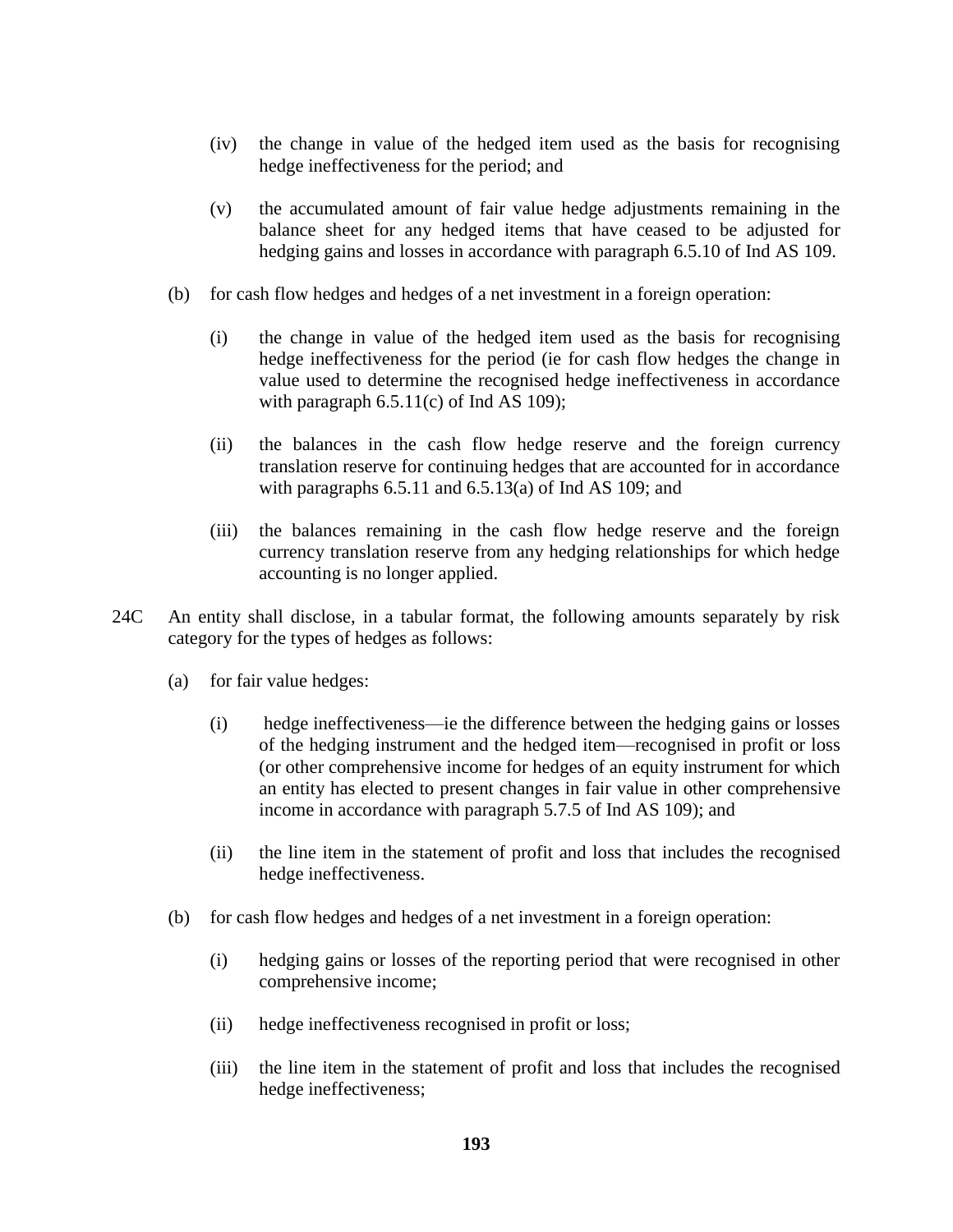- (iv) the amount reclassified from the cash flow hedge reserve or the foreign currency translation reserve into profit or loss as a reclassification adjustment (see Ind AS 1) (differentiating between amounts for which hedge accounting had previously been used, but for which the hedged future cash flows are no longer expected to occur, and amounts that have been transferred because the hedged item has affected profit or loss);
- (v) the line item in the statement of profit and loss that includes the reclassification adjustment (see Ind AS 1); and
- (vi) for hedges of net positions, the hedging gains or losses recognised in a separate line item in the statement of profit and loss (see paragraph 6.6.4 of Ind AS 109).
- 24D When the volume of hedging relationships to which the exemption in paragraph 23C applies is unrepresentative of normal volumes during the period (ie the volume at the reporting date does not reflect the volumes during the period) an entity shall disclose that fact and the reason it believes the volumes are unrepresentative.
- 24E An entity shall provide a reconciliation of each component of equity and an analysis of other comprehensive income in accordance with Ind AS 1 that, taken together:
	- (a) differentiates, at a minimum, between the amounts that relate to the disclosures in paragraph  $24C(b)(i)$  and  $(b)(iv)$  as well as the amounts accounted for in accordance with paragraph  $6.5.11(d)(i)$  and  $(d)(iii)$  of Ind AS 109;
	- (b) differentiates between the amounts associated with the time value of options that hedge transaction related hedged items and the amounts associated with the time value of options that hedge time-period related hedged items when an entity accounts for the time value of an option in accordance with paragraph 6.5.15 of Ind AS 109; and
	- (c) differentiates between the amounts associated with forward elements of forward contracts and the foreign currency basis spreads of financial instruments that hedge transaction related hedged items, and the amounts associated with forward elements of forward contracts and the foreign currency basis spreads of financial instruments that hedge time-period related hedged items when an entity accounts for those amounts in accordance with paragraph 6.5.16 of Ind AS 109.
- 24F An entity shall disclose the information required in paragraph 24E separately by risk category. This disaggregation by risk may be provided in the notes to the financial statements.

*Option to designate a credit exposure as measured at fair value through profit or loss*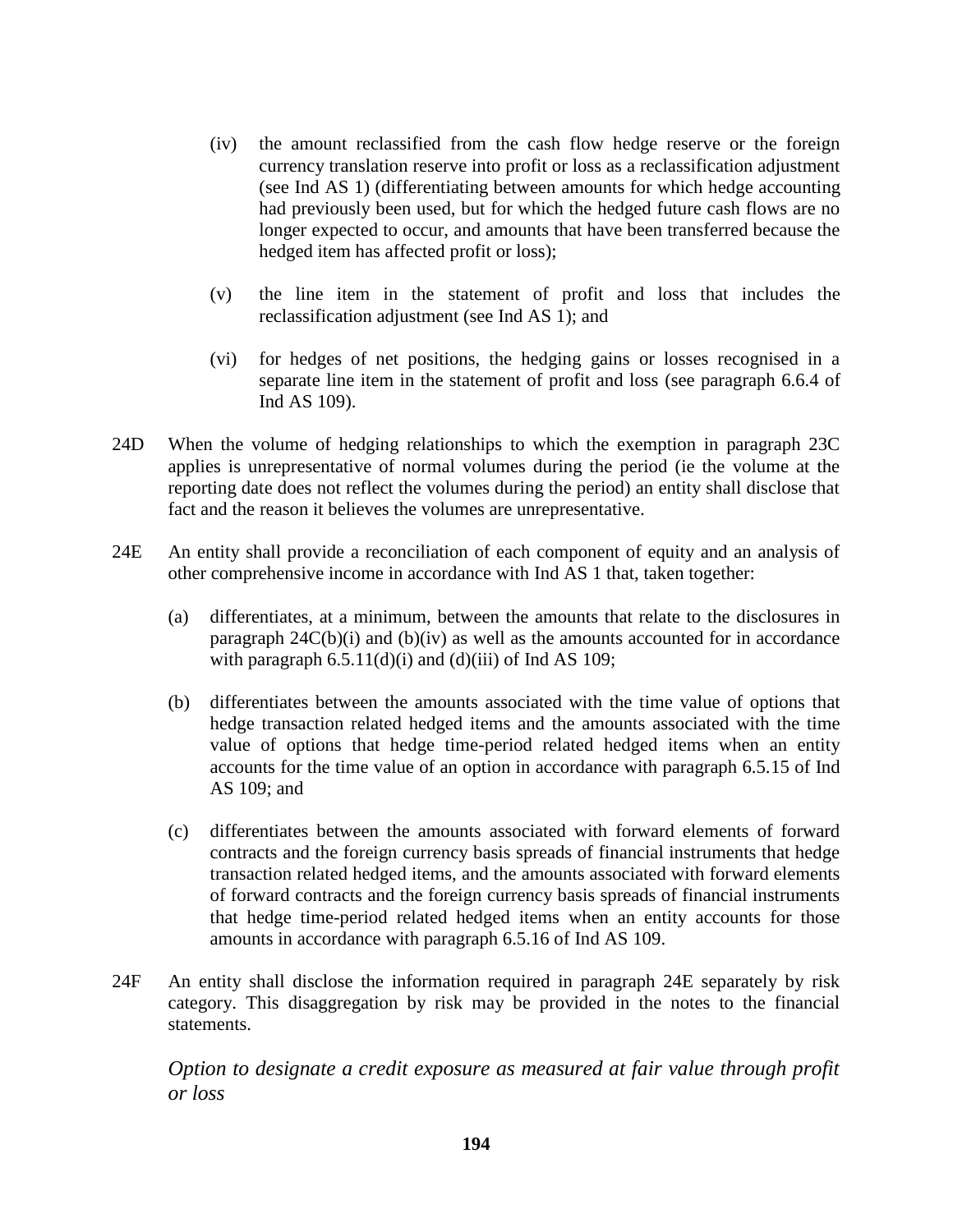- 24G If an entity designated a financial instrument, or a proportion of it, as measured at fair value through profit or loss because it uses a credit derivative to manage the credit risk of that financial instrument it shall disclose:
	- (a) for credit derivatives that have been used to manage the credit risk of financial instruments designated as measured at fair value through profit or loss in accordance with paragraph 6.7.1 of Ind AS 109, a reconciliation of each of the nominal amount and the fair value at the beginning and at the end of the period;
	- (b) the gain or loss recognised in profit or loss on designation of a financial instrument, or a proportion of it, as measured at fair value through profit or loss in accordance with paragraph 6.7.1 of Ind AS 109; and
	- (c) on discontinuation of measuring a financial instrument, or a proportion of it, at fair value through profit or loss, that financial instrument's fair value that has become the new carrying amount in accordance with paragraph 6.7.4(b) of Ind AS 109 and the related nominal or principal amount (except for providing comparative information in accordance with Ind AS 1, an entity does not need to continue this disclosure in subsequent periods).

### **Fair value**

- 25 Except as set out in paragraph 29, for each class of financial assets and financial liabilities (see paragraph 6), an entity shall disclose the fair value of that class of assets and liabilities in a way that permits it to be compared with its carrying amount.
- 26 In disclosing [fair values,](http://eifrs.iasb.org/eifrs/stdcontent/2009_Bound_Volume/IAS39a_2005-08-18_en-3.html#SL134652) an entity shall group financial assets and financial liabilities into classes, but shall offset them only to the extent that their carrying amounts are offset in the balance sheet.
- 27 [Refer Appendix 1]
- 27B
- 28 In some cases, an entity does not recognise a gain or loss on initial recognition of a financial asset or financial liability because the fair value is neither evidenced by a quoted price in an active market for an identical asset or liability (ie a Level 1 input) nor based on a valuation technique that uses only data from observable markets (see paragraph B5.1.2A of Ind AS 109). In such cases, the entity shall disclose by class of financial asset or financial liability:
	- (a) its accounting policy for recognising in profit or loss the difference between the fair value at initial recognition and the transaction price to reflect a change in factors (including time) that market participants would take into account when pricing the asset or liability (see paragraph B5.1.2A(b) of Ind AS 109).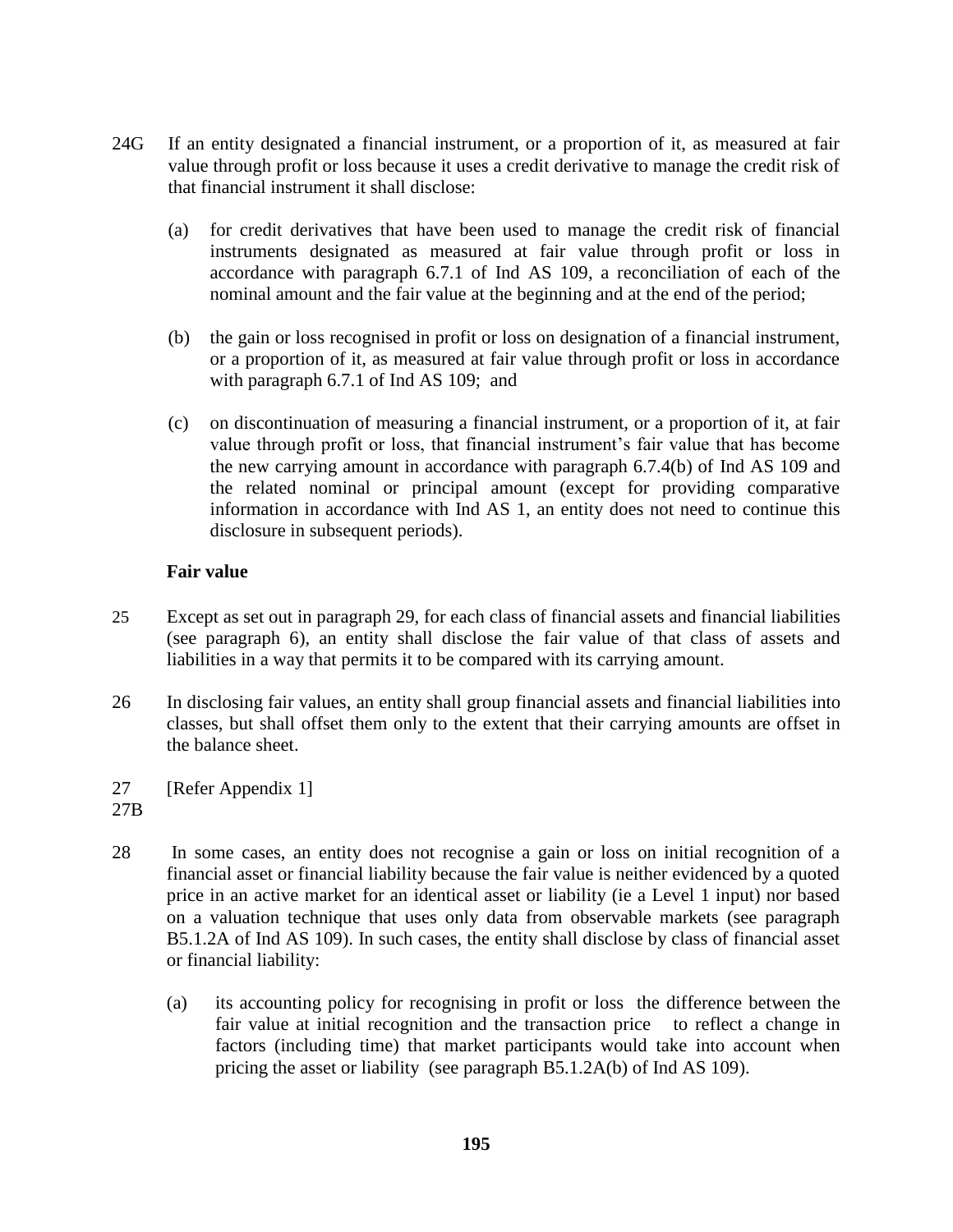- (b) the aggregate difference yet to be recognised in profit or loss at the beginning and end of the period and a reconciliation of changes in the balance of this difference.
- (c) why the entity concluded that the transaction price was not the best evidence of fair value, including a description of the evidence that supports the fair value.
- 29 Disclosures of fair value are not required:
	- (a) when the carrying amount is a reasonable approximation of fair value, for example, for [financial instruments](http://eifrs.iasb.org/eifrs/stdcontent/2009_Bound_Volume/IAS32c_2005-08-18_en-3.html#SL147174) such as short-term trade receivables and payables;
	- (b) [Refer Appendix 1]
	- (c) for a contract containing a discretionary participation feature (as described in Ind AS 104) if the fair value of that feature cannot be measured reliably.
- 30 In the case described in paragraph 29(c), an entity shall disclose information to help users of the financial statements make their own judgements about the extent of possible differences between the carrying amount of those contracts and their fair value, including:
	- (a) the fact that fair value information has not been disclosed for these instruments because their fair value cannot be measured reliably;
	- (b) a description of the financial instruments, their carrying amount, and an explanation of why fair value cannot be measured reliably;
	- (c) information about the market for the instruments;
	- (d) information about whether and how the entity intends to dispose of the financial instruments; and
	- (e) if financial instruments whose fair value previously could not be reliably measured are derecognised, that fact, their carrying amount at the time of derecognition, and the amount of gain or loss recognised.

# **Nature and extent of risks arising from financial instruments**

- **31 An entity shall disclose information that enables users of its financial statements to evaluate the nature and extent of risks arising from [financial instruments](http://eifrs.iasb.org/eifrs/stdcontent/2009_Bound_Volume/IAS32c_2005-08-18_en-3.html#SL147174) to which the entity is exposed at the end of the reporting period.**
- 32 The disclosures required by paragraphs 33–42 focus on the risks that arise from financial instruments and how they have been managed. These risks typically include, but are not limited to, credit risk, *[liquidity risk](http://eifrs.iasb.org/eifrs/stdcontent/2009_Bound_Volume/IFRS07c_2005-08-18_en-4.html#SL144816)* and market risk.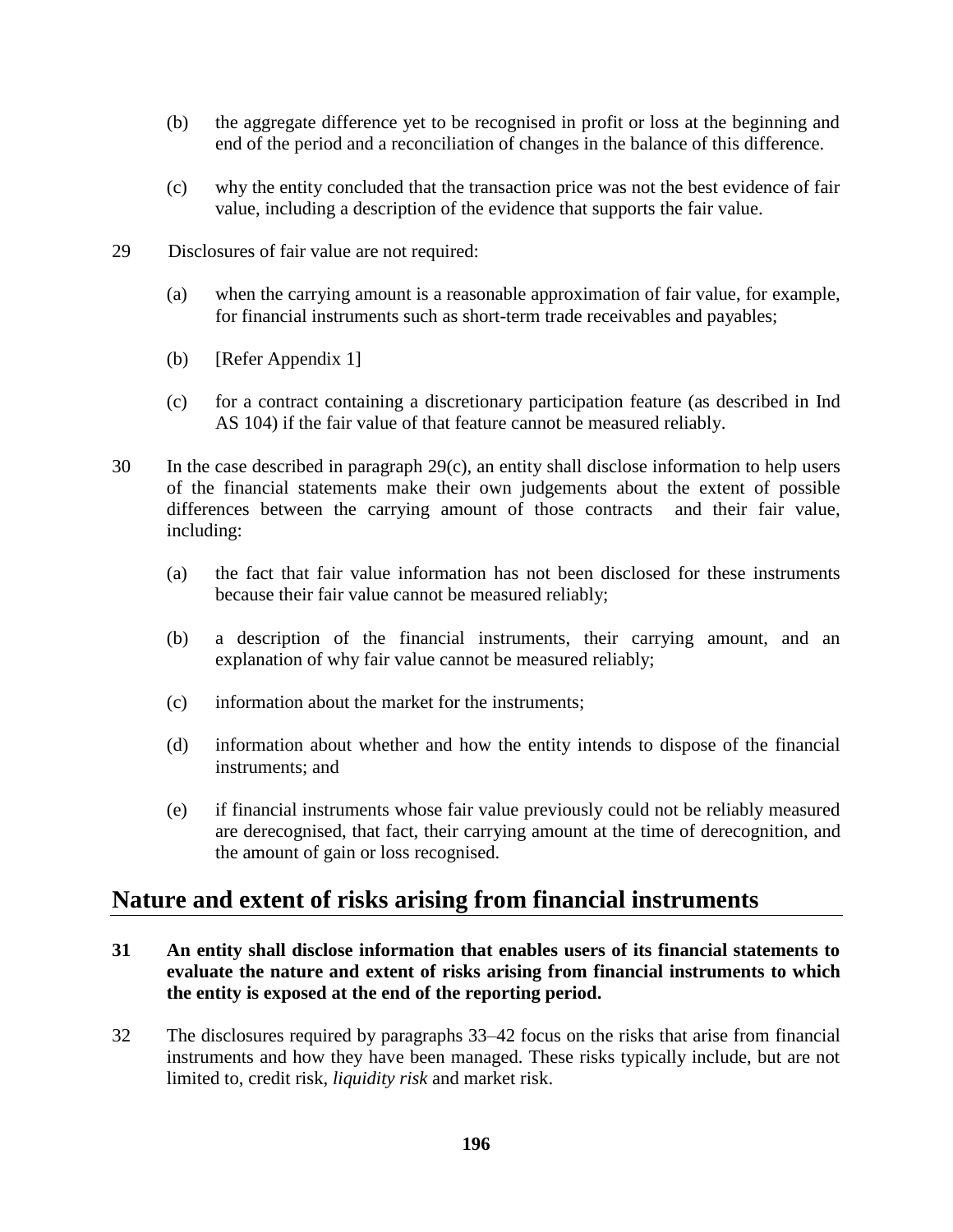32A Providing qualitative disclosures in the context of quantitative disclosures enables users to link related disclosures and hence form an overall picture of the nature and extent of risks arising from financial instruments. The interaction between qualitative and quantitative disclosures contributes to disclosure of information in a way that better enables users to evaluate an entity's exposure to risks.

### **Qualitative disclosures**

- 33 For each type of risk arising from financial instruments, an entity shall disclose:
	- (a) the exposures to risk and how they arise;
	- (b) its objectives, policies and processes for managing the risk and the methods used to measure the risk; and
	- (c) any changes in (a) or (b) from the previous period.

### **Quantitative disclosures**

- 34 For each type of risk arising from financial instruments, an entity shall disclose:
	- (a) summary quantitative data about its exposure to that risk at the end of the reporting period. This disclosure shall be based on the information provided internally to [key](http://eifrs.iasb.org/eifrs/stdcontent/2009_Bound_Volume/IAS24c_2004-12-16_en-3.html#SL146739)  [management personnel](http://eifrs.iasb.org/eifrs/stdcontent/2009_Bound_Volume/IAS24c_2004-12-16_en-3.html#SL146739) of the entity (as defined in Ind AS 24, *Related Party Disclosures*), for example the entity's board of directors or chief executive officer.
	- (b) the disclosures required by [paragraphs 36–42,](http://eifrs.iasb.org/eifrs/stdcontent/2009_Bound_Volume/IFRS07c_2005-08-18_en-3.html#F94980) to the extent not provided in accordance with (a).
	- (c) concentrations of risk if not apparent from the disclosures made in accordance with (a) and (b).
- 35 If the quantitative data disclosed as at the end of the reporting period are unrepresentative of an entity's exposure to risk during the period, an entity shall provide further information that is representative.

### **[Credit risk](http://eifrs.iasb.org/eifrs/stdcontent/2009_Bound_Volume/IFRS07c_2005-08-18_en-4.html#SL144807)**

#### *Scope and objectives*

- 35A An entity shall apply the disclosure requirements in paragraphs 35F–35N to financial instruments to which the impairment requirements in Ind AS 109 are applied. However:
	- (a) for trade receivables, contract assets and lease receivables, paragraph 35J applies to those trade receivables, contract assets or lease receivables on which lifetime expected credit losses are recognised in accordance with paragraph 5.5.15 of Ind AS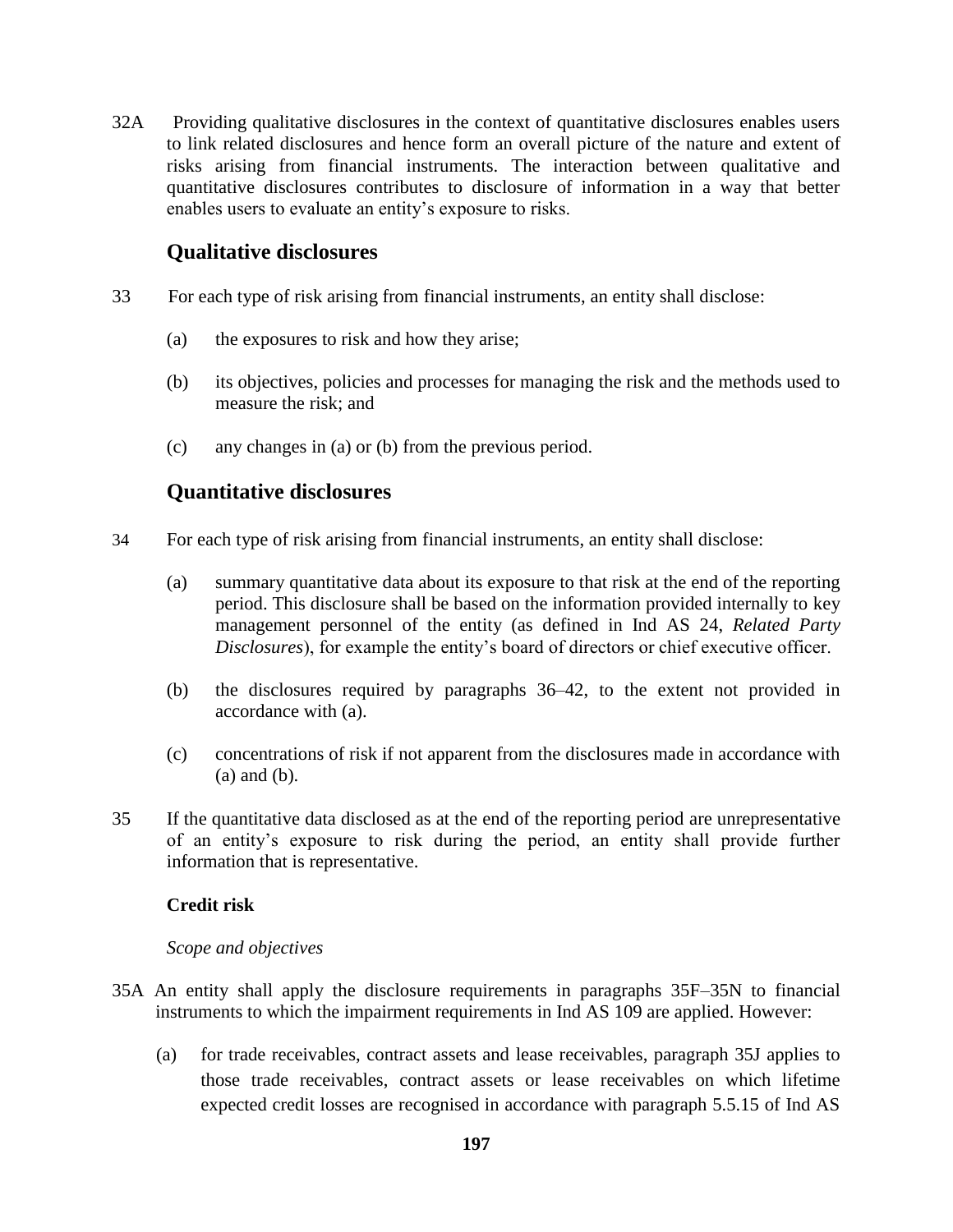- 109, if those financial assets are modified while more than 30 days past due; and
- (b) paragraph 35K(b) does not apply to lease receivables.
- 35B The credit risk disclosures made in accordance with paragraphs 35F–35N shall enable users of financial statements to understand the effect of credit risk on the amount, timing and uncertainty of future cash flows. To achieve this objective, credit risk disclosures shall provide:
	- (a) information about an entity's credit risk management practices and how they relate to the recognition and measurement of expected credit losses, including the methods, assumptions and information used to measure expected credit losses;
	- (b) quantitative and qualitative information that allows users of financial statements to evaluate the amounts in the financial statements arising from expected credit losses, including changes in the amount of expected credit losses and the reasons for those changes; and
	- (c) information about an entity's credit risk exposure (ie the credit risk inherent in an entity's financial assets and commitments to extend credit) including significant credit risk concentrations.
- 35C An entity need not duplicate information that is already presented elsewhere, provided that the information is incorporated by cross-reference from the financial statements to other statements, such as a management commentary or risk report that is available to users of the financial statements on the same terms as the financial statements and at the same time. Without the information incorporated by cross-reference, the financial statements are incomplete.
- 35D To meet the objectives in paragraph 35B, an entity shall (except as otherwise specified) consider how much detail to disclose, how much emphasis to place on different aspects of the disclosure requirements, the appropriate level of aggregation or disaggregation, and whether users of financial statements need additional explanations to evaluate the quantitative information disclosed.
- 35E If the disclosures provided in accordance with paragraphs 35F–35N are insufficient to meet the objectives in paragraph 35B, an entity shall disclose additional information that is necessary to meet those objectives.

#### *The credit risk management practices*

35F An entity shall explain its credit risk management practices and how they relate to the recognition and measurement of expected credit losses. To meet this objective an entity shall disclose information that enables users of financial statements to understand and evaluate: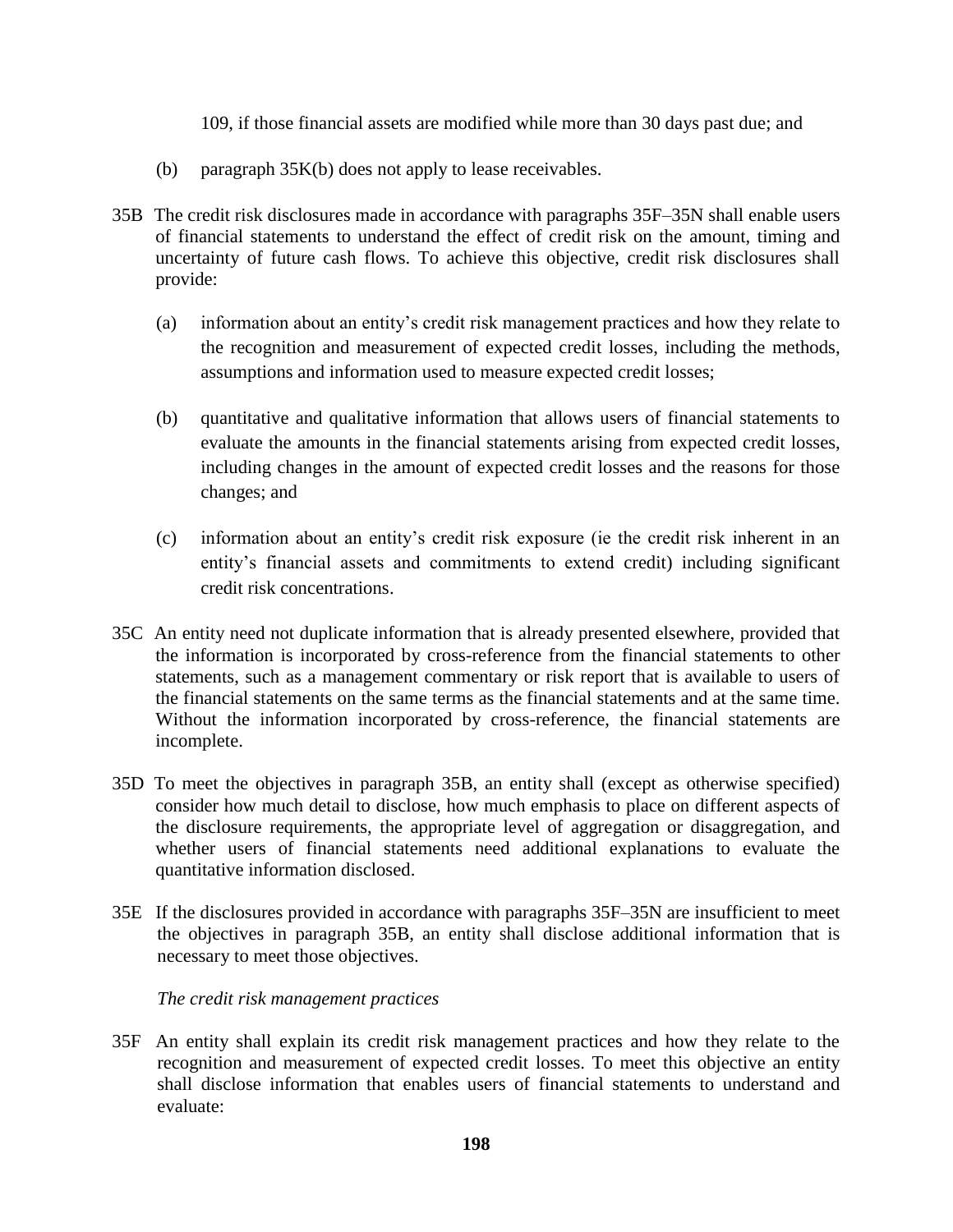- (a) how an entity determined whether the credit risk of financial instruments has increased significantly since initial recognition, including, if and how:
	- (i) financial instruments are considered to have low credit risk in accordance with paragraph 5.5.10 of Ind AS 109, including the classes of financial instruments to which it applies; and
	- (ii) the presumption in paragraph 5.5.11 of Ind AS 109, that there have been significant increases in credit risk since initial recognition when financial assets are more than 30 days past due, has been rebutted;
- (b) an entity's definitions of default, including the reasons for selecting those definitions;
- (c) how the instruments were grouped if expected credit losses were measured on a collective basis;
- (d) how an entity determined that financial assets are credit-impaired financial assets;
- (e) an entity's write-off policy, including the indicators that there is no reasonable expectation of recovery and information about the policy for financial assets that are written-off but are still subject to enforcement activity; and
- (f) how the requirements in paragraph 5.5.12 of Ind AS 109 for the modification of contractual cash flows of financial assets have been applied, including how an entity:
	- (i) determines whether the credit risk on a financial asset that has been modified while the loss allowance was measured at an amount equal to lifetime expected credit losses, has improved to the extent that the loss allowance reverts to being measured at an amount equal to 12-month expected credit losses in accordance with paragraph 5.5.5 of Ind AS 109; and
	- (ii) monitors the extent to which the loss allowance on financial assets meeting the criteria in (i) is subsequently remeasured at an amount equal to lifetime expected credit losses in accordance with paragraph 5.5.3 of Ind AS 109.
- 35G An entity shall explain the inputs, assumptions and estimation techniques used to apply the requirements in Section 5.5 of Ind AS 109. For this purpose an entity shall disclose:
	- (a) the basis of inputs and assumptions and the estimation techniques used to:
		- (i) measure the 12-month and lifetime expected credit losses;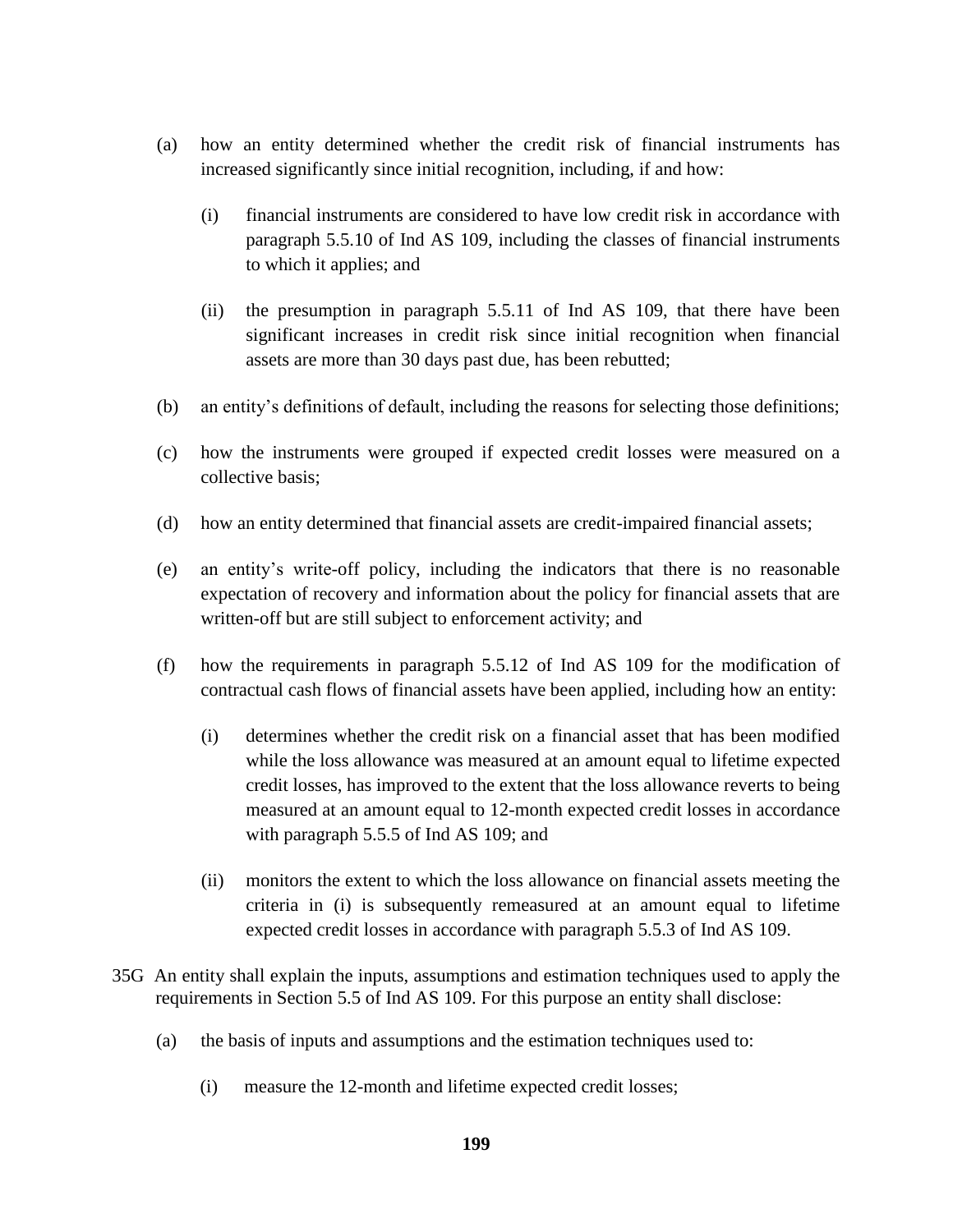- (ii) determine whether the credit risk of financial instruments have increased significantly since initial recognition; and
- (iii) determine whether a financial asset is a credit-impaired financial asset.
- (b) how forward-looking information has been incorporated into the determination of expected credit losses, including the use of macroeconomic information; and
- (c) changes in the estimation techniques or significant assumptions made during the reporting period and the reasons for those changes.

#### *Quantitative and qualitative information about amounts arising from expected credit losses*

- 35H To explain the changes in the loss allowance and the reasons for those changes, an entity shall provide, by class of financial instrument, a reconciliation from the opening balance to the closing balance of the loss allowance, in a table, showing separately the changes during the period for:
	- (a) the loss allowance measured at an amount equal to 12-month expected credit losses;
	- (b) the loss allowance measured at an amount equal to lifetime expected credit losses for:
		- (i) financial instruments for which credit risk has increased significantly since initial recognition but that are not credit-impaired financial assets;
		- (ii) financial assets that are credit-impaired at the reporting date (but that are not purchased or originated credit-impaired); and
		- (iii) trade receivables, contract assets or lease receivables for which the loss allowances are measured in accordance with paragraph 5.5.15 of Ind AS 109.
	- (c) financial assets that are purchased or originated credit-impaired. In addition to the reconciliation, an entity shall disclose the total amount of undiscounted expected credit losses at initial recognition on financial assets initially recognised during the reporting period.
- 35I To enable users of financial statements to understand the changes in the loss allowance disclosed in accordance with paragraph 35H, an entity shall provide an explanation of how significant changes in the gross carrying amount of financial instruments during the period contributed to changes in the loss allowance. The information shall be provided separately for financial instruments that represent the loss allowance as listed in paragraph  $35H(a)$ –(c)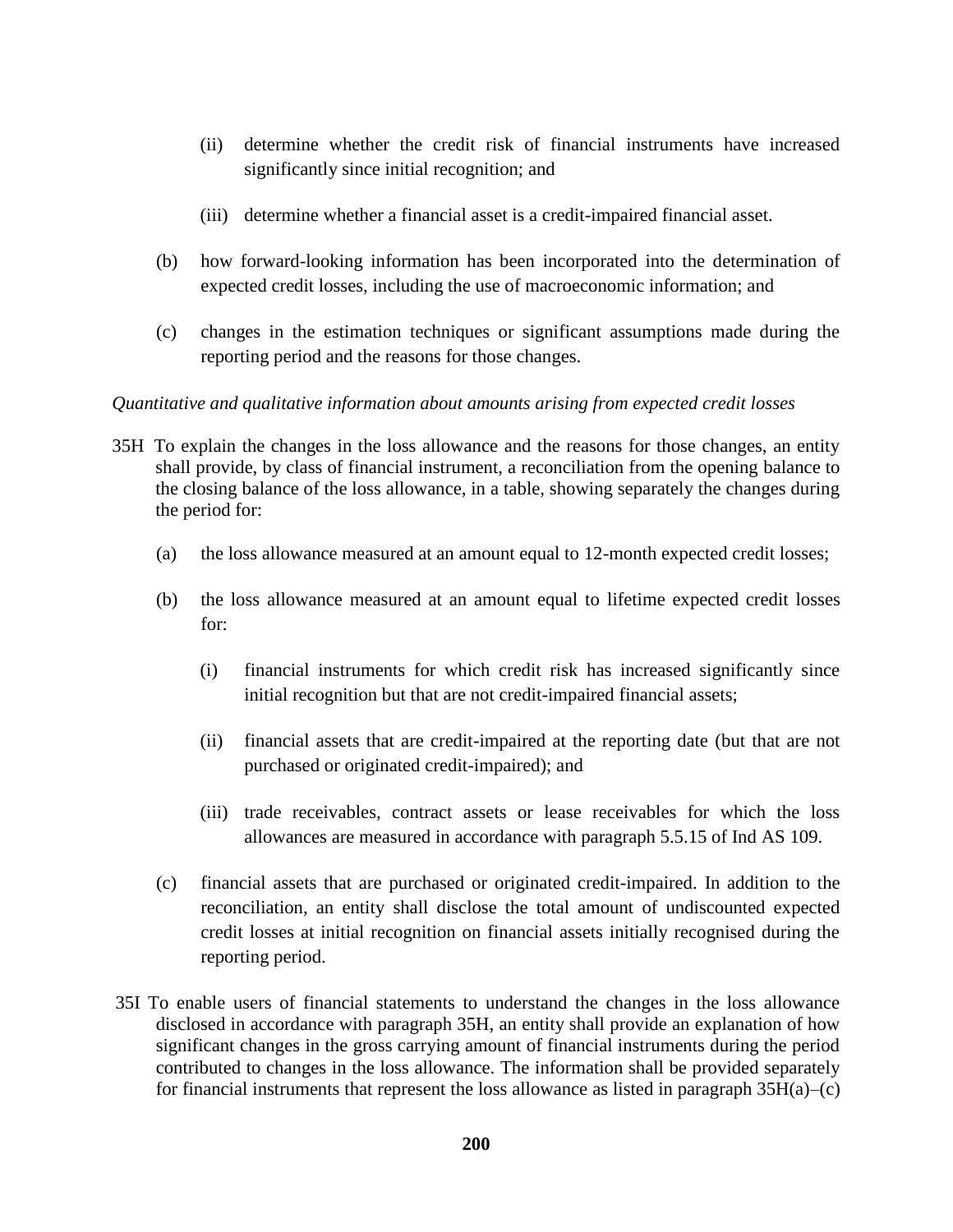and shall include relevant qualitative and quantitative information. Examples of changes in the gross carrying amount of financial instruments that contributed to the changes in the loss allowance may include:

- (a) changes because of financial instruments originated or acquired during the reporting period;
- (b) the modification of contractual cash flows on financial assets that do not result in a derecognition of those financial assets in accordance with Ind AS 109;
- (c) changes because of financial instruments that were derecognised (including those that were written-off) during the reporting period; and
- (d) changes arising from whether the loss allowance is measured at an amount equal to 12-month or lifetime expected credit losses.
- 35J To enable users of financial statements to understand the nature and effect of modifications of contractual cash flows on financial assets that have not resulted in derecognition and the effect of such modifications on the measurement of expected credit losses, an entity shall disclose:
	- (a) the amortised cost before the modification and the net modification gain or loss recognised for financial assets for which the contractual cash flows have been modified during the reporting period while they had a loss allowance measured at an amount equal to lifetime expected credit losses; and
	- (b) the gross carrying amount at the end of the reporting period of financial assets that have been modified since initial recognition at a time when the loss allowance was measured at an amount equal to lifetime expected credit losses and for which the loss allowance has changed during the reporting period to an amount equal to 12-month expected credit losses.
- 35K To enable users of financial statements to understand the effect of collateral and other credit enhancements on the amounts arising from expected credit losses, an entity shall disclose by class of financial instrument:
- (a) the amount that best represents its maximum exposure to credit risk at the end of the reporting period without taking account of any collateral held or other credit enhancements (eg netting agreements that do not qualify for offset in accordance with Ind AS 32).
	- (b) a narrative description of collateral held as security and other credit enhancements, including: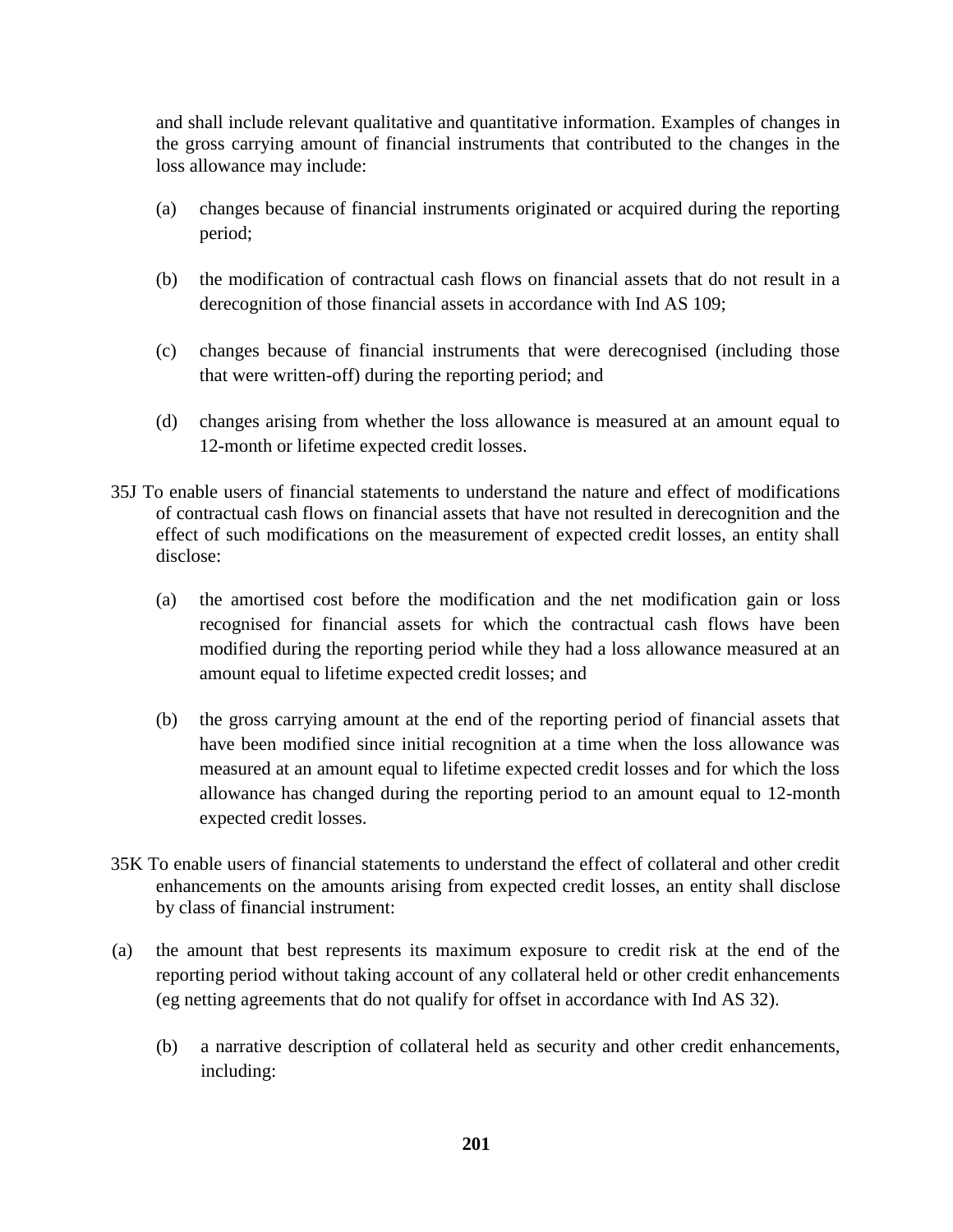- (i) a description of the nature and quality of the collateral held;
- (ii) an explanation of any significant changes in the quality of that collateral or credit enhancements as a result of deterioration or changes in the collateral policies of the entity during the reporting period; and
- (iii) information about financial instruments for which an entity has not recognised a loss allowance because of the collateral.
- (c) quantitative information about the collateral held as security and other credit enhancements (for example, quantification of the extent to which collateral and other credit enhancements mitigate credit risk) for financial assets that are credit-impaired at the reporting date.
- 35L An entity shall disclose the contractual amount outstanding on financial assets that were written off during the reporting period and are still subject to enforcement activity.

#### *Credit risk exposure*

- 35M To enable users of financial statements to assess an entity's credit risk exposure and understand its significant credit risk concentrations, an entity shall disclose, by *credit risk rating grades*, the gross carrying amount of financial assets and the exposure to credit risk on loan commitments and financial guarantee contracts. This information shall be provided separately for financial instruments:
	- (a) for which the loss allowance is measured at an amount equal to 12-month expected credit losses;
	- (b) for which the loss allowance is measured at an amount equal to lifetime expected credit losses and that are:
		- (i) financial instruments for which credit risk has increased significantly since initial recognition but that are not credit-impaired financial assets;
		- (ii) financial assets that are credit-impaired at the reporting date (but that are not purchased or originated credit-impaired); and
		- (iii) trade receivables, contract assets or lease receivables for which the loss allowances are measured in accordance with paragraph 5.5.15 of Ind AS 109.
	- (c) that are purchased or originated credit-impaired financial assets.

35N For trade receivables, contract assets and lease receivables to which an entity applies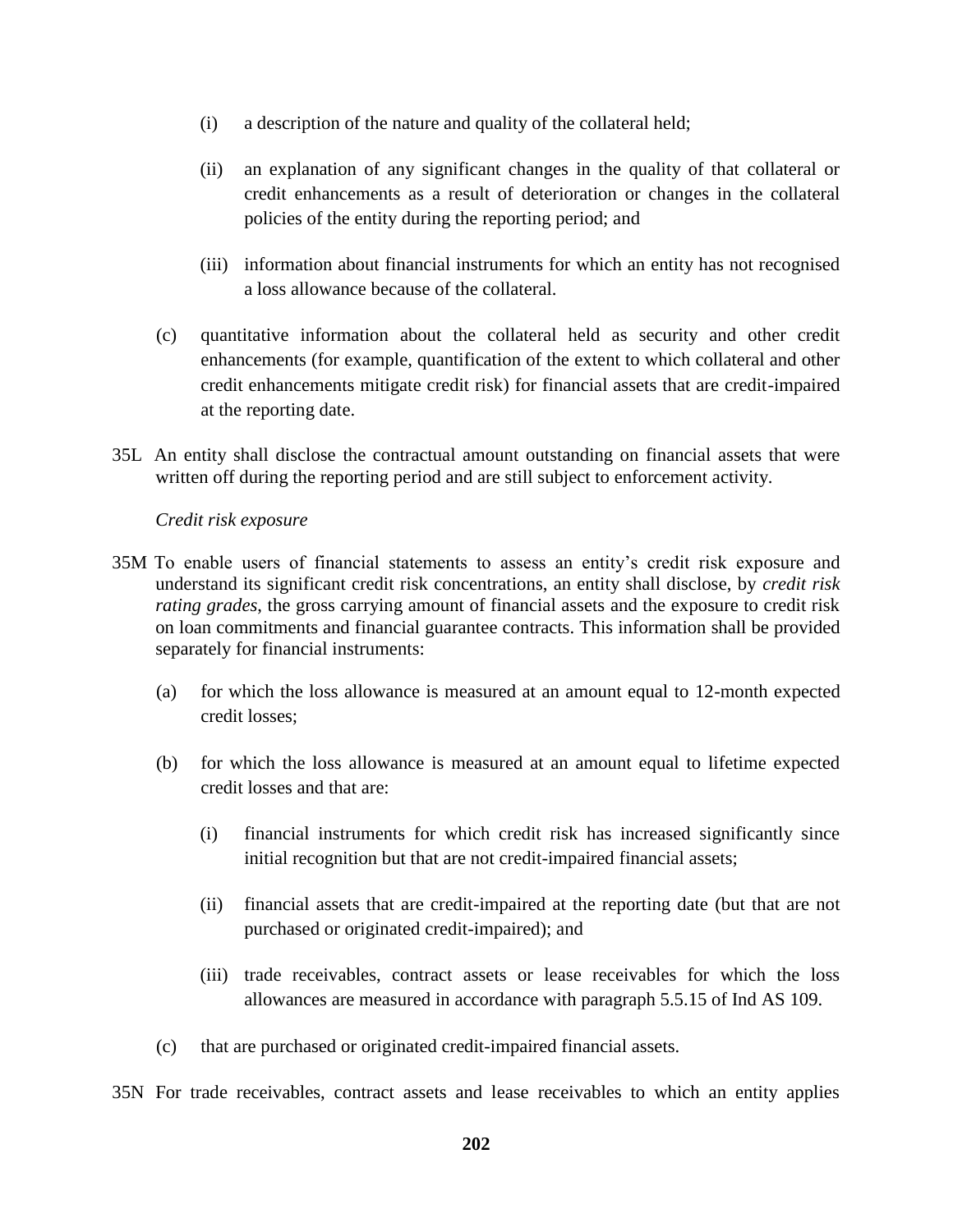paragraph 5.5.15 of Ind AS 109, the information provided in accordance with paragraph 35M may be based on a provision matrix (see paragraph B5.5.35 of Ind AS 109).

- 36 For all financial instruments within the scope of this Ind AS, but to which the impairment requirements in Ind AS 109 are not applied, an entity shall disclose by class of financial instrument:
	- (a) the amount that best represents its maximum exposure to [credit risk](http://eifrs.iasb.org/eifrs/stdcontent/2009_Bound_Volume/IFRS07c_2005-08-18_en-4.html#SL144807) at the end of the reporting period without taking account of any collateral held or other credit enhancements (eg netting agreements that do not qualify for offset in accordance with Ind AS 32); this disclosure is not required for financial instruments whose carrying amount best represents the maximum exposure to credit risk.
	- (b) a description of collateral held as security and other credit enhancements, and their financial effect (eg quantification of the extent to which collateral and other credit enhancements mitigate credit risk) in respect of the amount that best represents the maximum exposure to credit risk (whether disclosed in accordance with (a) or represented by the carrying amount of a financial instrument).
	- (c) [Refer Appendix 1]
	- (d) [Refer Appendix 1]

*Financial assets that are either past due or impaired*

[Refer Appendix 1].

*Collateral and other credit enhancements obtained*

- 38 When an entity obtains [financial](http://eifrs.iasb.org/eifrs/stdcontent/2009_Bound_Volume/IAS32c_2005-08-18_en-3.html#SL147175) or non-financial assets during the period by taking possession of collateral it holds as security or calling on other credit enhancements (eg guarantees), and such assets meet the recognition criteria in other Ind AS, an entity shall disclose for such assets held at the reporting date:
	- (a) the nature and carrying amount of the assets; and
	- (b) when the assets are not readily convertible into cash, its policies for disposing of such assets or for using them in its operations.

### **Liquidity risk**

- 39 An entity shall disclose:
	- (a) a maturity analysis for non-derivative financial liabilities (including issued financial guarantee contracts) that shows the remaining contractual maturities.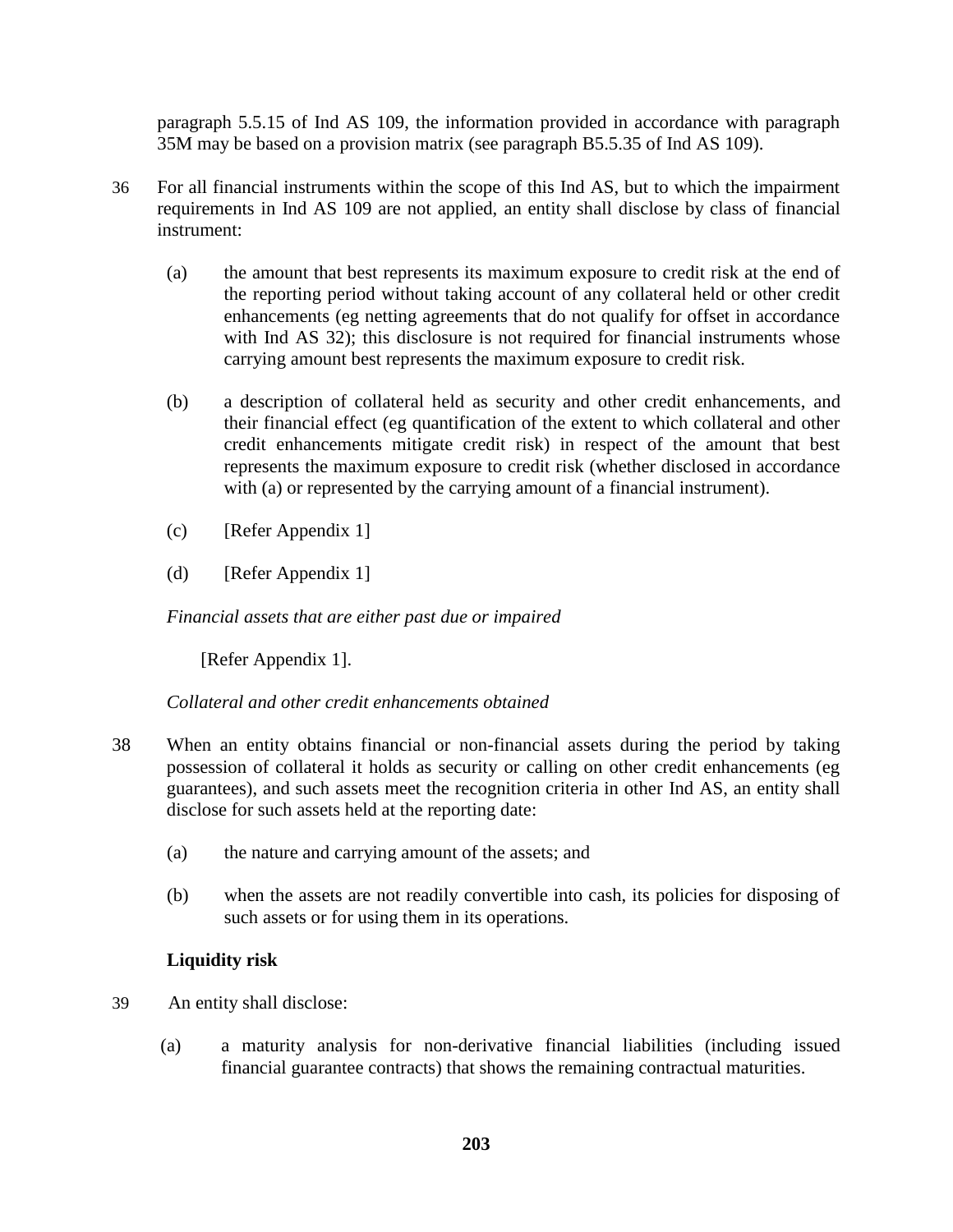- (b) a maturity analysis for derivative financial liabilities. The maturity analysis shall include the remaining contractual maturities for those derivative financial liabilities for which contractual maturities are essential for an understanding of the timing of the cash flows (see paragraph B11B).
- (c) a description of how it manages the liquidity risk inherent in (a) and (b).

### **Market risk**

*Sensitivity analysis*

- 40 Unless an entity complies with paragraph 41, it shall disclose:
	- (a) a sensitivity analysis for each type of [market risk](http://eifrs.iasb.org/eifrs/stdcontent/2009_Bound_Volume/IFRS07c_2005-08-18_en-4.html#SL144822) to which the entity is exposed at the end of the reporting period, showing how profit or loss and equity would have been affected by changes in the relevant risk variable that were reasonably possible at that date;
	- (b) the methods and assumptions used in preparing the sensitivity analysis; and
	- (c) changes from the previous period in the methods and assumptions used, and the reasons for such changes.
- 41 If an entity prepares a sensitivity analysis, such as value-at-risk, that reflects interdependencies between risk variables (eg interest rates and exchange rates) and uses it to manage financial risks, it may use that sensitivity analysis in place of the analysis specified in paragraph 40. The entity shall also disclose:
	- (a) an explanation of the method used in preparing such a sensitivity analysis, and of the main parameters and assumptions underlying the data provided; and
	- (b) an explanation of the objective of the method used and of limitations that may result in the information not fully reflecting the fair value of the assets and liabilities involved.

#### *Other market risk disclosures*

42 When the sensitivity analyses disclosed in accordance with paragraph 40 or 41 are unrepresentative of a risk inherent in a financial instrument (for example because the year-end exposure does not reflect the exposure during the year), the entity shall disclose that fact and the reason it believes the sensitivity analyses are unrepresentative.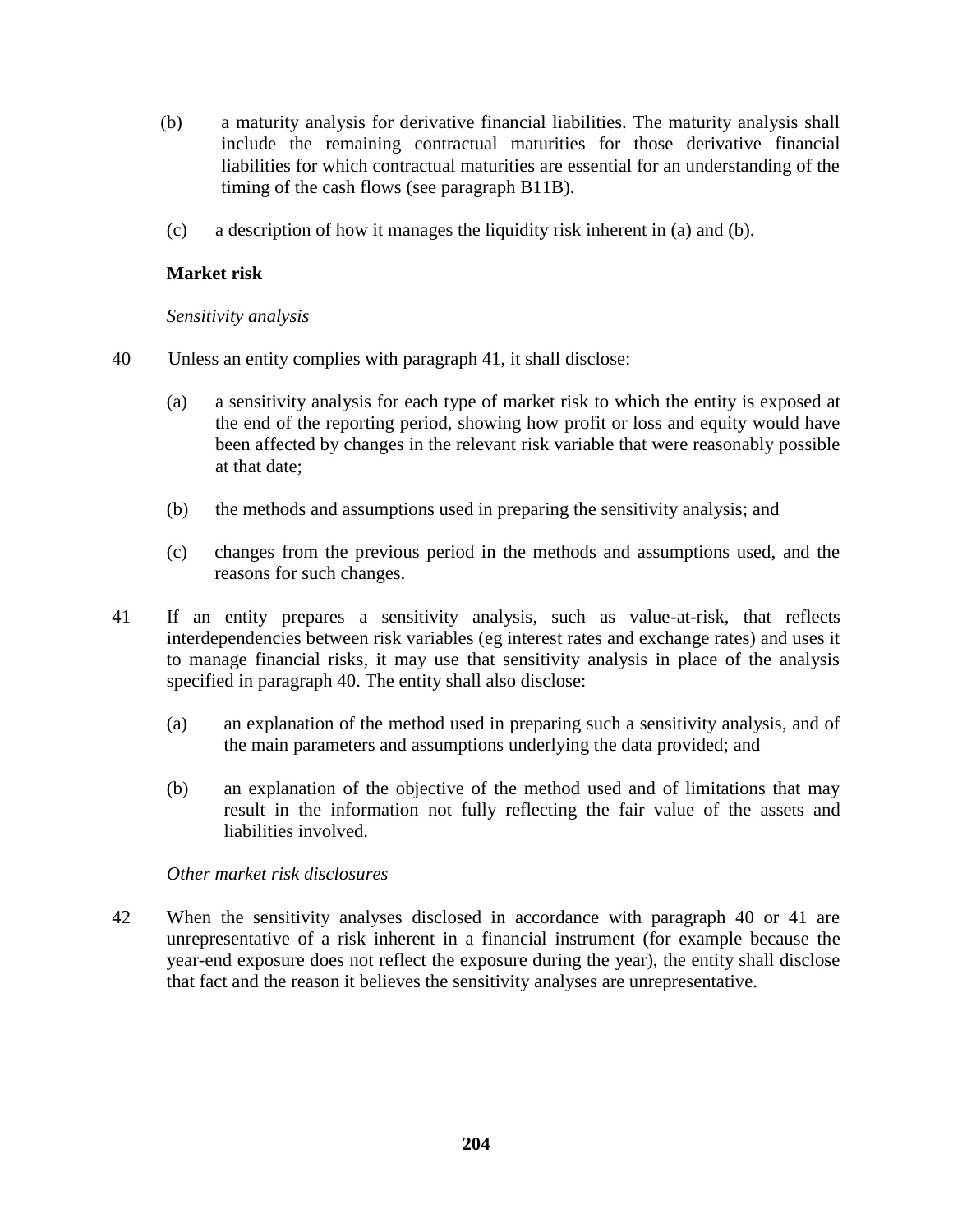# **Transfers of financial assets**

- 42A The disclosure requirements in paragraphs 42B–42H relating to transfers of financial assets supplement the other disclosure requirements of this Ind AS. An entity shall present the disclosures required by paragraphs 42B–42H in a single note in its financial statements. An entity shall provide the required disclosures for all transferred financial assets that are not derecognised and for any continuing involvement in a transferred asset, existing at the reporting date, irrespective of when the related transfer transaction occurred. For the purposes of applying the disclosure requirements in those paragraphs, an entity transfers all or a part of a financial asset (the transferred financial asset) if, and only if, it either:
	- (a) transfers the contractual rights to receive the cash flows of that financial asset; or
	- (b) retains the contractual rights to receive the cash flows of that financial asset, but assumes a contractual obligation to pay the cash flows to one or more recipients in an arrangement.
- 42B An entity shall disclose information that enables users of its financial statements:
	- (a) to understand the relationship between transferred financial assets that are not derecognised in their entirety and the associated liabilities; and
	- (b) to evaluate the nature of, and risks associated with, the entity's continuing involvement in derecognised financial assets.
- 42C For the purposes of applying the disclosure requirements in paragraphs 42E–42H, an entity has continuing involvement in a transferred financial asset if, as part of the transfer, the entity retains any of the contractual rights or obligations inherent in the transferred financial asset or obtains any new contractual rights or obligations relating to the transferred financial asset. For the purposes of applying the disclosure requirements in paragraphs 42E–42H, the following do not constitute continuing involvement:
	- (a) normal representations and warranties relating to fraudulent transfer and concepts of reasonableness, good faith and fair dealings that could invalidate a transfer as a result of legal action;
	- (b) forward, option and other contracts to reacquire the transferred financial asset for which the contract price (or exercise price) is the fair value of the transferred financial asset; or
	- (c) an arrangement whereby an entity retains the contractual rights to receive the cash flows of a financial asset but assumes a contractual obligation to pay the cash flows to one or more entities and the conditions in paragraph 3.2.5(a)–(c) of Ind AS 109 are met.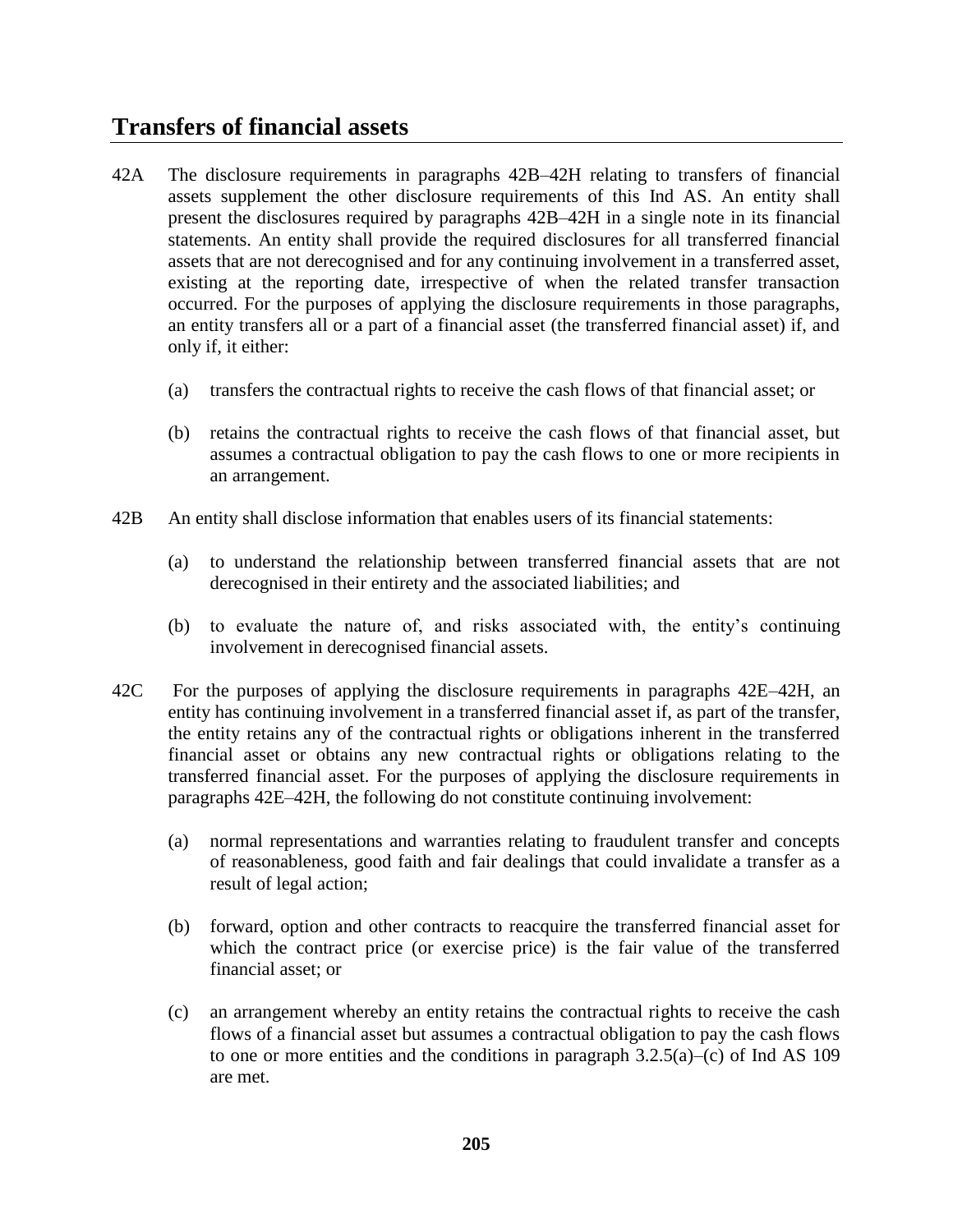#### **Transferred financial assets that are not derecognised in their entirety**

- 42D An entity may have transferred financial assets in such a way that part or all of the transferred financial assets do not qualify for derecognition. To meet the objectives set out in paragraph 42B(a), the entity shall disclose at each reporting date for each class of transferred financial assets that are not derecognised in their entirety:
	- (a) the nature of the transferred assets.
	- (b) the nature of the risks and rewards of ownership to which the entity is exposed.
	- (c) a description of the nature of the relationship between the transferred assets and the associated liabilities, including restrictions arising from the transfer on the reporting entity's use of the transferred assets.
	- (d) when the counterparty (counterparties) to the associated liabilities has (have) recourse only to the transferred assets, a schedule that sets out the fair value of the transferred assets, the fair value of the associated liabilities and the net position (the difference between the fair value of the transferred assets and the associated liabilities).
	- (e) when the entity continues to recognise all of the transferred assets, the carrying amounts of the transferred assets and the associated liabilities.
	- (f) when the entity continues to recognise the assets to the extent of its continuing involvement (see paragraphs  $3.2.6(c)(ii)$  and  $3.2.16$  of Ind AS 109), the total carrying amount of the original assets before the transfer, the carrying amount of the assets that the entity continues to recognise, and the carrying amount of the associated liabilities.

#### **Transferred financial assets that are derecognised in their entirety**

- 42E To meet the objectives set out in paragraph 42B(b), when an entity derecognizes transferred financial assets in their entirety (see paragraph 3.2.6(a) and (c)(i) of Ind AS 109) but has continuing involvement in them, the entity shall disclose, as a minimum, for each type of continuing involvement at each reporting date:
	- (a) the carrying amount of the assets and liabilities that are recognised in the entity's balance sheet and represent the entity's continuing involvement in the derecognised financial assets, and the line items in which the carrying amount of those assets and liabilities are recognised.
	- (b) the fair value of the assets and liabilities that represent the entity's continuing involvement in the derecognised financial assets.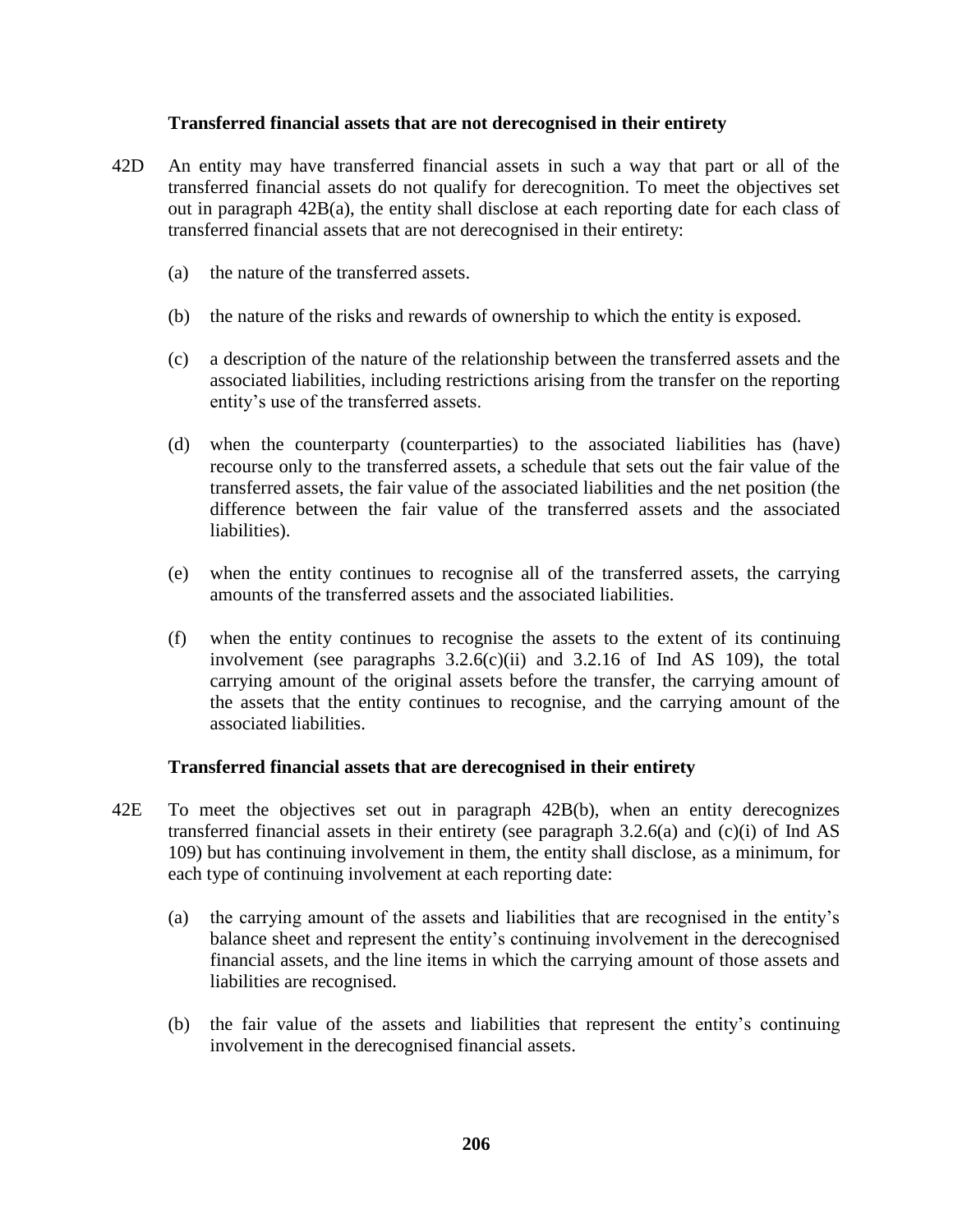- (c) the amount that best represents the entity's maximum exposure to loss from its continuing involvement in the derecognised financial assets, and information showing how the maximum exposure to loss is determined.
- (d) the undiscounted cash outflows that would or may be required to repurchase derecognised financial assets (eg the strike price in an option agreement) or other amounts payable to the transferee in respect of the transferred assets. If the cash outflow is variable then the amount disclosed should be based on the conditions that exist at each reporting date.
- (e) a maturity analysis of the undiscounted cash outflows that would or may be required to repurchase the derecognised financial assets or other amounts payable to the transferee in respect of the transferred assets, showing the remaining contractual maturities of the entity's continuing involvement.
- (f) qualitative information that explains and supports the quantitative disclosures required in (a)–(e).
- 42F An entity may aggregate the information required by paragraph 42E in respect of a particular asset if the entity has more than one type of continuing involvement in that derecognised financial asset, and report it under one type of continuing involvement.
- 42G In addition, an entity shall disclose for each type of continuing involvement:
	- (a) the gain or loss recognised at the date of transfer of the assets.
	- (b) income and expenses recognised, both in the reporting period and cumulatively, from the entity's continuing involvement in the derecognised financial assets (eg fair value changes in derivative instruments).
	- (c) if the total amount of proceeds from transfer activity (that qualifies for derecognition) in a reporting period is not evenly distributed throughout the reporting period (eg if a substantial proportion of the total amount of transfer activity takes place in the closing days of a reporting period):
		- (i) when the greatest transfer activity took place within that reporting period (eg the last five days before the end of the reporting period),
		- (ii) the amount (eg related gains or losses) recognised from transfer activity in that part of the reporting period, and
		- (iii) the total amount of proceeds from transfer activity in that part of the reporting period.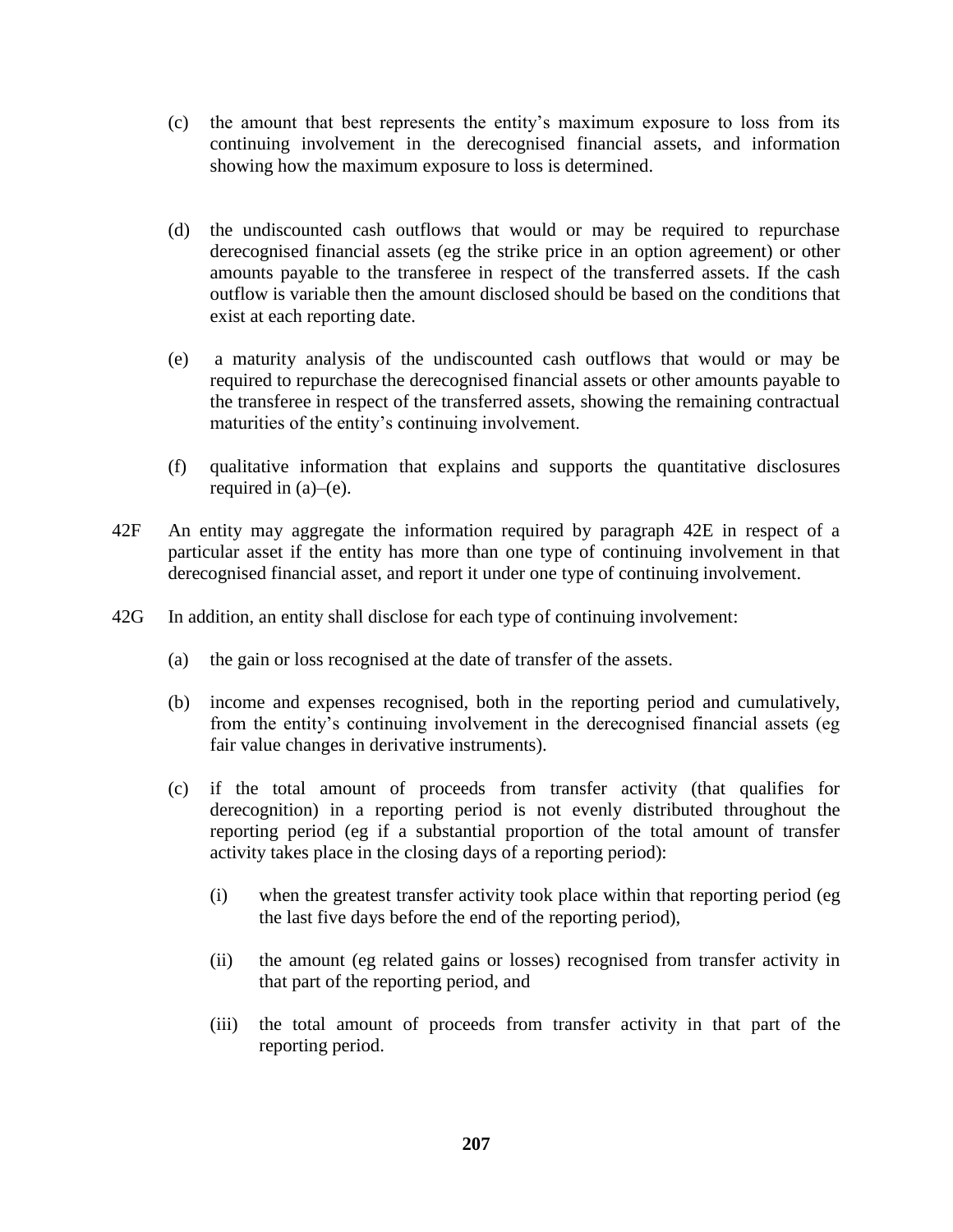An entity shall provide this information for each period for which a statement of profit and loss is presented.

# **Supplementary information**

42H An entity shall disclose any additional information that it considers necessary to meet the disclosure objectives in paragraph 42B.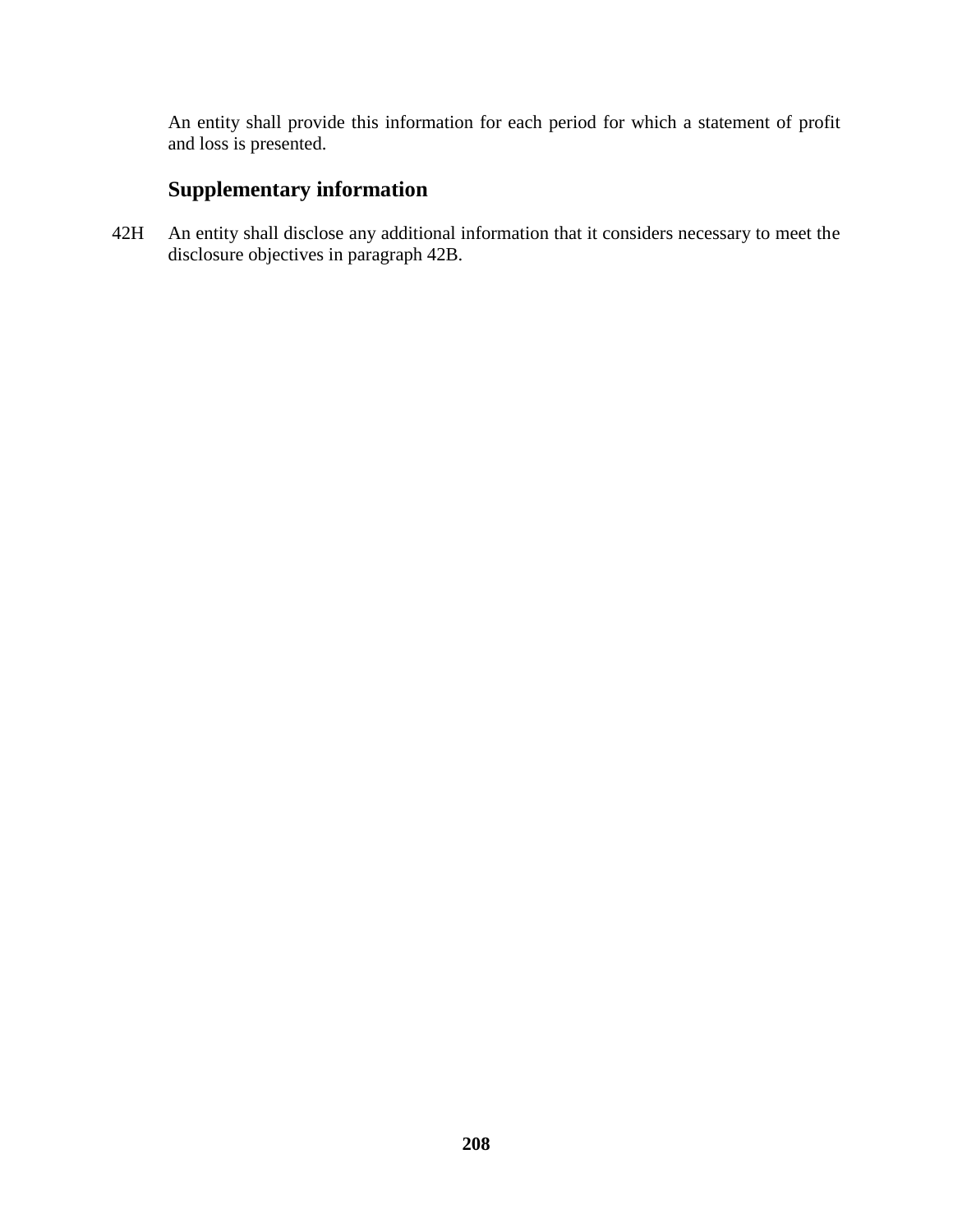# **Appendix A**

# **Defined terms**

### *This appendix is an integral part of the Ind AS.*

| credit risk                  | The risk that one party to a financial instrument will cause a financial loss for<br>the other party by failing to discharge an obligation.                                                                                                                                                                                                                                                               |
|------------------------------|-----------------------------------------------------------------------------------------------------------------------------------------------------------------------------------------------------------------------------------------------------------------------------------------------------------------------------------------------------------------------------------------------------------|
| credit risk<br>rating grades | credit risk Rating of credit risk based on the risk of a default occurring<br>rating grades on the financial instrument.                                                                                                                                                                                                                                                                                  |
| currency risk                | The risk that the fair value or future cash flows of a financial instrument will<br>fluctuate because of changes in foreign exchange rates.                                                                                                                                                                                                                                                               |
| interest rate<br>risk        | The risk that the fair value or future cash flows of a financial instrument will<br>fluctuate because of changes in market interest rates.                                                                                                                                                                                                                                                                |
| liquidity risk               | The risk that an entity will encounter difficulty in meeting obligations<br>associated with financial liabilities that are settled by delivering cash or<br>another financial asset.                                                                                                                                                                                                                      |
| loans payable                | Loans payable are financial liabilities, other than short-term trade payables<br>on normal credit terms.                                                                                                                                                                                                                                                                                                  |
| market risk                  | The risk that the fair value or future cash flows of a financial instrument will<br>fluctuate because of changes in market prices. Market risk comprises three<br>types of risk: currency risk, interest rate risk and other price risk.                                                                                                                                                                  |
| other price risk             | The risk that the fair value or future cash flows of a financial instrument will<br>fluctuate because of changes in market prices (other than those arising from<br>interest rate risk or currency risk), whether those changes are caused by<br>factors specific to the individual financial instrument or its issuer or by<br>factors affecting all similar financial instruments traded in the market. |

The following terms are defined in [paragraph 11 of I](http://eifrs.iasb.org/eifrs/stdcontent/2009_Bound_Volume/IAS32c_2005-08-18_en-3.html#SL31529)nd AS 32, Appendix A of Ind AS 109 or Appendix A of Ind AS 113 and are used in this Ind AS with the meaning specified in Ind AS 32, Ind AS 109 and Ind AS 113.

- [amortised cost of a financial asset or financial liability](http://eifrs.iasb.org/eifrs/stdcontent/2009_Bound_Volume/IAS39a_2005-08-18_en-3.html#SL134649)
- $\bullet$
- contract asset
- credit-impaired financial assets
- [derecognition](http://eifrs.iasb.org/eifrs/stdcontent/2009_Bound_Volume/IAS39a_2005-08-18_en-3.html#SL134651)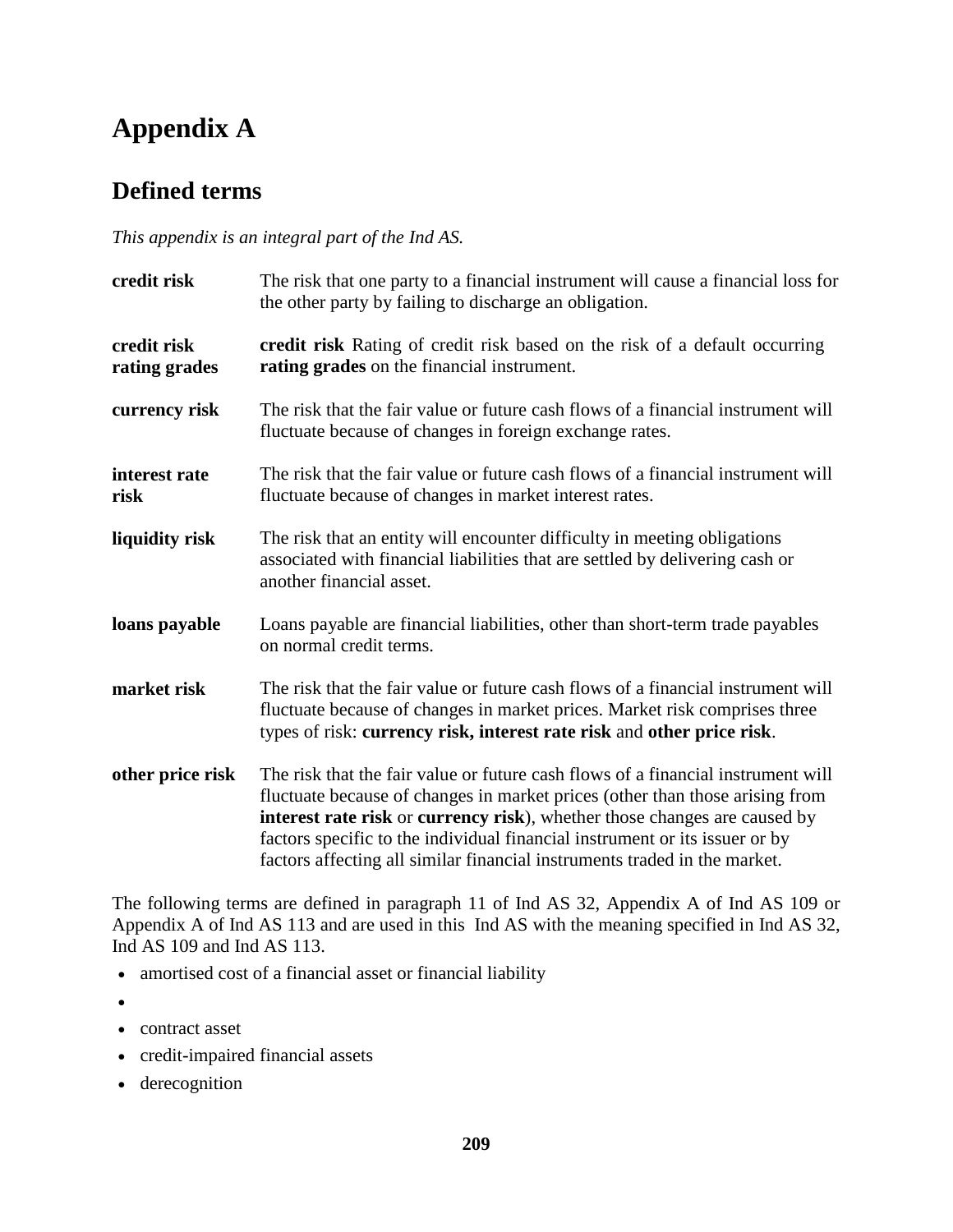- [derivative](http://eifrs.iasb.org/eifrs/stdcontent/2009_Bound_Volume/IAS39a_2005-08-18_en-3.html#SL134592)
- dividends
- [effective interest method](http://eifrs.iasb.org/eifrs/stdcontent/2009_Bound_Volume/IAS39a_2005-08-18_en-3.html#SL134650)
- [equity instrument](http://eifrs.iasb.org/eifrs/stdcontent/2009_Bound_Volume/IAS32c_2005-08-18_en-3.html#SL147211)
- expected credit losses
- [fair value](http://eifrs.iasb.org/eifrs/stdcontent/2009_Bound_Volume/IAS39a_2005-08-18_en-3.html#SL134652)
- [financial asset](http://eifrs.iasb.org/eifrs/stdcontent/2009_Bound_Volume/IAS32c_2005-08-18_en-3.html#SL147175)
- [financial guarantee contract](http://eifrs.iasb.org/eifrs/stdcontent/2009_Bound_Volume/IAS39a_2005-08-18_en-3.html#SL134648)
- [financial instrument](http://eifrs.iasb.org/eifrs/stdcontent/2009_Bound_Volume/IAS32c_2005-08-18_en-3.html#SL147174)
- [financial liability](http://eifrs.iasb.org/eifrs/stdcontent/2009_Bound_Volume/IAS32c_2005-08-18_en-3.html#SL147195)
- financial liability at fair value through profit or loss
- [forecast transaction](http://eifrs.iasb.org/eifrs/stdcontent/2009_Bound_Volume/IAS39a_2005-08-18_en-3.html#SL134656)
- gross carrying amount
- [hedging instrument](http://eifrs.iasb.org/eifrs/stdcontent/2009_Bound_Volume/IAS39a_2005-08-18_en-3.html#SL134657)
- held for trading
- impairment gains or losses
- loss allowance
- purchased or originated credit-impaired financial assets
- reclassification date
- [regular way purchase or sale](http://eifrs.iasb.org/eifrs/stdcontent/2009_Bound_Volume/IAS39a_2005-08-18_en-3.html#SL134653)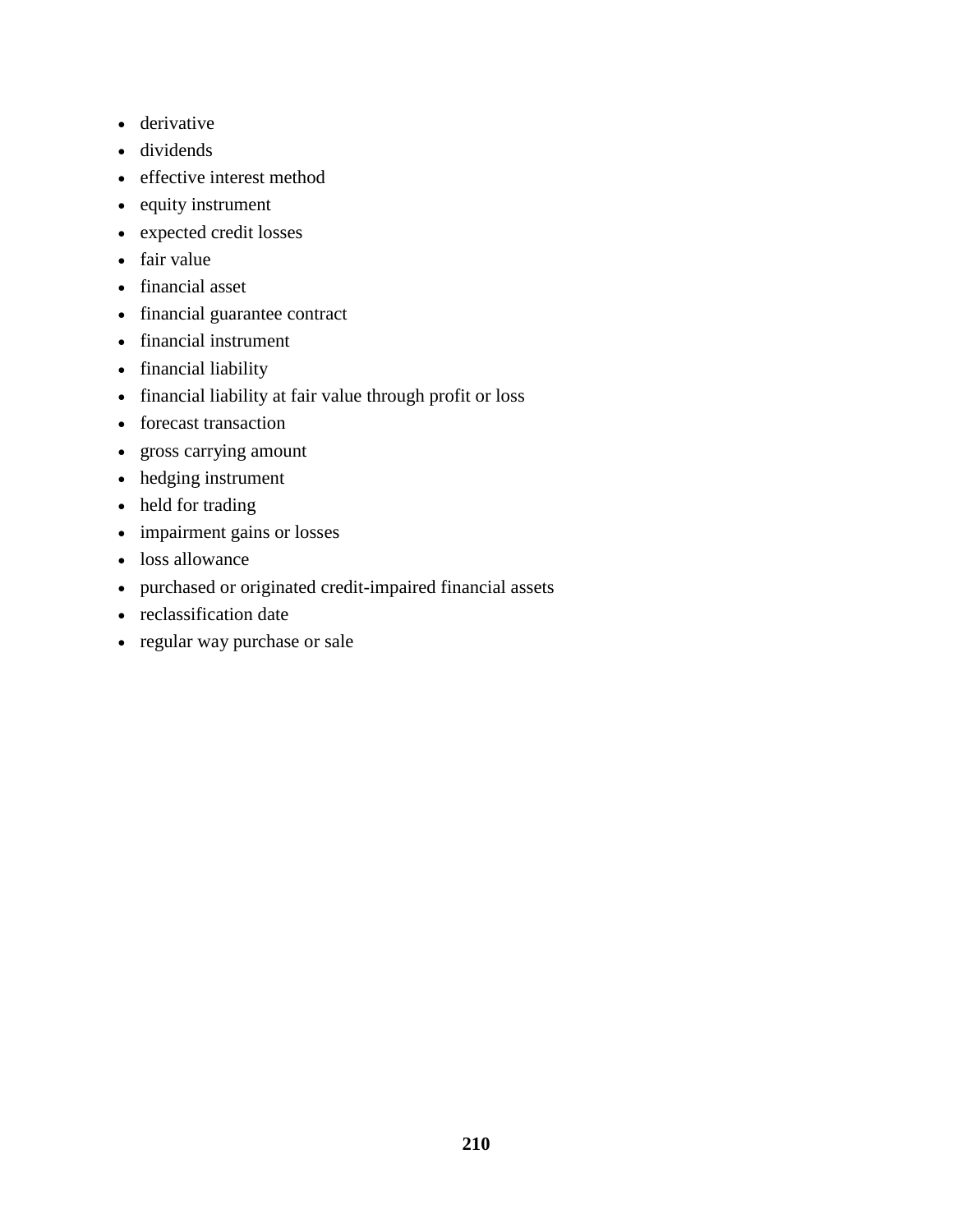# **Appendix B**

# **Application guidance**

*This appendix is an integral part of the Ind AS.*

# **Classes of financial instruments and level of disclosure [\(paragraph](http://eifrs.iasb.org/eifrs/stdcontent/2009_Bound_Volume/IFRS07c_2005-08-18_en-3.html#F94932)  [6\)](http://eifrs.iasb.org/eifrs/stdcontent/2009_Bound_Volume/IFRS07c_2005-08-18_en-3.html#F94932)**

- B1 [Paragraph 6](http://eifrs.iasb.org/eifrs/stdcontent/2009_Bound_Volume/IFRS07c_2005-08-18_en-3.html#F94932) requires an entity to group [financial instruments i](http://eifrs.iasb.org/eifrs/stdcontent/2009_Bound_Volume/IAS32c_2005-08-18_en-3.html#SL147174)nto classes that are appropriate to the nature of the information disclosed and that take into account the characteristics of those financial instruments. The classes described in [paragraph 6](http://eifrs.iasb.org/eifrs/stdcontent/2009_Bound_Volume/IFRS07c_2005-08-18_en-3.html#F94932) are determined by the entity and are, thus, distinct from the categories of financial instruments specified in Ind AS 109 (which determine how financial instruments are measured and where changes in [fair value](http://eifrs.iasb.org/eifrs/stdcontent/2009_Bound_Volume/IAS39a_2005-08-18_en-3.html#SL134652) are recognised).
- B2 In determining classes of financial instrument, an entity shall, at a minimum:
	- (a) distinguish instruments measured at [amortised cost](http://eifrs.iasb.org/eifrs/stdcontent/2009_Bound_Volume/IAS39a_2005-08-18_en-3.html#SL134649) from those measured at [fair](http://eifrs.iasb.org/eifrs/stdcontent/2009_Bound_Volume/IAS39a_2005-08-18_en-3.html#SL134652)  [value.](http://eifrs.iasb.org/eifrs/stdcontent/2009_Bound_Volume/IAS39a_2005-08-18_en-3.html#SL134652)
	- (b) treat as a separate class or classes those financial instruments outside the scope of this Ind AS.
- B3 An entity decides, in the light of its circumstances, how much detail it provides to satisfy the requirements of this Ind AS, how much emphasis it places on different aspects of the requirements and how it aggregates information to display the overall picture without combining information with different characteristics. It is necessary to strike a balance between overburdening financial statements with excessive detail that may not assist users of financial statements and obscuring important information as a result of too much aggregation. For example, an entity shall not obscure important information by including it among a large amount of insignificant detail. Similarly, an entity shall not disclose information that is so aggregated that it obscures important differences between individual transactions or associated risks.
- B4 [Refer Appendix 1]

# **Other disclosure – accounting policies [\(paragraph 21\)](http://eifrs.iasb.org/eifrs/stdcontent/2009_Bound_Volume/IFRS07c_2005-08-18_en-3.html#F94960)**

B5 [Paragraph 21](http://eifrs.iasb.org/eifrs/stdcontent/2009_Bound_Volume/IFRS07c_2005-08-18_en-3.html#F94960) requires disclosure of the measurement basis (or bases) used in preparing the financial statements and the other accounting policies used that are relevant to an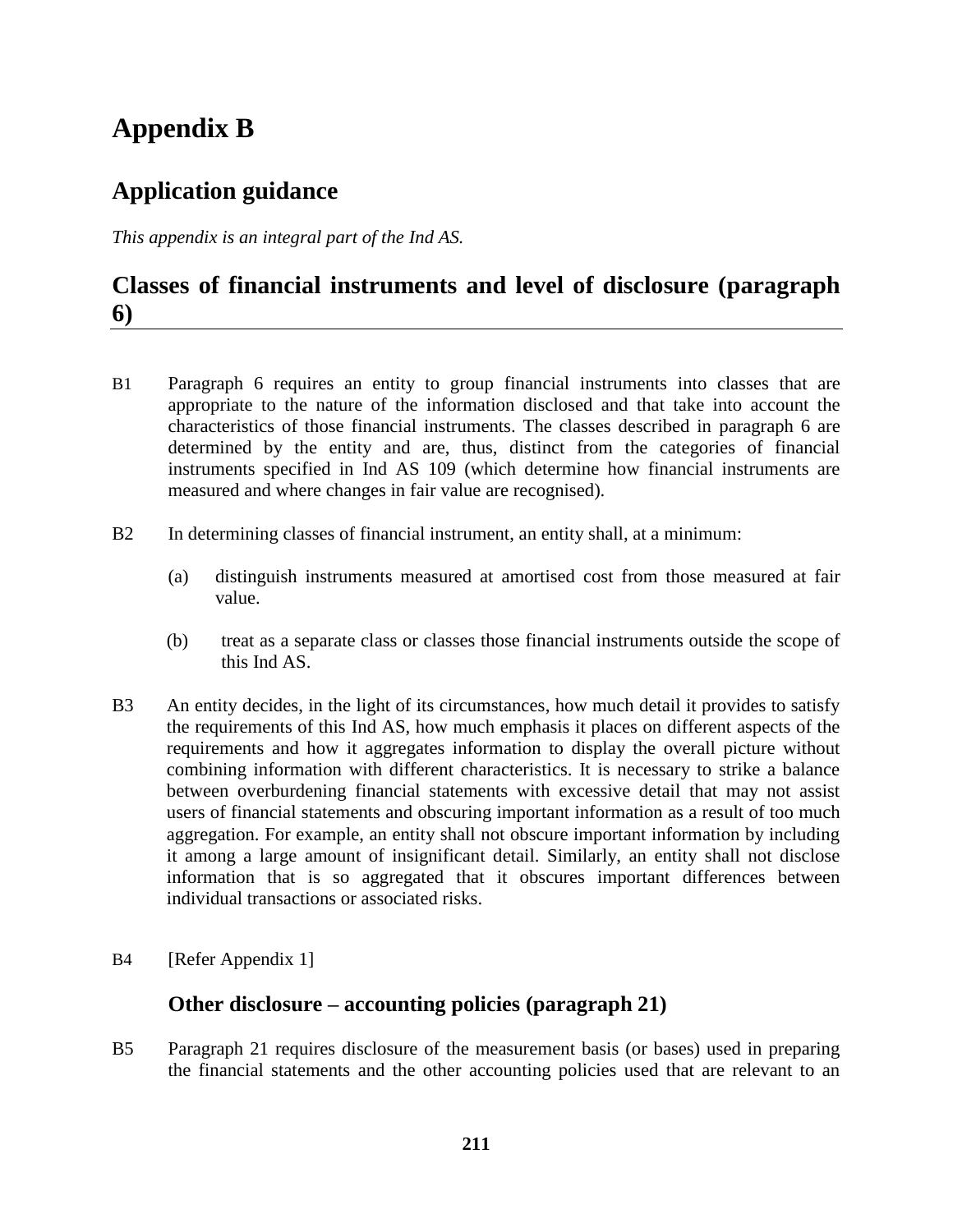understanding of the financial statements. For [financial instruments,](http://eifrs.iasb.org/eifrs/stdcontent/2009_Bound_Volume/IAS32c_2005-08-18_en-3.html#SL147174) such disclosure may include:

- (a) for [financial liabilities designated as at fair value through profit or loss:](http://eifrs.iasb.org/eifrs/stdcontent/2009_Bound_Volume/IAS39a_2005-08-18_en-3.html#SL134600)
	- (i) the nature of the [financial liabilities](http://eifrs.iasb.org/eifrs/stdcontent/2009_Bound_Volume/IAS32c_2005-08-18_en-3.html#SL147195) the entity has designated as at fair value through profit or loss;
	- (ii) the criteria for so designating such financial liabilities on initial recognition; and
	- (iii) how the entity has satisfied the conditions in paragraph 4.2.2 of Ind AS 109 for such designation.
- (aa) for financial assets designated as measured at fair value through profit or loss:
	- (i) the nature of the financial assets the entity has designated as measured at fair value through profit or loss; and
	- (ii) how the entity has satisfied the criteria in paragraph 4.1.5 of Ind AS 109 for such designation.
- (b) [Refer Appendix 1]
- (c) whether [regular way purchases and sales](http://eifrs.iasb.org/eifrs/stdcontent/2009_Bound_Volume/IAS39a_2005-08-18_en-3.html#SL134653) of financial assets are accounted for at trade date or at settlement date (see [paragraph 3.1.2 of I](http://eifrs.iasb.org/eifrs/stdcontent/2009_Bound_Volume/IAS39a_2005-08-18_en-3.html#SL33239)nd AS 109).
- (d) [Refer Appendix 1]
	- (e) how net gains or net losses on each category of financial instrument are determined (see [paragraph 20\(a\)\)](http://eifrs.iasb.org/eifrs/stdcontent/2009_Bound_Volume/IFRS07c_2005-08-18_en-3.html#F94957), for example, whether the net gains or net losses on items at fair value through profit or loss include interest or dividend income.
	- (f)-(g) [Refer Appendix 1]

[Paragraph 122 of Ind AS](http://eifrs.iasb.org/eifrs/stdcontent/2009_Bound_Volume/IAS1o_2007-09-06_en-3.html#F3903770) 1 also requires entities to disclose, in the summary of significant accounting policies or other notes, the judgements, apart from those involving estimations, that management has made in the process of applying the entity's accounting policies and that have the most significant effect on the amounts recognised in the financial statements.

# **Nature and extent of risks arising from financial instruments [\(paragraphs 31–42\)](http://eifrs.iasb.org/eifrs/stdcontent/2009_Bound_Volume/IFRS07c_2005-08-18_en-3.html#F94973)**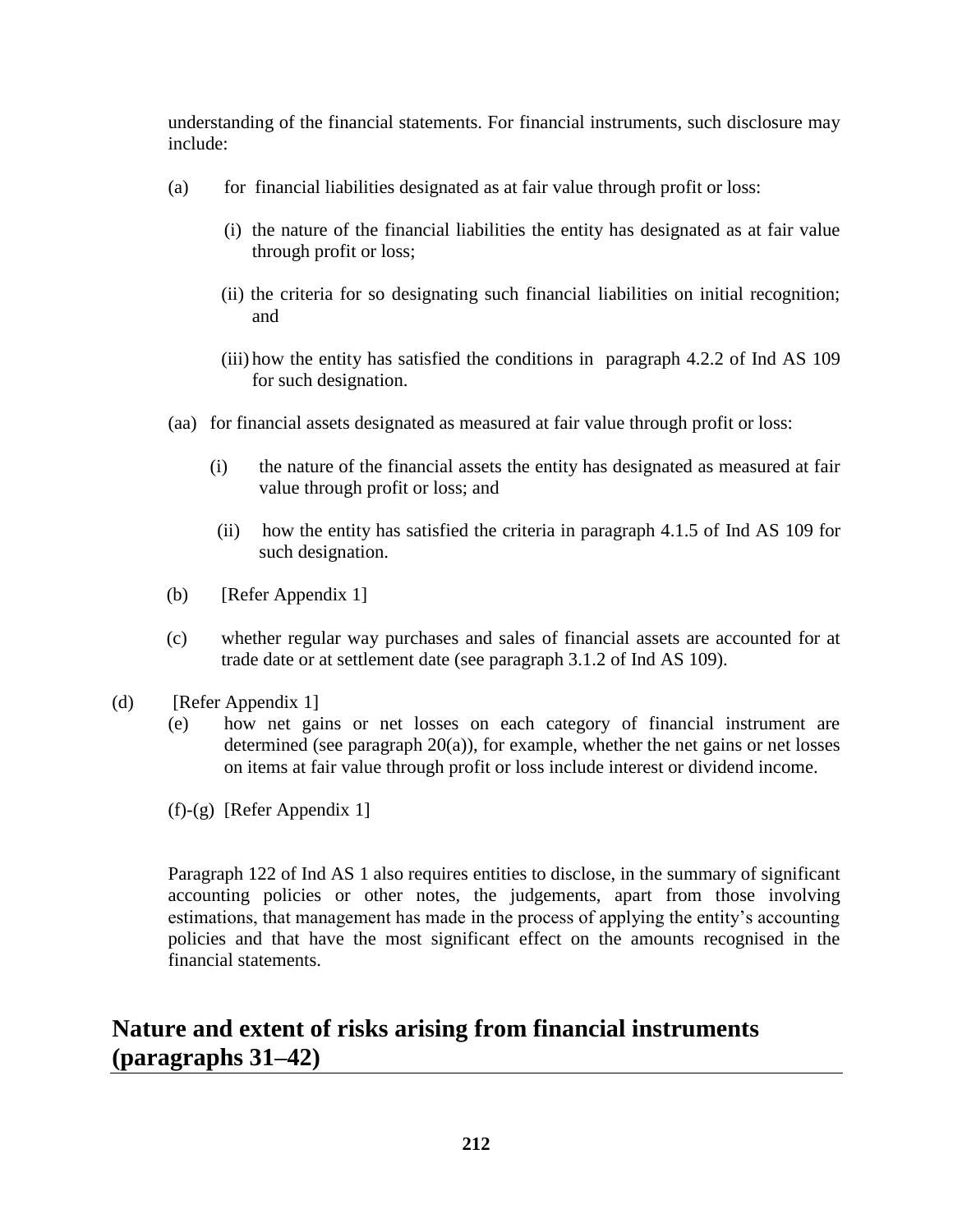B6 The disclosures required by [paragraphs 31–42](http://eifrs.iasb.org/eifrs/stdcontent/2009_Bound_Volume/IFRS07c_2005-08-18_en-3.html#F94973) shall be either given in the financial statements or incorporated by cross-reference from the financial statements to some other statement, such as a management commentary or risk report, that is available to users of the financial statements on the same terms as the financial statements and at the same time. Without the information incorporated by cross-reference, the financial statements are incomplete.

### **Quantitative disclosures [\(paragraph 34\)](http://eifrs.iasb.org/eifrs/stdcontent/2009_Bound_Volume/IFRS07c_2005-08-18_en-3.html#F94976)**

- B7 [Paragraph 34\(a\)](http://eifrs.iasb.org/eifrs/stdcontent/2009_Bound_Volume/IFRS07c_2005-08-18_en-3.html#F94976) requires disclosures of summary quantitative data about an entity's exposure to risks based on the information provided internally to key management personnel of the entity. When an entity uses several methods to manage a risk exposure, the entity shall disclose information using the method or methods that provide the most relevant and reliable information. Ind AS 8, *[Accounting Policies, Changes in Accounting](http://eifrs.iasb.org/eifrs/stdcontent/2009_Bound_Volume/IAS08c_2004-03-31_en-1.html#A8-1)  [Estimates and Errors](http://eifrs.iasb.org/eifrs/stdcontent/2009_Bound_Volume/IAS08c_2004-03-31_en-1.html#A8-1)*, discusses relevance and reliability.
- B8 [Paragraph 34\(c\)](http://eifrs.iasb.org/eifrs/stdcontent/2009_Bound_Volume/IFRS07c_2005-08-18_en-3.html#F94976) requires disclosures about concentrations of risk. Concentrations of risk arise from [financial instruments](http://eifrs.iasb.org/eifrs/stdcontent/2009_Bound_Volume/IAS32c_2005-08-18_en-3.html#SL147174) that have similar characteristics and are affected similarly by changes in economic or other conditions. The identification of concentrations of risk requires judgement taking into account the circumstances of the entity. Disclosure of concentrations of risk shall include:
	- (a) a description of how management determines concentrations;
	- (b) a description of the shared characteristic that identifies each concentration (eg counterparty, geographical area, currency or market); and
	- (c) the amount of the risk exposure associated with all financial instruments sharing that characteristic.

# **Credit risk management practices (paragraphs 35F-35G)**

- B8A Paragraph 35F(b) requires the disclosure of information about how an entity has defined default for different financial instruments and the reasons for selecting those definitions. In accordance with paragraph 5.5.9 of Ind AS 109, the determination of whether lifetime expected credit losses should be recognised is based on the increase in the risk of a default occurring since initial recognition. Information about an entity's definitions of default that will assist users of financial statements in understanding how an entity has applied the expected credit loss requirements in Ind AS 109 may include:
	- (a) the qualitative and quantitative factors considered in defining default;
	- (b) whether different definitions have been applied to different types of financial instruments; and
	- (c) assumptions about the cure rate (ie the number of financial assets that return to a performing status) after a default occurred on the financial asset.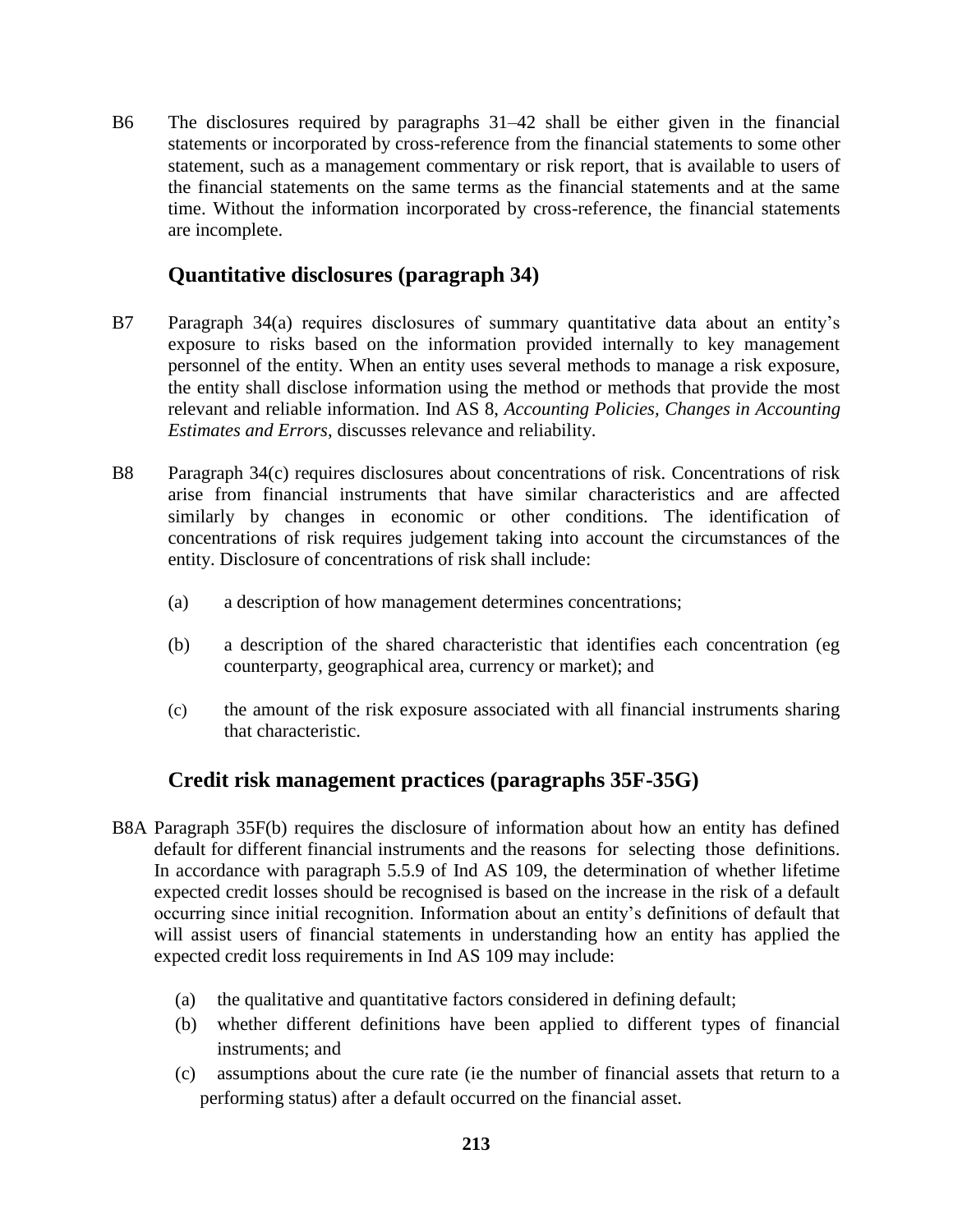- B8B To assist users of financial statements in evaluating an entity's restructuring and modification policies, paragraph  $35F(f)(i)$  requires the disclosure of information about how an entity monitors the extent to which the loss allowance on financial assets previously disclosed in accordance with paragraph 35F(f)(i) are subsequently measured at an amount equal to lifetime expected credit losses in accordance with paragraph 5.5.3 of Ind AS 109. Quantitative information that will assist users in understanding the subsequent increase in credit risk of modified financial assets may include information about modified financial assets meeting the criteria in paragraph  $35F(f)(i)$  for which the loss allowance has reverted to being measured at an amount equal to lifetime expected credit losses (ie a deterioration rate).
- B8C Paragraph 35G(a) requires the disclosure of information about the basis of inputs and assumptions and the estimation techniques used to apply the impairment requirements in Ind AS 109. An entity's assumptions and inputs used to measure expected credit losses or determine the extent of increases in credit risk since initial recognition may include information obtained from internal historical information or rating reports and assumptions about the expected life of financial instruments and the timing of the sale of collateral.

### **Changes in the loss allowance (paragraph 35H)**

- B8D In accordance with paragraph 35H, an entity is required to explain the reasons for the changes in the loss allowance during the period. In addition to the reconciliation from the opening balance to the closing balance of the loss allowance, it may be necessary to provide a narrative explanation of the changes. This narrative explanation may include an analysis of the reasons for changes in the loss allowance during the period, including:
	- (a) the portfolio composition;
	- (b) the volume of financial instruments purchased or originated; and
	- (c) the severity of the expected credit losses
- B8E For loan commitments and financial guarantee contracts the loss allowance is recognised as a provision. An entity should disclose information about the changes in the loss allowance for financial assets separately from those for loan commitments and financial guarantee contracts. However, if a financial instrument includes both a loan (ie financial asset) and an undrawn commitment (ie loan commitment) component and the entity cannot separately identify the expected credit losses on the loan commitment component from those on the financial asset component, the expected credit losses on the loan commitment should be recognised together with the loss allowance for the financial asset. To the extent that the combined expected credit losses exceed the gross carrying amount of the financial asset, the expected credit losses should be recognised as a provision.

# **Collateral (paragraph 35K)**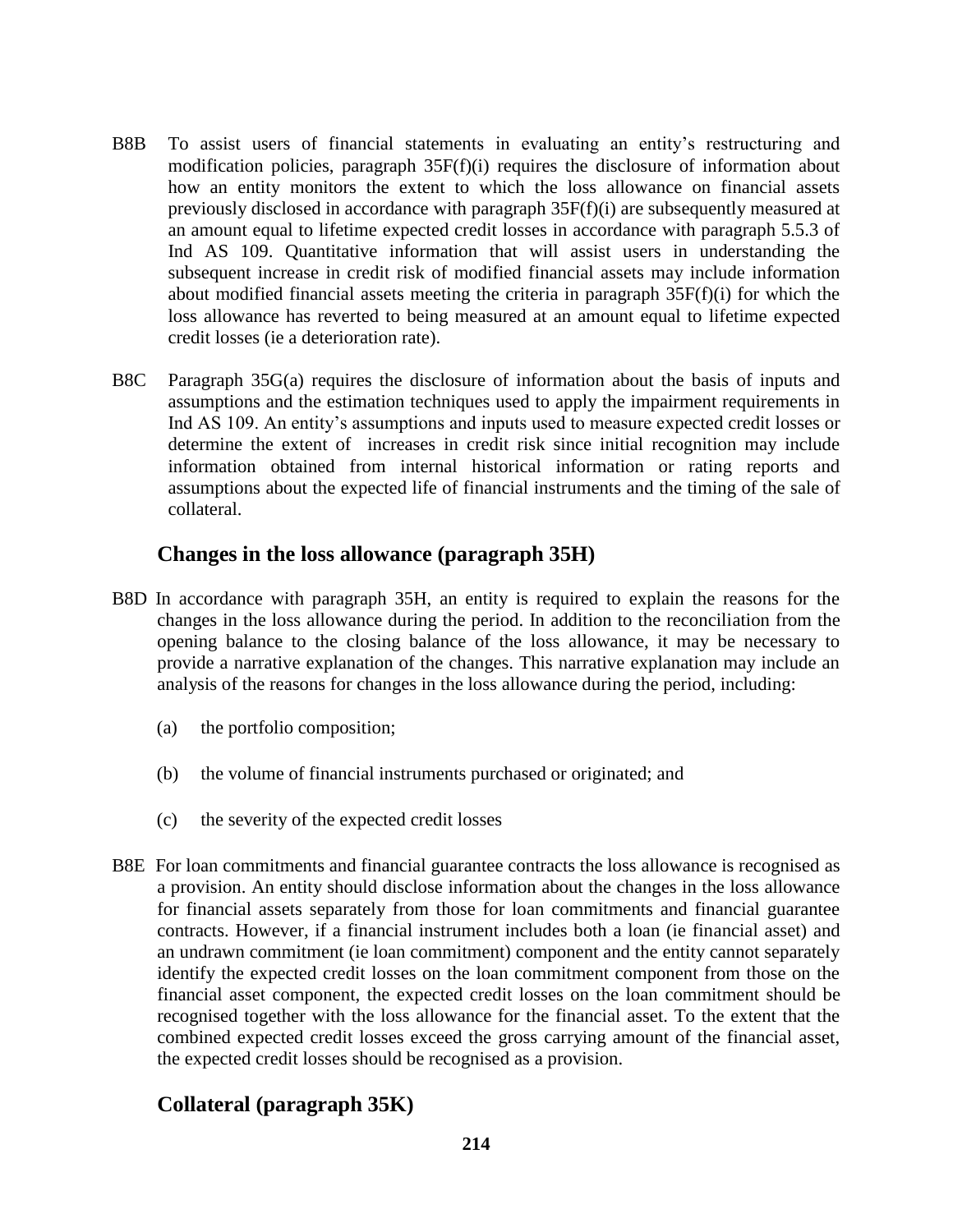- B8F Paragraph 35K requires the disclosure of information that will enable users of financial statements to understand the effect of collateral and other credit enhancements on the amount of expected credit losses. An entity is neither required to disclose information about the fair value of collateral and other credit enhancements nor is it required to quantify the exact value of the collateral that was included in the calculation of expected credit losses (ie the loss given default).
- B8G A narrative description of collateral and its effect on amounts of expected credit losses might include information about:
	- (a) the main types of collateral held as security and other credit enhancements (examples of the latter being guarantees, credit derivatives and netting agreements that do not qualify for offset in accordance with Ind AS 32);
	- (b) the volume of collateral held and other credit enhancements and its significance in terms of the loss allowance;
	- (c) the policies and processes for valuing and managing collateral and other credit enhancements;
	- (d) the main types of counterparties to collateral and other credit enhancements and their creditworthiness; and
	- (e) information about risk concentrations within the collateral and other credit enhancements.

### **Credit risk exposure (paragraphs 35M–35N)**

- B8H Paragraph 35M requires the disclosure of information about an entity's credit risk exposure and significant concentrations of credit risk at the reporting date. A concentration of credit risk exists when a number of counterparties are located in a geographical region or are engaged in similar activities and have similar economic characteristics that would cause their ability to meet contractual obligations to be similarly affected by changes in economic or other conditions. An entity should provide information that enables users of financial statements to understand whether there are groups or portfolios of financial instruments with particular features that could affect a large portion of that group of financial instruments such as concentration to particular risks. This could include, for example, loan-to-value groupings, geographical, industry or issuer-type concentrations.
- B8I The number of credit risk rating grades used to disclose the information in accordance with paragraph 35M shall be consistent with the number that the entity reports to key management personnel for credit risk management purposes. If past due information is the only borrower-specific information available and an entity uses past due information to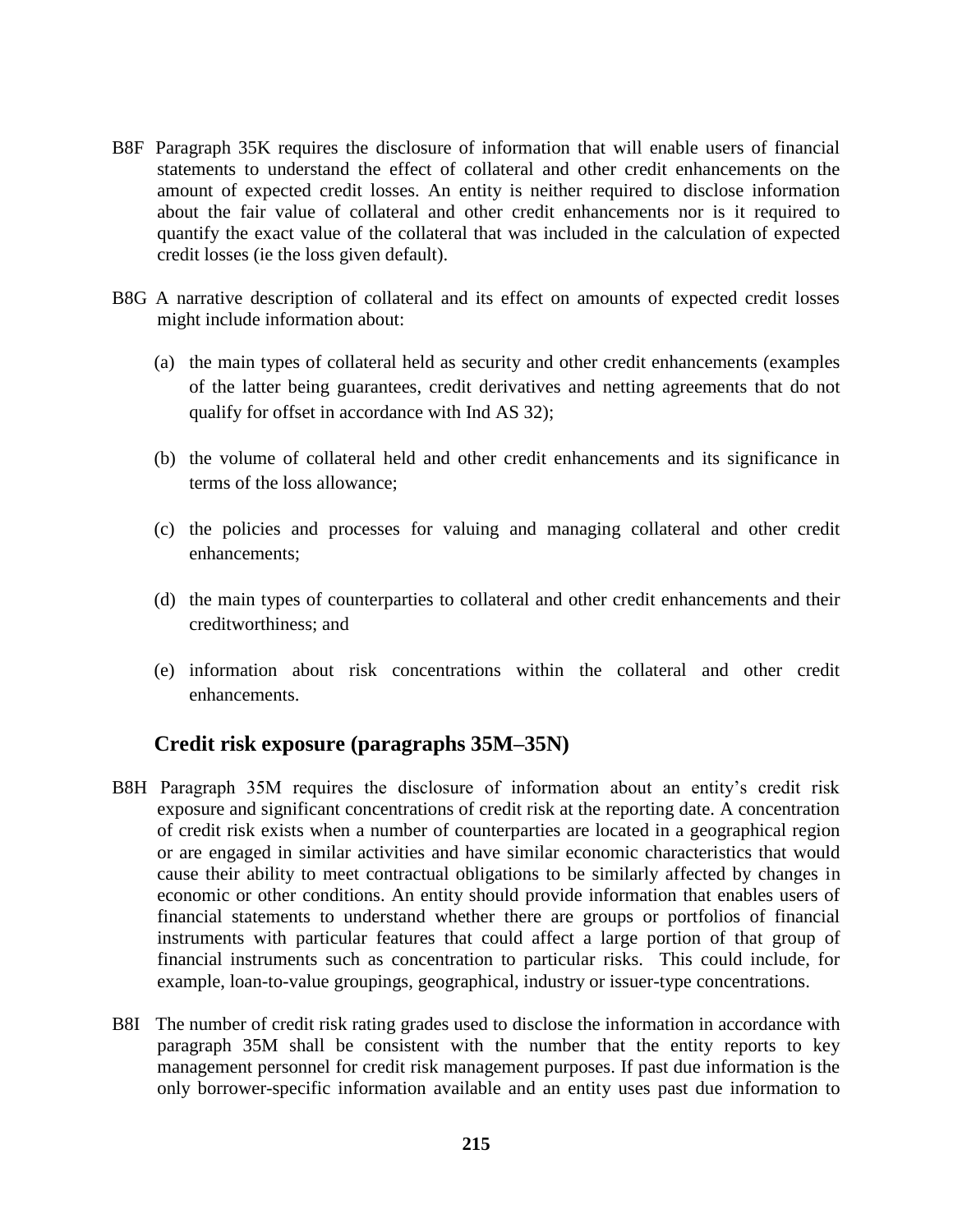assess whether credit risk has increased significantly since initial recognition in accordance with paragraph 5.5.10 of Ind AS 109, an entity shall provide an analysis by past due status for those financial assets.

B8J When an entity has measured expected credit losses on a collective basis, the entity may not be able to allocate the gross carrying amount of individual financial assets or the exposure to credit risk on loan commitments and financial guarantee contracts to the credit risk rating grades for which lifetime expected credit losses are recognised. In that case, an entity should apply the requirement in paragraph 35M to those financial instruments that can be directly allocated to a credit risk rating grade and disclose separately the gross carrying amount of financial instruments for which lifetime expected credit losses have been measured on a collective basis.

### **Maximum [credit risk](http://eifrs.iasb.org/eifrs/stdcontent/2009_Bound_Volume/IFRS07c_2005-08-18_en-4.html#SL144807) exposure [\(paragraph 36\(a\)\)](http://eifrs.iasb.org/eifrs/stdcontent/2009_Bound_Volume/IFRS07c_2005-08-18_en-3.html#F94980)**

- B9 [Paragraphs 35K\(a\) and](http://eifrs.iasb.org/eifrs/stdcontent/2009_Bound_Volume/IFRS07c_2005-08-18_en-3.html#F94980) 36(a) require disclosure of the amount that best represents the entity's maximum exposure to [credit risk.](http://eifrs.iasb.org/eifrs/stdcontent/2009_Bound_Volume/IFRS07c_2005-08-18_en-4.html#SL144807) For a [financial asset,](http://eifrs.iasb.org/eifrs/stdcontent/2009_Bound_Volume/IAS32c_2005-08-18_en-3.html#SL147175) this is typically the gross carrying amount, net of:
	- (a) any amounts offset in accordance with Ind AS 32; and
	- (b) any loss allowance recognised in accordance with Ind AS 109.
- B10 Activities that give rise to [credit risk](http://eifrs.iasb.org/eifrs/stdcontent/2009_Bound_Volume/IFRS07c_2005-08-18_en-4.html#SL144807) and the associated maximum exposure to credit risk include, but are not limited to:
	- (a) granting [loans](http://eifrs.iasb.org/eifrs/stdcontent/2009_Bound_Volume/IAS39a_2005-08-18_en-3.html#SL134637) to customers and placing deposits with other entities. In these cases, the maximum exposure to credit risk is the carrying amount of the related [financial assets.](http://eifrs.iasb.org/eifrs/stdcontent/2009_Bound_Volume/IAS32c_2005-08-18_en-3.html#SL147175)
	- (b) entering into [derivative](http://eifrs.iasb.org/eifrs/stdcontent/2009_Bound_Volume/IAS39a_2005-08-18_en-3.html#SL134592) contracts, eg foreign exchange contracts, interest rate swaps and credit derivatives. When the resulting asset is measured at [fair value,](http://eifrs.iasb.org/eifrs/stdcontent/2009_Bound_Volume/IAS39a_2005-08-18_en-3.html#SL134652) the maximum exposure to credit risk at the end of the reporting period will equal the carrying amount.
	- (c) granting financial guarantees. In this case, the maximum exposure to credit risk is the maximum amount the entity could have to pay if the guarantee is called on, which may be significantly greater than the amount recognised as a liability.
	- (d) making a loan commitment that is irrevocable over the life of the facility or is revocable only in response to a material adverse change. If the issuer cannot settle the loan commitment net in cash or another [financial instrument,](http://eifrs.iasb.org/eifrs/stdcontent/2009_Bound_Volume/IAS32c_2005-08-18_en-3.html#SL147174) the maximum credit exposure is the full amount of the commitment. This is because it is uncertain whether the amount of any undrawn portion may be drawn upon in the future. This may be significantly greater than the amount recognised as a liability.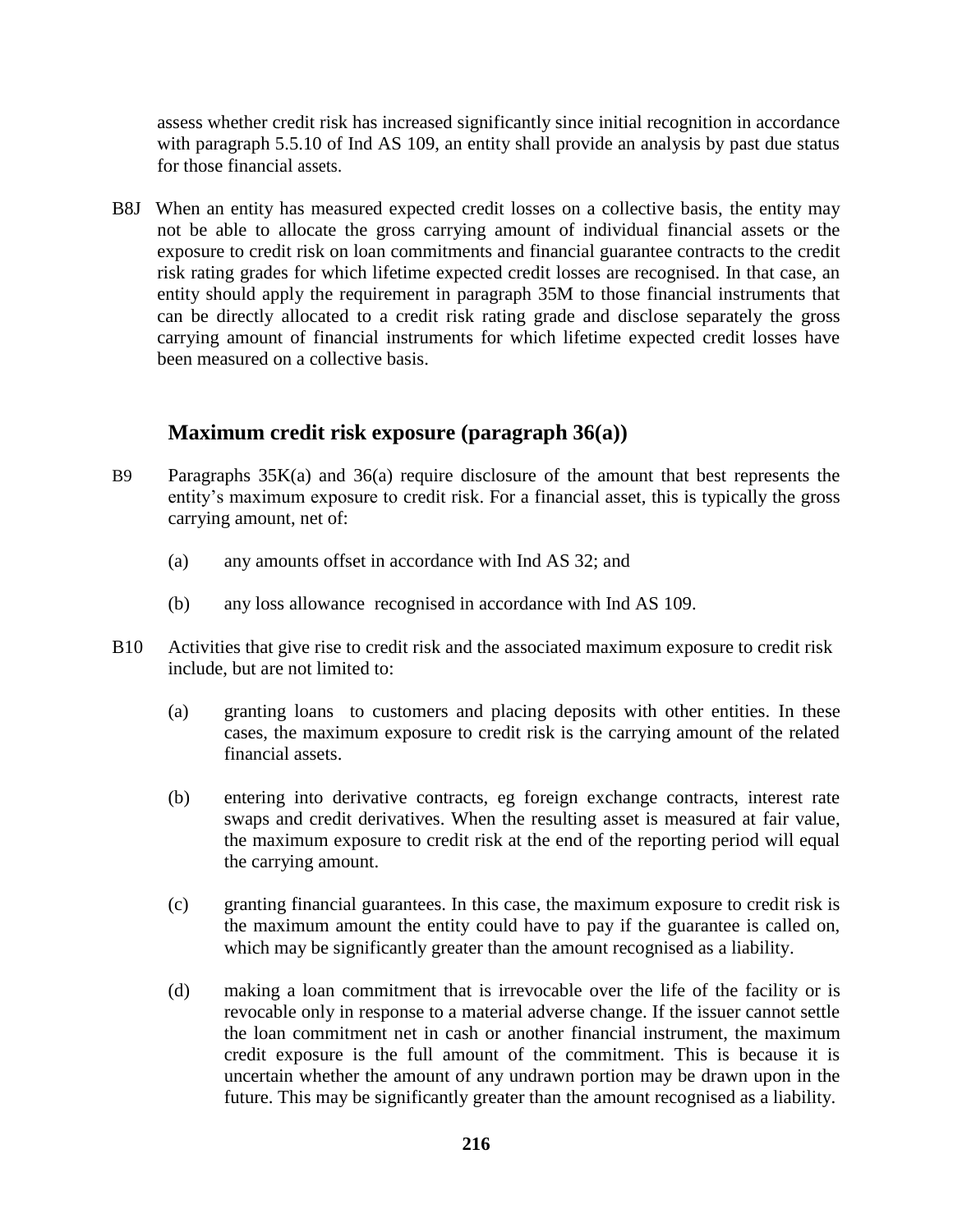# **Quantitative liquidity risk disclosures (paragraphs 34(a) and 39(a) and (b))**

- B10A In accordance with paragraph 34(a) an entity discloses summary quantitative data about its exposure to liquidity risk on the basis of the information provided internally to key management personnel. An entity shall explain how those data are determined. If the outflows of cash (or another financial asset) included in those data could either:
	- (a) occur significantly earlier than indicated in the data, or
	- (b) be for significantly different amounts from those indicated in the data (eg for a derivative that is included in the data on a net settlement basis but for which the counterparty has the option to require gross settlement),

the entity shall state that fact and provide quantitative information that enables users of its financial statements to evaluate the extent of this risk unless that information is included in the contractual maturity analyses required by paragraph 39(a) or (b).

- B11 In preparing the maturity analyses required by [paragraph 39\(a\)](http://eifrs.iasb.org/eifrs/stdcontent/2009_Bound_Volume/IFRS07c_2005-08-18_en-3.html#F94985) and (b), an entity uses its judgement to determine an appropriate number of time bands. For example, an entity might determine that the following time bands are appropriate:
	- (a) not later than one month;
	- (b) later than one month and not later than three months;
	- (c) later than three months and not later than one year; and
	- (d) later than one year and not later than five years.
- B11A In complying with paragraph 39(a) and (b), an entity shall not separate an embedded derivative from a hybrid (combined) financial instrument. For such an instrument, an entity shall apply paragraph 39(a).
- B11B Paragraph 39(b) requires an entity to disclose a quantitative maturity analysis for derivative financial liabilities that shows remaining contractual maturities if the contractual maturities are essential for an understanding of the timing of the cash flows. For example, this would be the case for:
	- (a) an interest rate swap with a remaining maturity of five years in a cash flow hedge of a variable rate financial asset or liability.
	- (b) all loan commitments.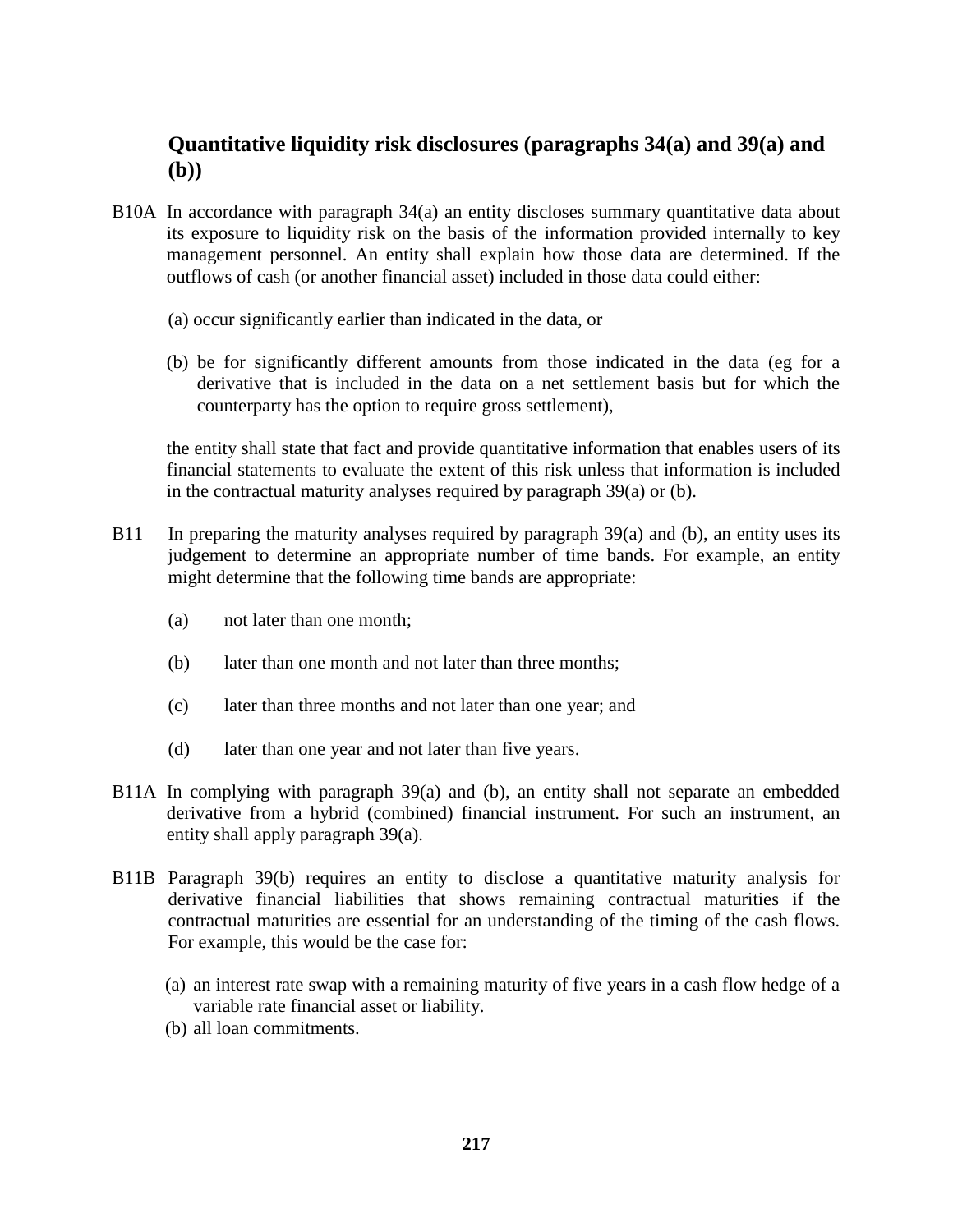- B11C Paragraph 39(a) and (b) requires an entity to disclose maturity analyses for financial liabilities that show the remaining contractual maturities for some financial liabilities. In this disclosure:
	- (a) when a counterparty has a choice of when an amount is paid, the liability is allocated to the earliest period in which the entity can be required to pay. For example, financial liabilities that an entity can be required to repay on demand (eg demand deposits) are included in the earliest time band.
	- (b) when an entity is committed to make amounts available in instalments, each instalment is allocated to the earliest period in which the entity can be required to pay. For example, an undrawn loan commitment is included in the time band containing the earliest date it can be drawn down.
	- (c) for issued financial guarantee contracts the maximum amount of the guarantee is allocated to the earliest period in which the guarantee could be called.
- B11D The contractual amounts disclosed in the maturity analyses as required by paragraph 39(a) and (b) are the contractual undiscounted cash flows, for example:
	- (a) gross finance lease obligations (before deducting finance charges);
	- (b) prices specified in forward agreements to purchase financial assets for cash;
	- (c) net amounts for pay-floating/receive-fixed interest rate swaps for which net cash flows are exchanged;
	- (d) contractual amounts to be exchanged in a derivative financial instrument (eg a currency swap) for which gross cash flows are exchanged; and
	- (e) gross loan commitments.

Such undiscounted cash flows differ from the amount included in the balance sheet because the amount in balance sheet is based on discounted cash flows. When the amount payable is not fixed, the amount disclosed is determined by reference to the conditions existing at the end of the reporting period. For example, when the amount payable varies with changes in an index, the amount disclosed may be based on the level of the index at the end of the period.

B11E Paragraph 39(c) requires an entity to describe how it manages the liquidity risk inherent in the items disclosed in the quantitative disclosures required in paragraph 39(a) and (b). An entity shall disclose a maturity analysis of financial assets it holds for managing liquidity risk (eg financial assets that are readily saleable or expected to generate cash inflows to meet cash outflows on financial liabilities), if that information is necessary to enable users of its financial statements to evaluate the nature and extent of liquidity risk.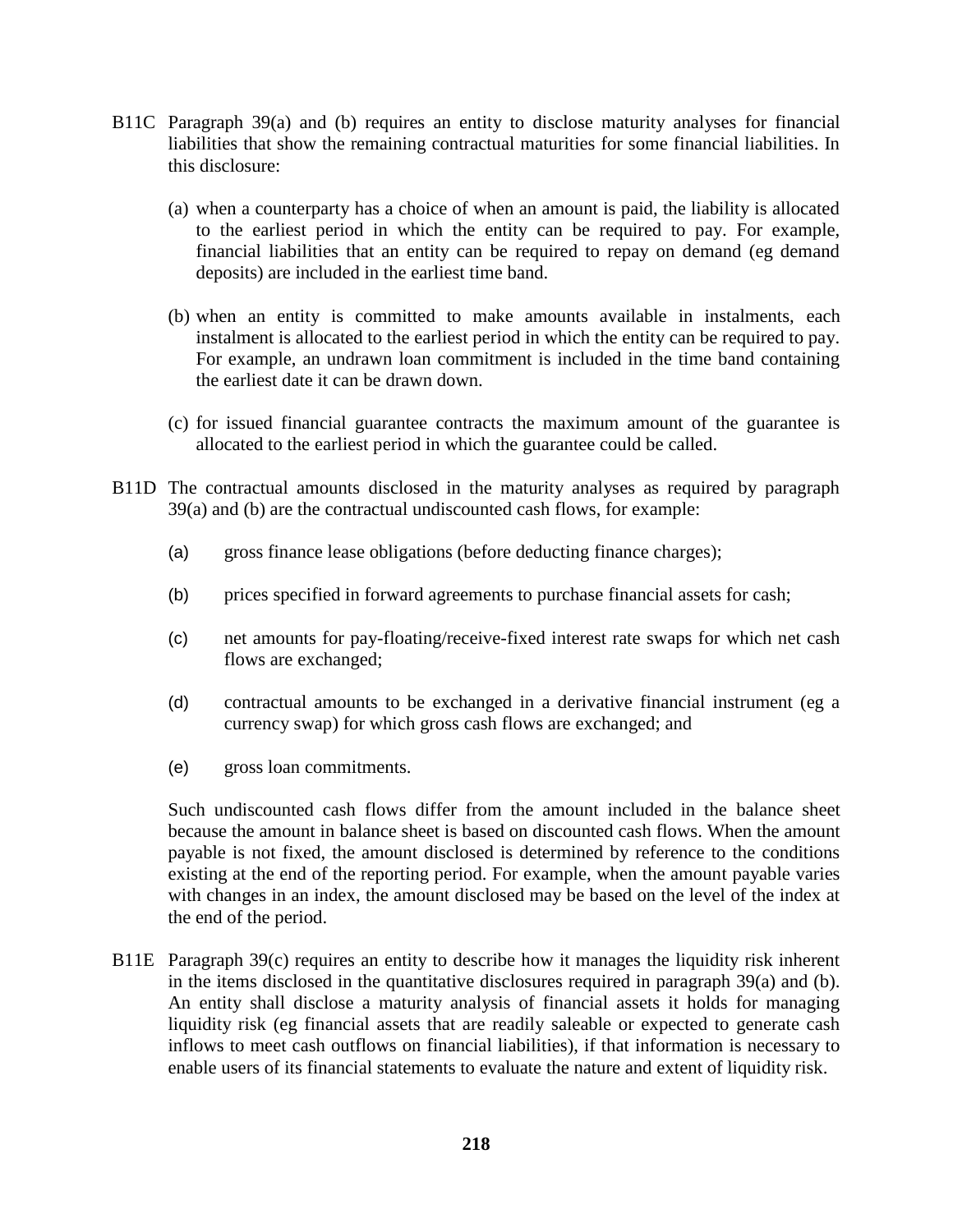- B11F Other factors that an entity might consider in providing the disclosure required in paragraph 39(c) include, but are not limited to, whether the entity:
	- (a) has committed borrowing facilities (eg commercial paper facilities) or other lines of credit (eg stand-by credit facilities) that it can access to meet liquidity needs;
	- (b) holds deposits at central banks to meet liquidity needs;
	- (c) has very diverse funding sources;
	- (d) has significant concentrations of liquidity risk in either its assets or its funding sources;
	- (e) has internal control processes and contingency plans for managing liquidity risk;
	- (f) has instruments that include accelerated repayment terms (eg on the downgrade of the entity's credit rating);
	- (g) has instruments that could require the posting of collateral (eg margin calls for derivatives);
	- (h) has instruments that allow the entity to choose whether it settles its financial liabilities by delivering cash (or another financial asset) or by delivering its own shares; or
	- (i) has instruments that are subject to master netting agreements.
- B12-B16 [Refer Appendix 1]

### **[Market risk](http://eifrs.iasb.org/eifrs/stdcontent/2009_Bound_Volume/IFRS07c_2005-08-18_en-4.html#SL144822) – sensitivity analysis [\(paragraphs 40 and 41\)](http://eifrs.iasb.org/eifrs/stdcontent/2009_Bound_Volume/IFRS07c_2005-08-18_en-3.html#F94987)**

- B17 [Paragraph 40\(a\)](http://eifrs.iasb.org/eifrs/stdcontent/2009_Bound_Volume/IFRS07c_2005-08-18_en-3.html#F94987) requires a sensitivity analysis for each type of [market risk](http://eifrs.iasb.org/eifrs/stdcontent/2009_Bound_Volume/IFRS07c_2005-08-18_en-4.html#SL144822) to which the entity is exposed. In accordance with [paragraph B3,](http://eifrs.iasb.org/eifrs/stdcontent/2009_Bound_Volume/IFRS07c_2005-08-18_en-5.html#F95066) an entity decides how it aggregates information to display the overall picture without combining information with different characteristics about exposures to risks from significantly different economic environments. For example:
	- (a) an entity that trades [financial instruments](http://eifrs.iasb.org/eifrs/stdcontent/2009_Bound_Volume/IAS32c_2005-08-18_en-3.html#SL147174) might disclose this information separately for [financial instruments held for trading](http://eifrs.iasb.org/eifrs/stdcontent/2009_Bound_Volume/IAS39a_2005-08-18_en-3.html#SL134600) and those not held for trading.
	- (b) an entity would not aggregate its exposure to market risks from areas of hyperinflation with its exposure to the same market risks from areas of very low inflation.

If an entity has exposure to only one type of market risk in only one economic environment, it would not show disaggregated information.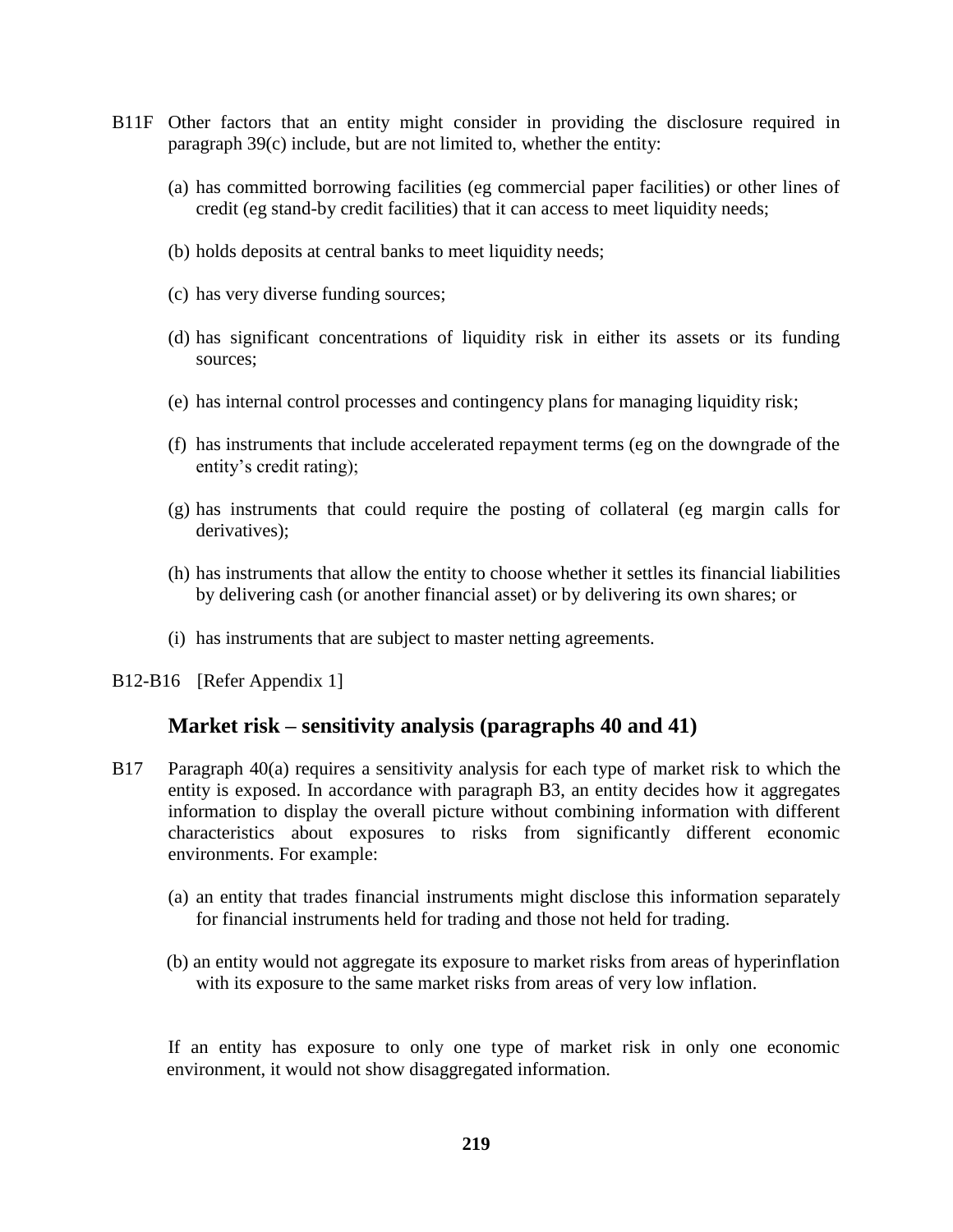- B18 [Paragraph 40\(a\)](http://eifrs.iasb.org/eifrs/stdcontent/2009_Bound_Volume/IFRS07c_2005-08-18_en-3.html#F94987) requires the sensitivity analysis to show the effect on profit or loss and equity of reasonably possible changes in the relevant risk variable (eg prevailing market interest rates, currency rates, equity prices or commodity prices). For this purpose:
	- (a) entities are not required to determine what the profit or loss for the period would have been if relevant risk variables had been different. Instead, entities disclose the effect on profit or loss and equity at the end of the reporting period assuming that a reasonably possible change in the relevant risk variable had occurred at the end of the reporting period and had been applied to the risk exposures in existence at that date. For example, if an entity has a floating rate liability at the end of the year, the entity would disclose the effect on profit or loss (ie interest expense) for the current year if interest rates had varied by reasonably possible amounts.
	- (b) entities are not required to disclose the effect on profit or loss and equity for each change within a range of reasonably possible changes of the relevant risk variable. Disclosure of the effects of the changes at the limits of the reasonably possible range would be sufficient.
- B19 In determining what a reasonably possible change in the relevant risk variable is, an entity should consider:
	- (a) the economic environments in which it operates. A reasonably possible change should not include remote or 'worst case' scenarios or 'stress tests'. Moreover, if the rate of change in the underlying risk variable is stable, the entity need not alter the chosen reasonably possible change in the risk variable. For example, assume that interest rates are 5 per cent and an entity determines that a fluctuation in interest rates of  $\pm 50$ basis points is reasonably possible. It would disclose the effect on profit or loss and equity if interest rates were to change to 4.5 per cent or 5.5 per cent. In the next period, interest rates have increased to 5.5 per cent. The entity continues to believe that interest rates may fluctuate by  $\pm 50$  basis points (ie that the rate of change in interest rates is stable). The entity would disclose the effect on profit or loss and equity if interest rates were to change to 5 per cent or 6 per cent. The entity would not be required to revise its assessment that interest rates might reasonably fluctuate by  $\pm 50$  basis points, unless there is evidence that interest rates have become significantly more volatile.
	- (b) the time frame over which it is making the assessment. The sensitivity analysis shall show the effects of changes that are considered to be reasonably possible over the period until the entity will next present these disclosures, which is usually its next annual reporting period.
- B20 [Paragraph 41](http://eifrs.iasb.org/eifrs/stdcontent/2009_Bound_Volume/IFRS07c_2005-08-18_en-3.html#F94989) permits an entity to use a sensitivity analysis that reflects interdependencies between risk variables, such as a value-at-risk methodology, if it uses this analysis to manage its exposure to financial risks. This applies even if such a methodology measures only the potential for loss and does not measure the potential for gain. Such an entity might comply with [paragraph 41\(a\)](http://eifrs.iasb.org/eifrs/stdcontent/2009_Bound_Volume/IFRS07c_2005-08-18_en-3.html#F94989) by disclosing the type of value-at-risk model used (eg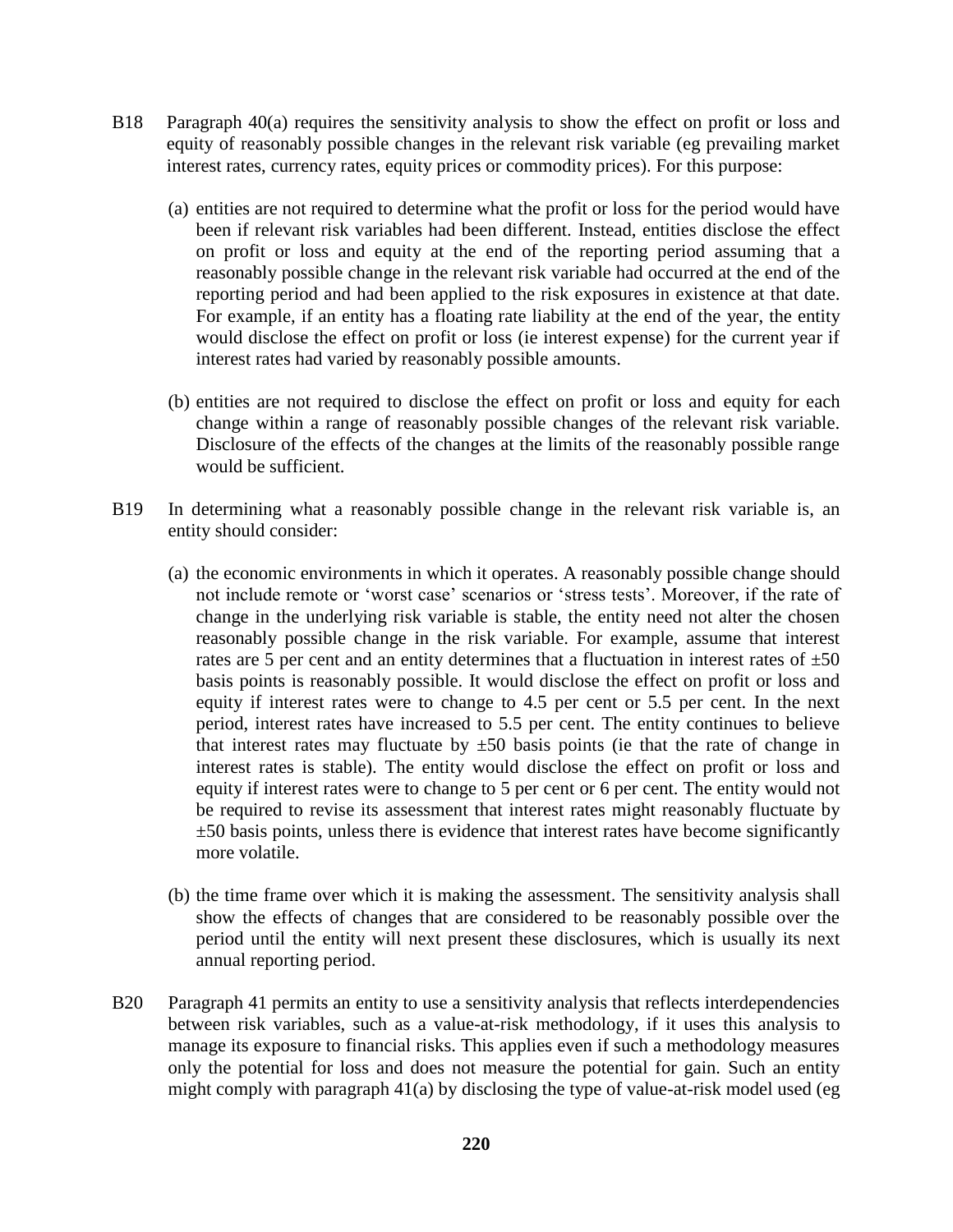whether the model relies on Monte Carlo simulations), an explanation about how the model works and the main assumptions (eg the holding period and confidence level). Entities might also disclose the historical observation period and weightings applied to observations within that period, an explanation of how options are dealt with in the calculations, and which volatilities and correlations (or, alternatively, Monte Carlo probability distribution simulations) are used.

B21 An entity shall provide sensitivity analyses for the whole of its business, but may provide different types of sensitivity analysis for different classes of [financial instruments.](http://eifrs.iasb.org/eifrs/stdcontent/2009_Bound_Volume/IAS32c_2005-08-18_en-3.html#SL147174)

#### **Interest rate risk**

B22 *[Interest rate risk](http://eifrs.iasb.org/eifrs/stdcontent/2009_Bound_Volume/IFRS07c_2005-08-18_en-4.html#SL144813)* arises on interest-bearing financial instruments recognised in the balance sheet (eg debt instruments acquired or issued) and on some [financial instruments](http://eifrs.iasb.org/eifrs/stdcontent/2009_Bound_Volume/IAS32c_2005-08-18_en-3.html#SL147174) not recognised in the balance sheet (eg some loan commitments).

### **Currency risk**

- B23 *[Currency risk](http://eifrs.iasb.org/eifrs/stdcontent/2009_Bound_Volume/IFRS07c_2005-08-18_en-4.html#SL144810)* (or foreign exchange risk) arises on [financial instruments](http://eifrs.iasb.org/eifrs/stdcontent/2009_Bound_Volume/IAS32c_2005-08-18_en-3.html#SL147174) that are denominated in a foreign currency, ie in a currency other than the functional currency in which they are measured. For the purpose of this Ind AS, currency risk does not arise from [financial instruments](http://eifrs.iasb.org/eifrs/stdcontent/2009_Bound_Volume/IAS32c_2005-08-18_en-3.html#SL147174) that are non-monetary items or from financial instruments denominated in the functional currency.
- B24 A sensitivity analysis is disclosed for each currency to which an entity has significant exposure.

### **Other price risk**

- B25 *[Other price risk](http://eifrs.iasb.org/eifrs/stdcontent/2009_Bound_Volume/IFRS07c_2005-08-18_en-4.html#SL144825)* arises on [financial instruments](http://eifrs.iasb.org/eifrs/stdcontent/2009_Bound_Volume/IAS32c_2005-08-18_en-3.html#SL147174) because of changes in, for example, commodity prices or equity prices. To comply with [paragraph 40,](http://eifrs.iasb.org/eifrs/stdcontent/2009_Bound_Volume/IFRS07c_2005-08-18_en-3.html#F94987) an entity might disclose the effect of a decrease in a specified stock market index, commodity price, or other risk variable. For example, if an entity gives residual value guarantees that are financial instruments, the entity discloses an increase or decrease in the value of the assets to which the guarantee applies.
- B26 Two examples of [financial instruments](http://eifrs.iasb.org/eifrs/stdcontent/2009_Bound_Volume/IAS32c_2005-08-18_en-3.html#SL147174) that give rise to equity price risk are (a) a holding of equities in another entity and (b) an investment in a trust that in turn holds investments in equity instruments. Other examples include forward contracts and options to buy or sell specified quantities of an equity instrument and swaps that are indexed to equity prices. The [fair values](http://eifrs.iasb.org/eifrs/stdcontent/2009_Bound_Volume/IAS39a_2005-08-18_en-3.html#SL134652) of such financial instruments are affected by changes in the market price of the underlying [equity instruments.](http://eifrs.iasb.org/eifrs/stdcontent/2009_Bound_Volume/IAS32c_2005-08-18_en-3.html#SL147211)
- B27 In accordance with [paragraph 40\(a\),](http://eifrs.iasb.org/eifrs/stdcontent/2009_Bound_Volume/IFRS07c_2005-08-18_en-3.html#F94987) the sensitivity of profit or loss (that arises, for example, from instruments measured [at fair value through profit or loss\)](http://eifrs.iasb.org/eifrs/stdcontent/2009_Bound_Volume/IAS39a_2005-08-18_en-3.html#SL134600) is disclosed separately from the sensitivity of other comprehensive income (that arises, for example,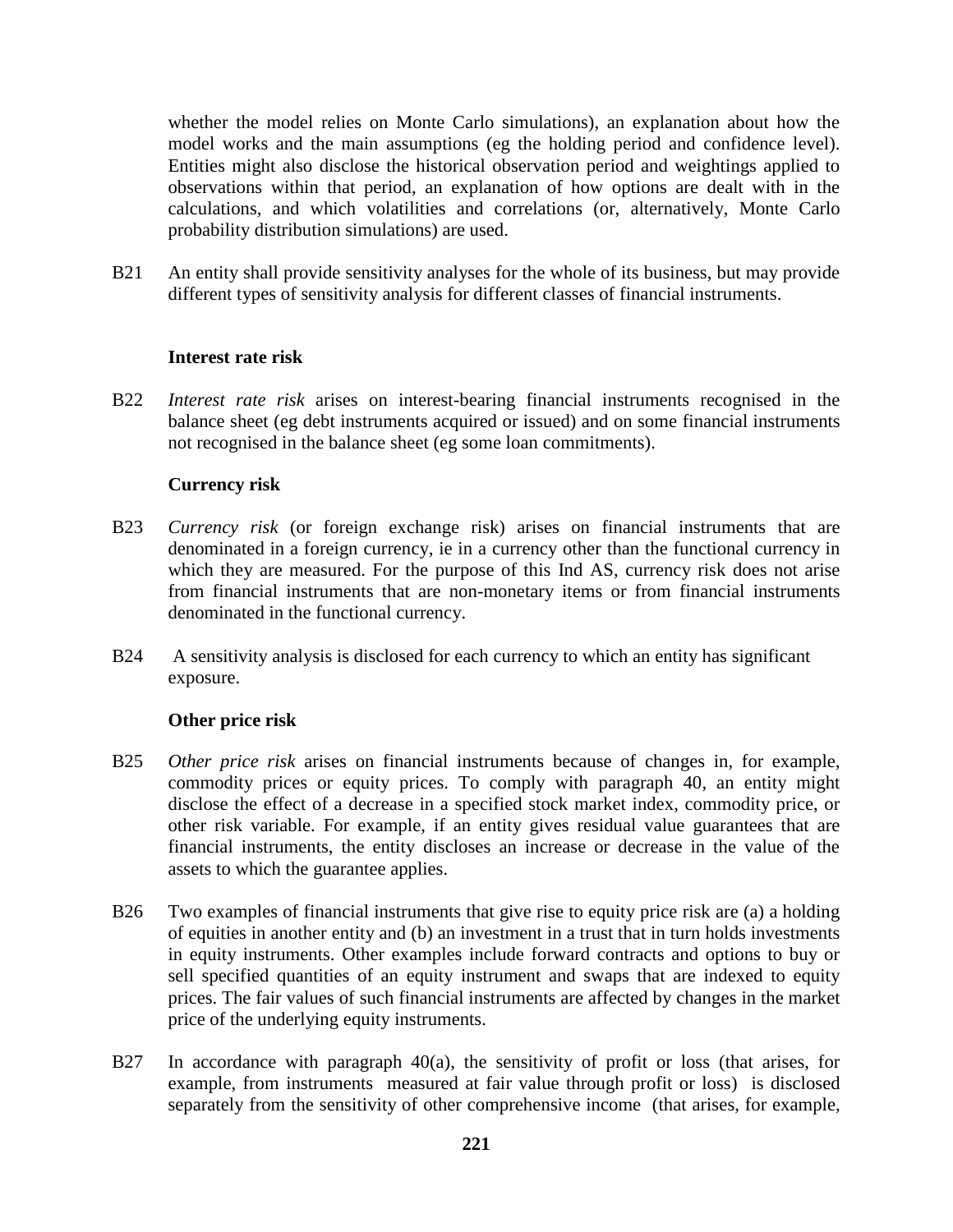from investments in equity instruments whose changes in fair value are presented in other comprehensive income ).

B28 Financial instruments that an entity classifies as equity instruments are not remeasured. Neither profit or loss nor equity will be affected by the equity price risk of those instruments. Accordingly, no sensitivity analysis is required.

# **Derecognition (paragraphs 42C–42H)**

# **Continuing involvement (paragraph 42C)**

- B29 The assessment of continuing involvement in a transferred financial asset for the purposes of the disclosure requirements in paragraphs 42E–42H is made at the level of the reporting entity. For example, if a subsidiary transfers to an unrelated third party a financial asset in which the parent of the subsidiary has continuing involvement, the subsidiary does not include the parent's involvement in the assessment of whether it has continuing involvement in the transferred asset in its separate or individual financial statements (ie when the subsidiary is the reporting entity). However, a parent would include its continuing involvement (or that of another member of the group) in a financial asset transferred by its subsidiary in determining whether it has continuing involvement in the transferred asset in its consolidated financial statements (ie when the reporting entity is the group).
- B30 An entity does not have a continuing involvement in a transferred financial asset if, as part of the transfer, it neither retains any of the contractual rights or obligations inherent in the transferred financial asset nor acquires any new contractual rights or obligations relating to the transferred financial asset. An entity does not have continuing involvement in a transferred financial asset if it has neither an interest in the future performance of the transferred financial asset nor a responsibility under any circumstances to make payments in respect of the transferred financial asset in the future.
- B31 Continuing involvement in a transferred financial asset may result from contractual provisions in the transfer agreement or in a separate agreement with the transferee or a third party entered into in connection with the transfer.

# **Transferred financial assets that are not derecognised in their entirety (paragraph 42D)**

B32 Paragraph 42D requires disclosures when part or all of the transferred financial assets do not qualify for derecognition. Those disclosures are required at each reporting date at which the entity continues to recognise the transferred financial assets, regardless of when the transfers occurred.

# **Types of continuing involvement (paragraphs 42E–42H)**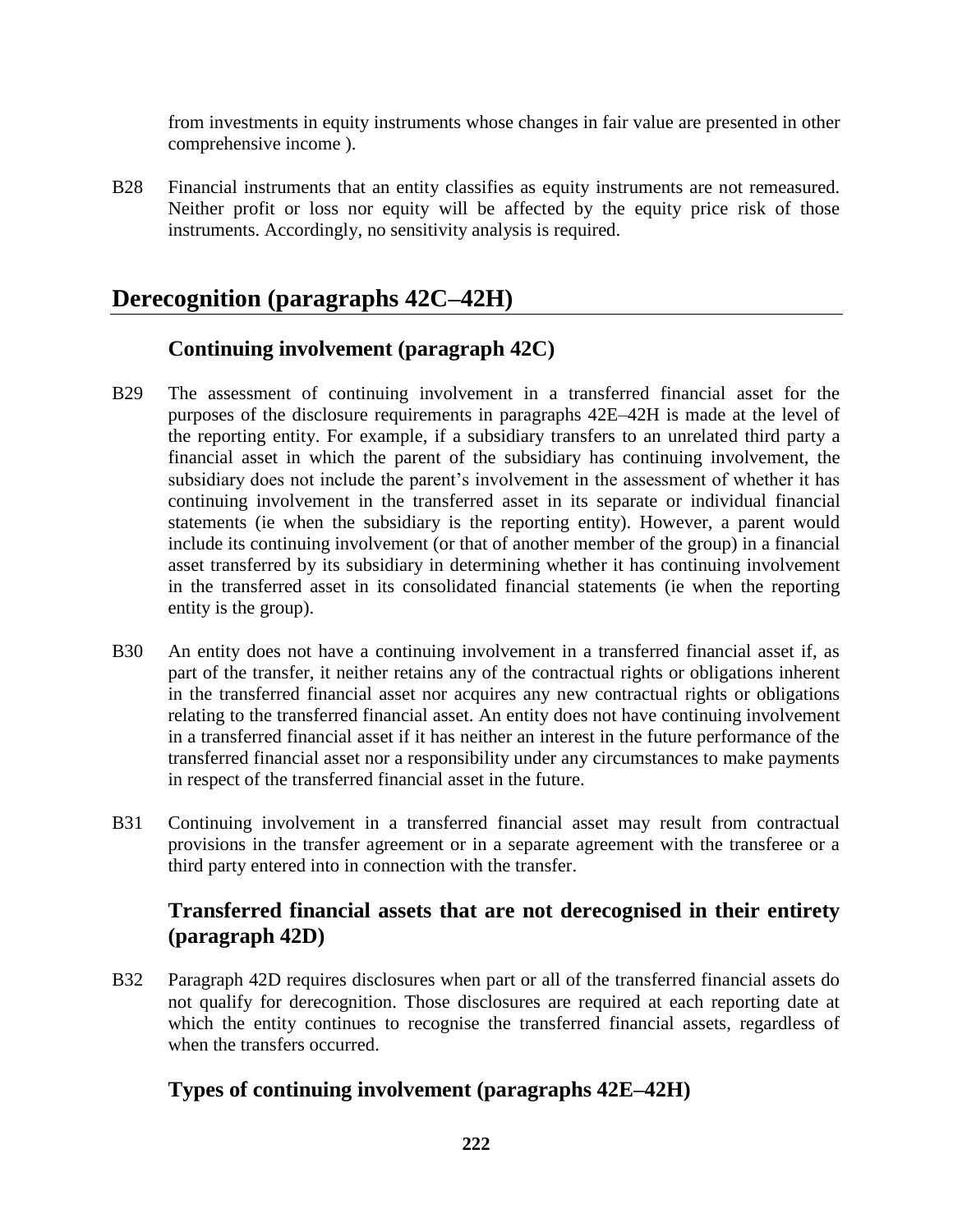B33 Paragraphs 42E–42H require qualitative and quantitative disclosures for each type of continuing involvement in derecognised financial assets. An entity shall aggregate its continuing involvement into types that are representative of the entity's exposure to risks. For example, an entity may aggregate its continuing involvement by type of financial instrument (eg guarantees or call options) or by type of transfer (eg factoring of receivables, securitisations and securities lending).

# **Maturity analysis for undiscounted cash outflows to repurchase transferred assets (paragraph 42E(e))**

- B34 Paragraph 42E(e) requires an entity to disclose a maturity analysis of the undiscounted cash outflows to repurchase derecognised financial assets or other amounts payable to the transferee in respect of the derecognised financial assets, showing the remaining contractual maturities of the entity's continuing involvement. This analysis distinguishes cash flows that are required to be paid (eg forward contracts), cash flows that the entity may be required to pay (eg written put options) and cash flows that the entity might choose to pay (eg purchased call options).
- B35 An entity shall use its judgement to determine an appropriate number of time bands in preparing the maturity analysis required by paragraph 42E(e). For example, an entity might determine that the following maturity time bands are appropriate:
	- (a) not later than one month;
	- (b) later than one month and not later than three months;
	- (c) later than three months and not later than six months;
	- (d) later than six months and not later than one year;
	- (e) later than one year and not later than three years;
	- (f) later than three years and not later than five years; and
	- (g) more than five years.
- B36 If there is a range of possible maturities, the cash flows are included on the basis of the earliest date on which the entity can be required or is permitted to pay.

### **Qualitative information (paragraph 42E(f))**

B37 The qualitative information required by paragraph 42E(f) includes a description of the derecognised financial assets and the nature and purpose of the continuing involvement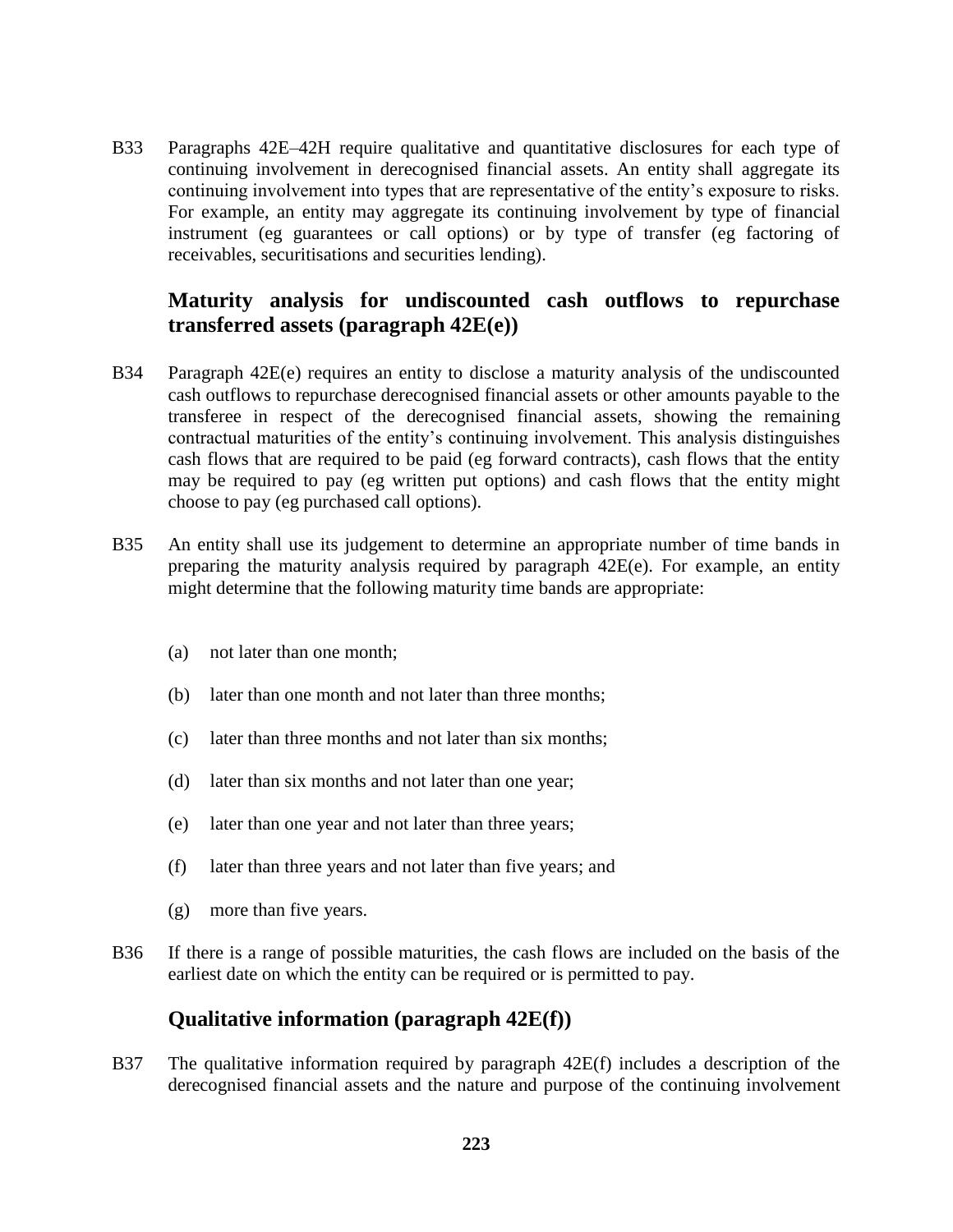retained after transferring those assets. It also includes a description of the risks to which an entity is exposed, including:

- (a) a description of how the entity manages the risk inherent in its continuing involvement in the derecognised financial assets.
- (b) whether the entity is required to bear losses before other parties, and the ranking and amounts of losses borne by parties whose interests rank lower than the entity's interest in the asset (ie its continuing involvement in the asset).
- (c) a description of any triggers associated with obligations to provide financial support or to repurchase a transferred financial asset.

# **Gain or loss on derecognition (paragraph 42G(a))**

B38 Paragraph 42G(a) requires an entity to disclose the gain or loss on derecognition relating to financial assets in which the entity has continuing involvement. The entity shall disclose if a gain or loss on derecognition arose because the fair values of the components of the previously recognised asset (ie the interest in the asset derecognised and the interest retained by the entity) were different from the fair value of the previously recognised asset as a whole. In that situation, the entity shall also disclose whether the fair value measurements included significant inputs that were not based on observable market data, as described in paragraph 27A.

# **Supplementary information (paragraph 42H)**

B39 The disclosures required in paragraphs 42D–42G may not be sufficient to meet the disclosure objectives in paragraph 42B. If this is the case, the entity shall disclose whatever additional information is necessary to meet the disclosure objectives. The entity shall decide, in the light of its circumstances, how much additional information it needs to provide to satisfy the information needs of users and how much emphasis it places on different aspects of the additional information. It is necessary to strike a balance between burdening financial statements with excessive detail that may not assist users of financial statements and obscuring information as a result of too much aggregation.

# **Offsetting financial assets and financial liabilities (paragraphs 13A–13F).**

*Scope (paragraph 13A)*

B40 The disclosures in paragraphs 13B–13E are required for all recognised financial instruments that are set off in accordance with paragraph 42 of Ind AS 32. In addition, financial instruments are within the scope of the disclosure requirements in paragraphs 13B–13E if they are subject to an enforceable master netting arrangement or similar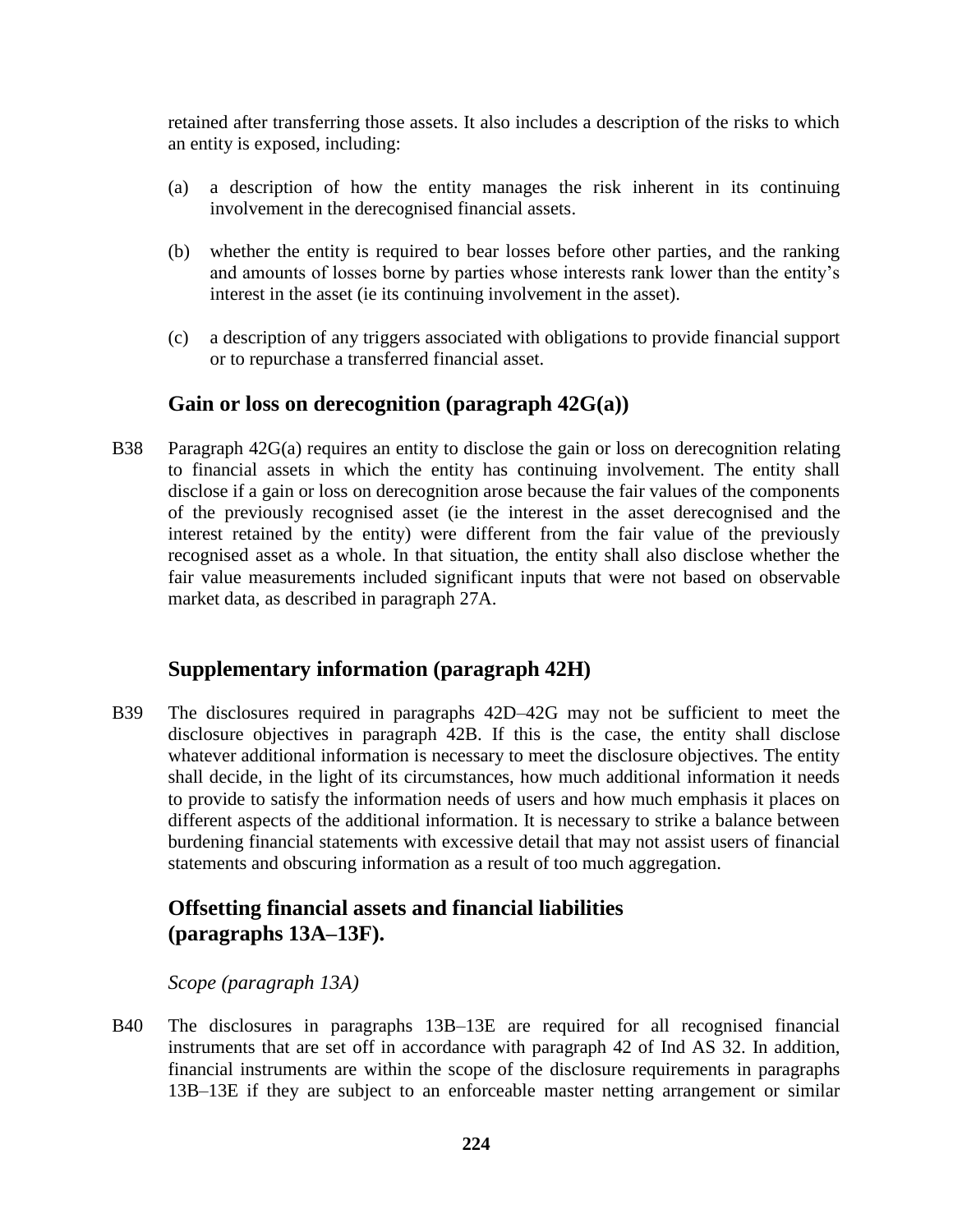agreement that covers similar financial instruments and transactions, irrespective of whether the financial instruments are set-off in accordance with paragraph 42 of Ind AS 32.

B41 The similar agreements referred to in paragraphs 13A and B40 include derivative clearing agreements, global master repurchase agreements, global master securities lending agreements, and any related rights to financial collateral. The similar financial instruments and transactions referred to in paragraph B40 include derivatives, sale and repurchase agreements, reverse sale and repurchase agreements, securities borrowing, and securities lending agreements. Examples of financial instruments that are not within the scope of paragraph 13A are loans and customer deposits at the same institution (unless they are set-off in the balance sheet), and financial instruments that are subject only to a collateral agreement.

# **Disclosure of quantitative information for recognised financial assets and recognised financial liabilities within the scope of paragraph 13A (paragraph 13C)**

B42 Financial instruments disclosed in accordance with paragraph 13C may be subject to different measurement requirements (for example, a payable related to a repurchase agreement may be measured at amortised cost, while a derivative will be measured at fair value). An entity shall include instruments at their recognised amounts and describe any resulting measurement differences in the related disclosures.

# **Disclosure of the gross amounts of recognised financial assets and recognised financial liabilities within the scope of paragraph 13A (paragraph 13C(a))**

B43 The amounts required by paragraph 13C(a) relate to recognised financial instruments that are set-off in accordance with paragraph 42 of Ind AS 32. The amounts required by paragraph 13C(a) also relate to recognised financial instruments that are subject to an enforceable master netting arrangement or similar agreement irrespective of whether they meet the offsetting criteria. However, the disclosures required by paragraph 13C(a) do not relate to any amounts recognised as a result of collateral agreements that do not meet the offsetting criteria in paragraph 42 of Ind AS 32. Instead, such amounts are required to be disclosed in accordance with paragraph 13C(d).

# **Disclosure of the amounts that are set-off in accordance with the criteria in paragraph 42 ofInd AS 32 (paragraph 13C(b))**

B44 Paragraph 13C(b) requires that entities disclose the amounts set-off in accordance with paragraph 42 of Ind AS 32 when determining the net amounts presented in the balance sheet. The amounts of both the recognised financial assets and the recognised financial liabilities that are subject to set-off under the same arrangement will be disclosed in both the financial asset and financial liability disclosures. However, the amounts disclosed (in,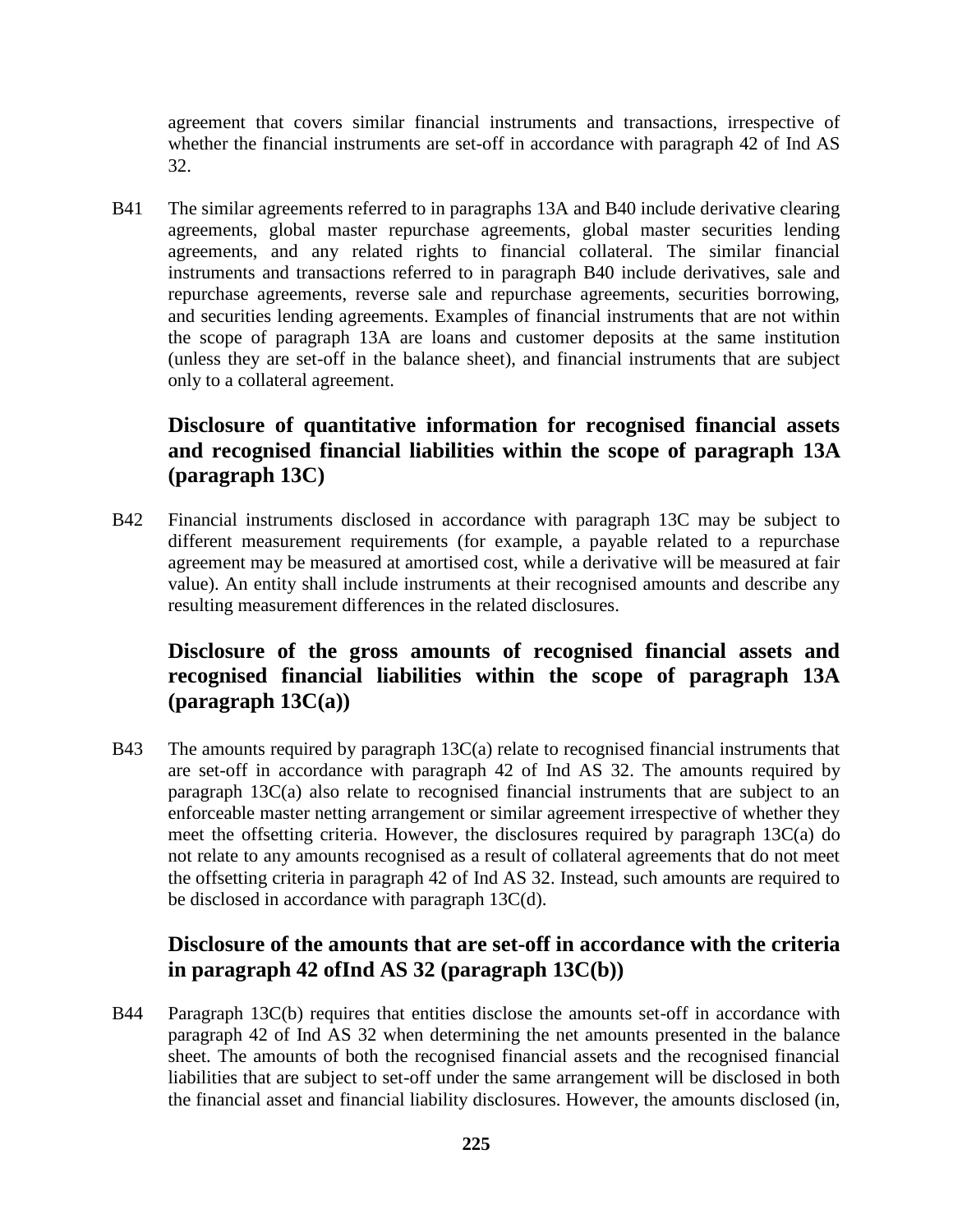for example, a table) are limited to the amounts that are subject to set-off. For example, an entity may have a recognised derivative asset and a recognised derivative liability that meet the offsetting criteria in paragraph 42 of Ind AS 32. If the gross amount of the derivative asset is larger than the gross amount of the derivative liability, the financial asset disclosure table will include the entire amount of the derivative asset (in accordance with paragraph  $13C(a)$ ) and the entire amount of the derivative liability (in accordance with paragraph 13C(b)). However, while the financial liability disclosure table will include the entire amount of the derivative liability (in accordance with paragraph  $13C(a)$ ), it will only include the amount of the derivative asset (in accordance with paragraph 13C(b)) that is equal to the amount of the derivative liability.

### **Disclosure of the net amounts presented in the balance sheet (paragraph 13C(c))**

- B45 If an entity has instruments that meet the scope of these disclosures (as specified in paragraph 13A), but that do not meet the offsetting criteria in paragraph 42 of Ind AS 32, the amounts required to be disclosed by paragraph  $13C(c)$  would equal the amounts required to be disclosed by paragraph 13C(a).
- B46 The amounts required to be disclosed by paragraph 13C(c) must be reconciled to the individual line item amounts presented in the balance sheet. For example, if an entity determines that the aggregation or disaggregation of individual financial statement line item amounts provides more relevant information, it must reconcile the aggregated or disaggregated amounts disclosed in paragraph 13C(c) back to the individual line item amounts presented in the balance sheet.

# **Disclosure of the amounts subject to an enforceable master netting arrangement or similar agreement that are not otherwise included in paragraph 13C(b) (paragraph 13C(d))**

- B47 Paragraph 13C(d) requires that entities disclose amounts that are subject to an enforceable master netting arrangement or similar agreement that are not otherwise included in paragraph  $13C(b)$ . Paragraph  $13C(d)(i)$  refers to amounts related to recognised financial instruments that do not meet some or all of the offsetting criteria in paragraph 42 of Ind AS 32 (for example, current rights of set-off that do not meet the criterion in paragraph 42(b) of Ind AS 32, or conditional rights of set-off that are enforceable and exercisable only in the event of default, or only in the event of insolvency or bankruptcy of any of the counterparties).
- B48 Paragraph 13C(d)(ii) refers to amounts related to financial collateral, including cash collateral, both received and pledged. An entity shall disclose the fair value of those financial instruments that have been pledged or received as collateral. The amounts disclosed in accordance with paragraph 13C(d)(ii) should relate to the actual collateral received or pledged and not to any resulting payables or receivables recognised to return or receive back such collateral.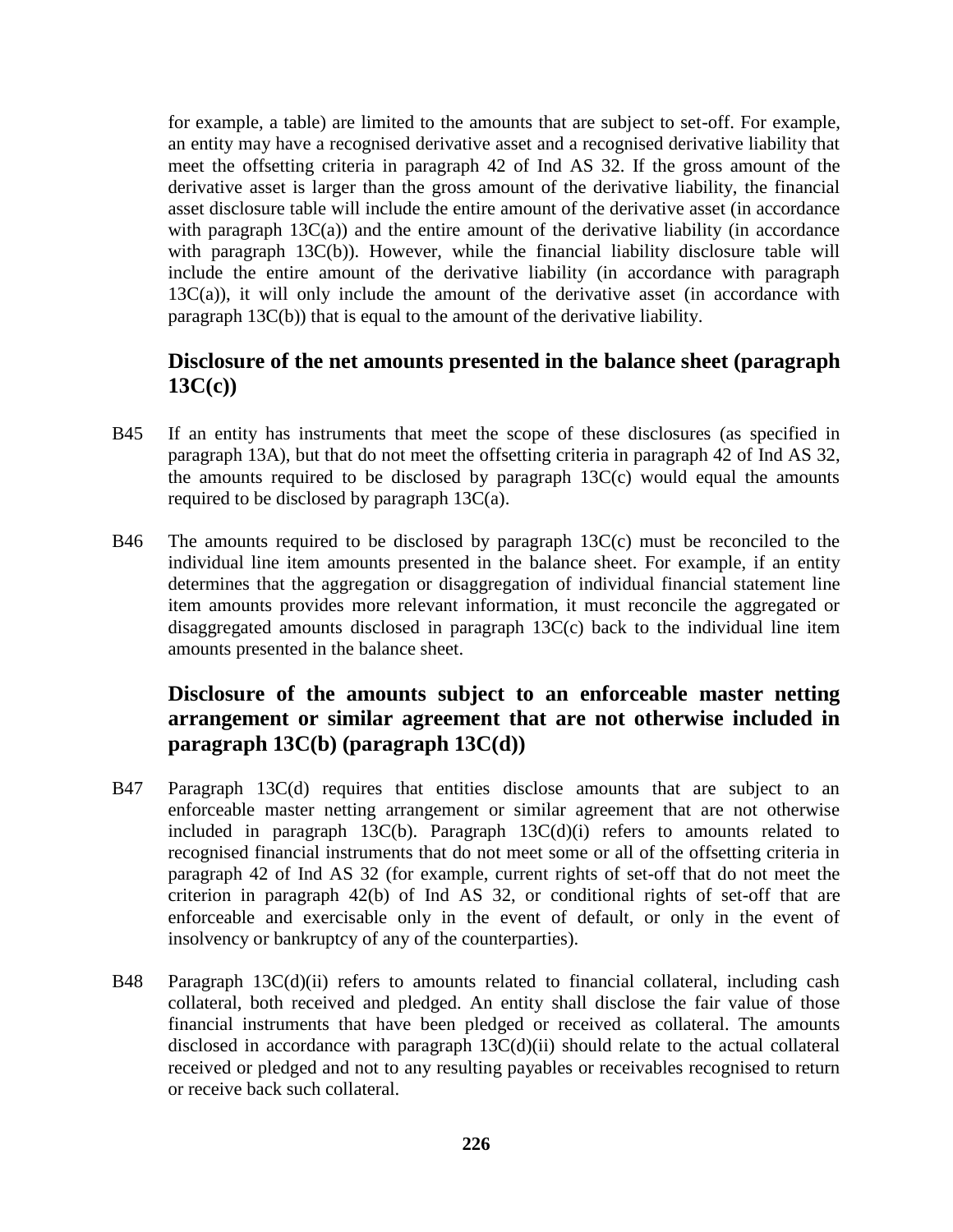# **Limits on the amounts disclosed in paragraph 13C(d) (paragraph 13D)**

B49 When disclosing amounts in accordance with paragraph 13C(d), an entity must take into account the effects of over-collateralisation by financial instrument. To do so, the entity must first deduct the amounts disclosed in accordance with paragraph 13C(d)(i) from the amount disclosed in accordance with paragraph 13C(c). The entity shall then limit the amounts disclosed in accordance with paragraph  $13C(d)(ii)$  to the remaining amount in paragraph 13C(c) for the related financial instrument. However, if rights to collateral can be enforced across financial instruments, such rights can be included in the disclosure provided in accordance with paragraph 13D.

# **Description of the rights of set-off subject to enforceable master netting arrangements and similar agreements (paragraph 13E)**

B50 An entity shall describe the types of rights of set-off and similar arrangements disclosed in accordance with paragraph 13C(d), including the nature of those rights. For example, an entity shall describe its conditional rights. For instruments subject to rights of set-off that are not contingent on a future event but that do not meet the remaining criteria in paragraph 42 of Ind AS 32, the entity shall describe the reason(s) why the criteria are not met. For any financial collateral received or pledged, the entity shall describe the terms of the collateral agreement (for example, when the collateral is restricted).

# **Disclosure by type of financial instrument or by counterparty**

- B51 The quantitative disclosures required by paragraph  $13C(a)$ –(e) may be grouped by type of financial instrument or transaction (for example, derivatives, repurchase and reverse repurchase agreements or securities borrowing and securities lending agreements).
- B52 Alternatively, an entity may group the quantitative disclosures required by paragraph  $13C(a)$ –(c) by type of financial instrument, and the quantitative disclosures required by paragraph  $13C(c)$ –(e) by counterparty. If an entity provides the required information by counterparty, the entity is not required to identify the counterparties by name. However, designation of counterparties (Counterparty A, Counterparty B, Counterparty C, etc) shall remain consistent from year to year for the years presented to maintain comparability. Qualitative disclosures shall be considered so that further information can be given about the types of counterparties. When disclosure of the amounts in paragraph  $13C(c)$ –(e) is provided by counterparty, amounts that are individually significant in terms of total counterparty amounts shall be separately disclosed and the remaining individually insignificant counterparty amounts shall be aggregated into one line item.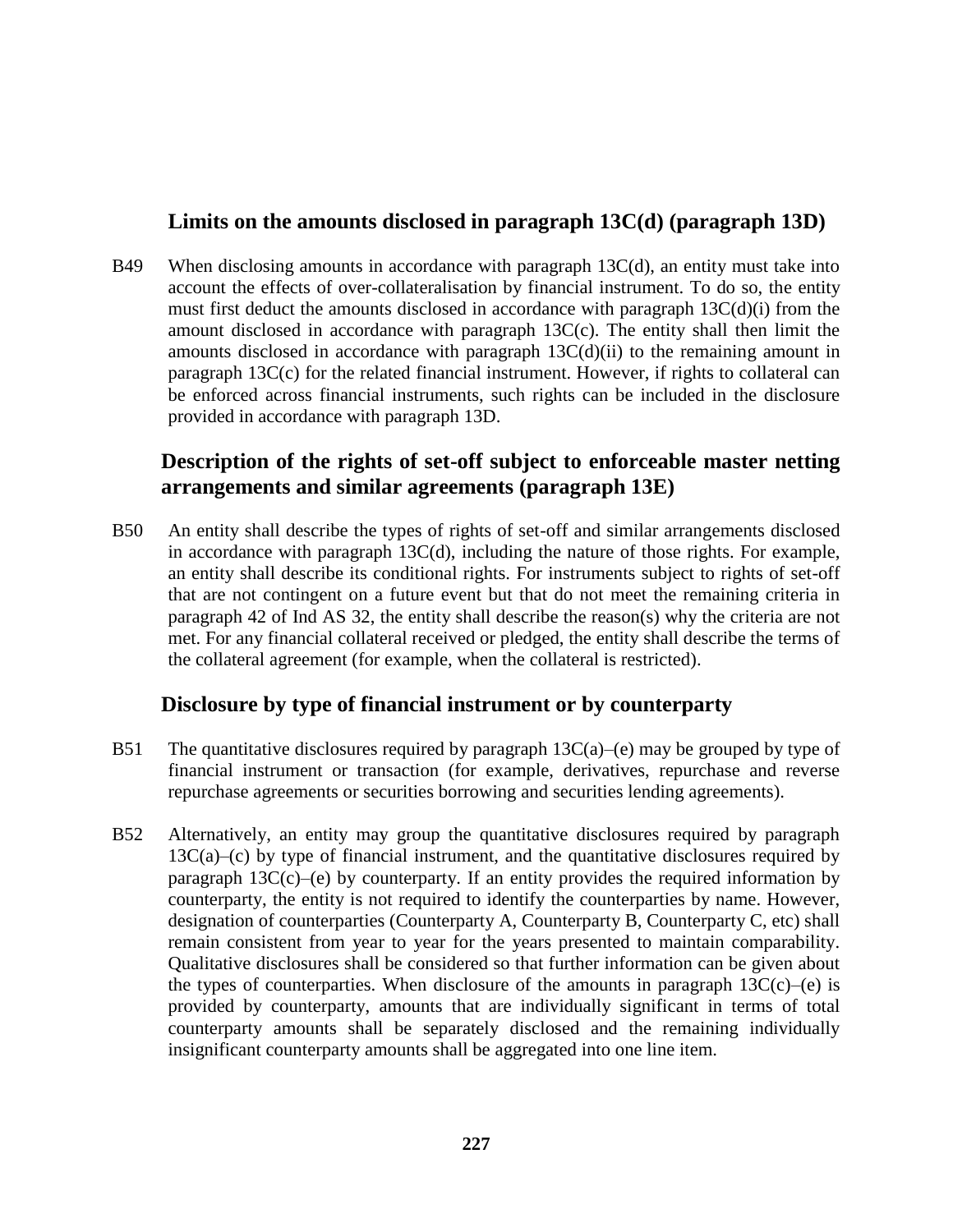### **Other**

B53 The specific disclosures required by paragraphs 13C–13E are minimum requirements. To meet the objective in paragraph 13B an entity may need to supplement them with additional (qualitative) disclosures, depending on the terms of the enforceable master netting arrangements and related agreements, including the nature of the rights of set-off, and their effect or potential effect on the entity's financial position.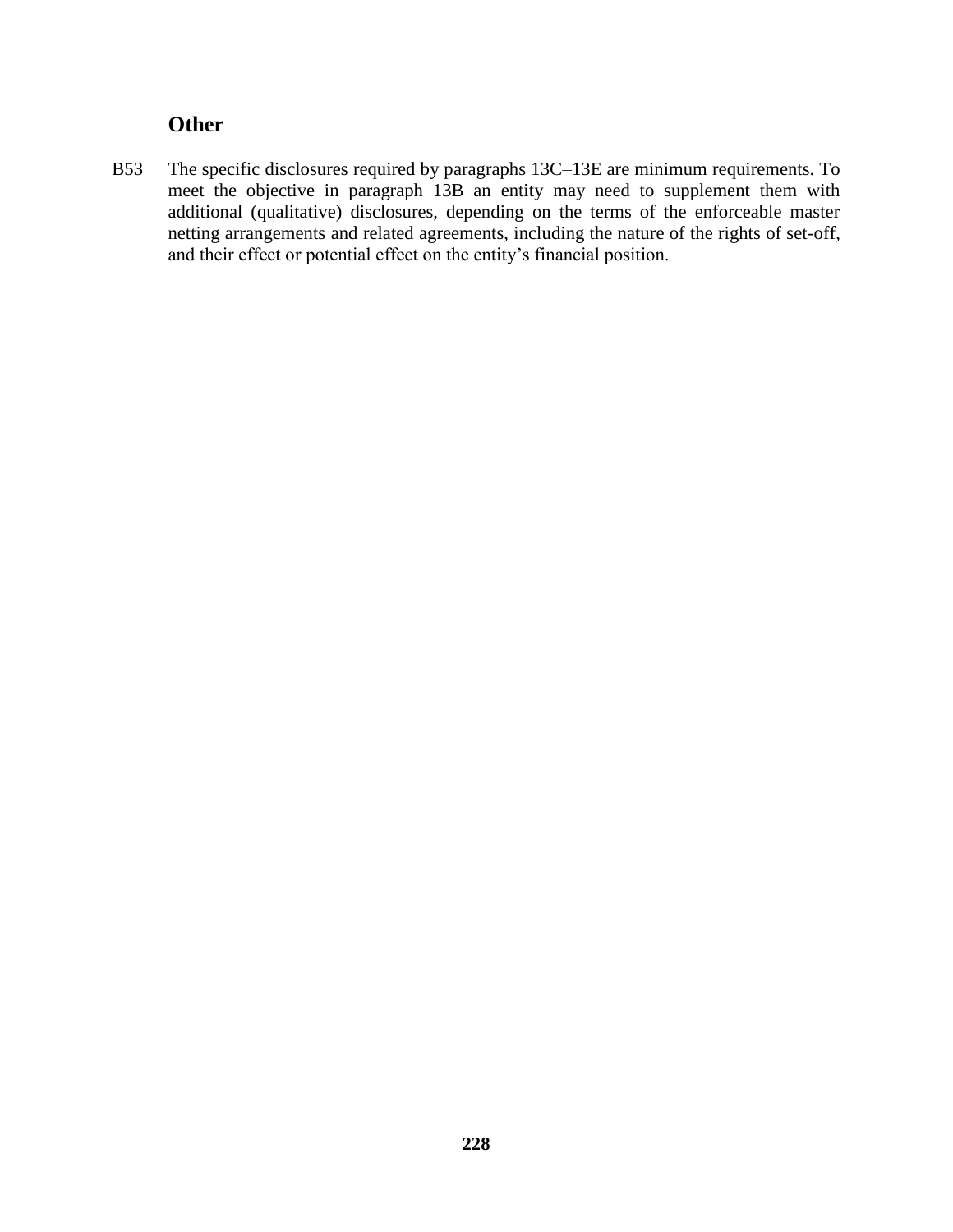# **Appendix C**

# **References to matters contained in other Indian Accounting Standards**

*This Appendix is an integral part of the Ind AS*.

This appendix lists the appendices which are part of other Indian Accounting Standards and makes reference to Ind AS 107, *Financial Instruments: Disclosures.*

- 1. Appendix A, *Distributions of Non-cash Assets to Owners,* contained in Ind AS 10, *Events After the Reporting Period*
- 2. Appendix C, *Service Concession Arrangements,* contained in Ind AS 115, *Revenue from Contracts with Customers*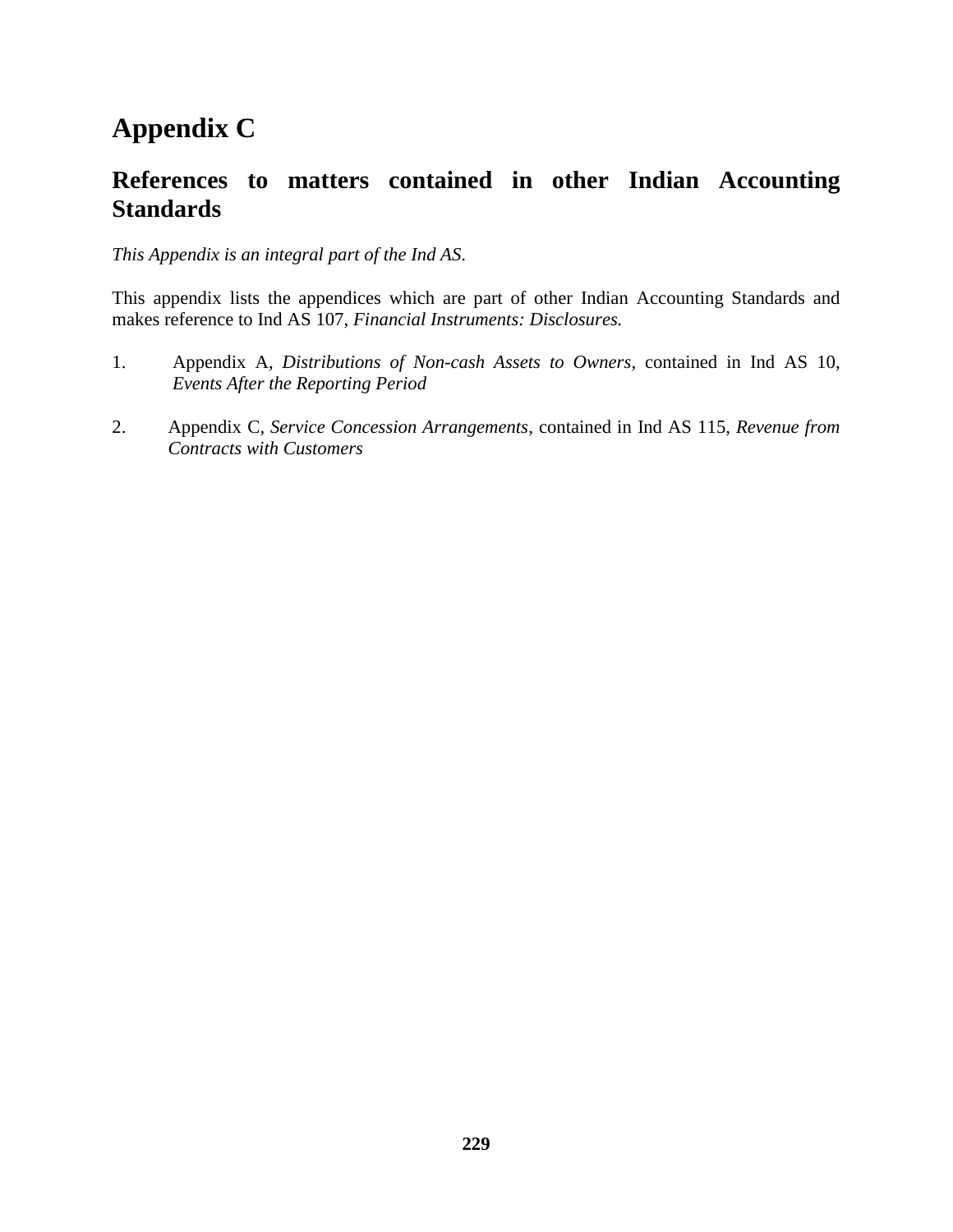# **Appendix 1**

*Note: This Appendix is not a part of the Indian Accounting Standard. The purpose of this Appendix is only to bring out the major differences, if any, between Indian Accounting Standard (Ind AS) 107 and the corresponding International Accounting Standard (IFRS) 7, Financial Instruments: Disclosures, issued by the International Accounting Standards Board.*

### **Comparison with IFRS 7,** *Financial Instruments: Disclosures*

- 1 The transitional provisions given in IAS 107 have not been given in Ind AS 107, since all transitional provisions related to Ind ASs, wherever considered appropriate have been included in Ind AS 101, First-time Adoption of Indian Accounting Standards corresponding to IFRS 1, First-time Adoption of International Financial Reporting Standards.
- 2 Different terminology is used, as used in existing laws eg, the term 'balance sheet' is used instead of 'Statement of financial position' and 'Statement of profit and loss' is used instead of 'Statement of comprehensive income'. Words 'approved for issue' have been used instead of 'authorised for issue' in the context of financial statements considered for the purpose of events after the reporting period.
- 3 Requirements regarding disclosure of description of gains and losses presented in the separate income statement, where separate income statement is presented, have been deleted. This change is consequential to the removal of option regarding two statement approach in Ind AS 1 as compared to IAS 1. Ind AS 1 requires that the components of profit or loss and components of other comprehensive income shall be presented as a part of the statement of profit and loss.
- 4 The following paragraph numbers appear as 'Deleted' in IFRS 7. In order to maintain consistency with paragraph numbers of Ind 107, the paragraph numbers are retained in Ind AS 107 :
	- (i) paragraph 3(c)
	- (ii) paragraph  $8(b)-(d)$
	- (iii) paragraph 12-12A
	- (iv) paragraph 13
	- (v) paragraph 16
	- (vi) paragraph  $20(a)$  (ii)-(iv) and  $20(d)$ -(e)
	- (vii) paragraph 22
	- (viii) paragraph 23
	- (ix) paragraph 24
	- (x) paragraph 27-27B
	- (xi) paragraph 29(b)